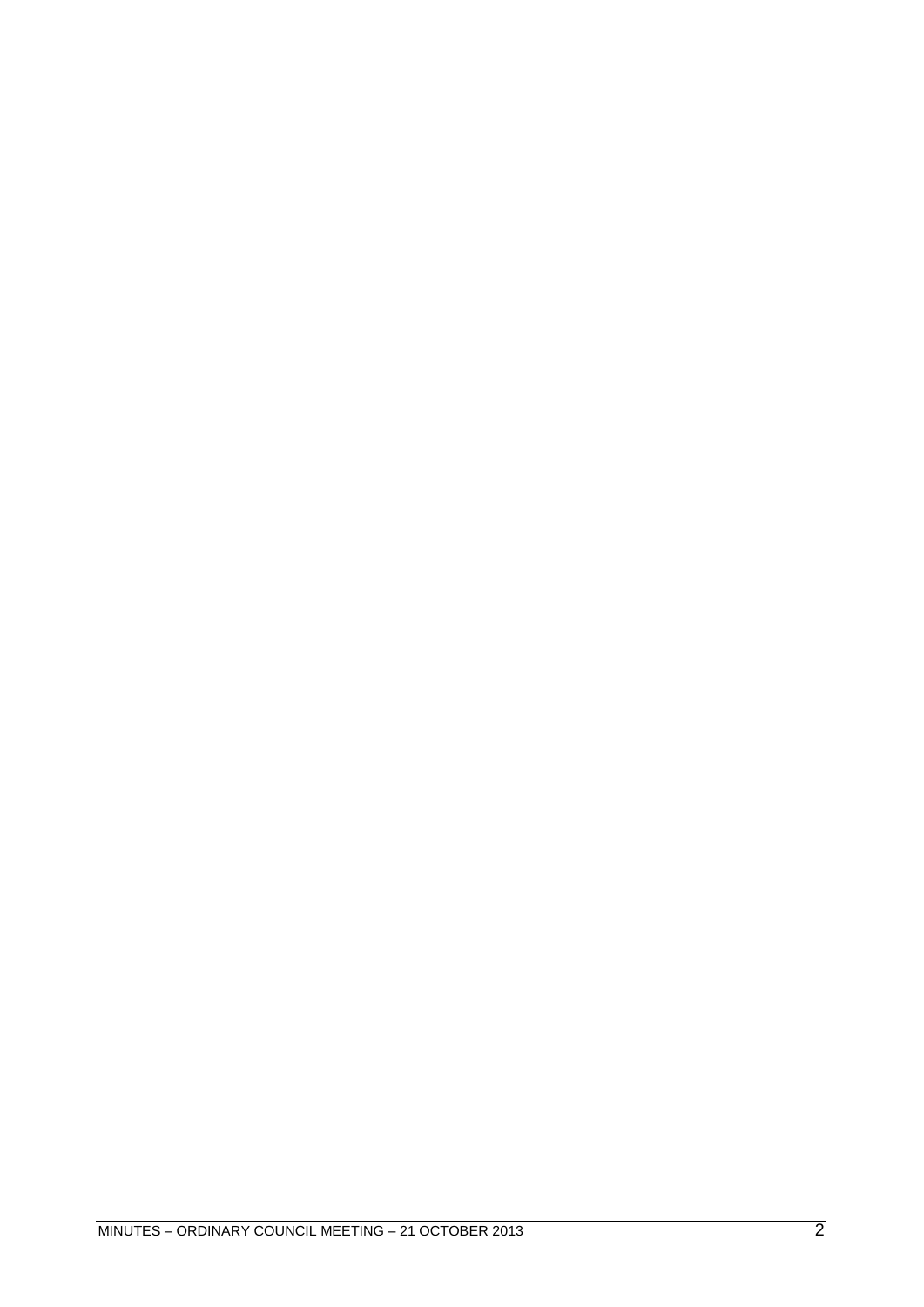#### **SHIRE OF YORK**

### **DISCLAIMER**

No responsibility whatsoever is implied or accepted by the Shire of York for any act, omission or statement or intimation occurring during Council meetings.

The Shire of York disclaims any liability for any loss whatsoever and howsoever caused arising out of reliance by any person or legal entity on any such act, omission or statement or intimation occurring during Council meetings.

Any person or legal entity who acts or fails to act in reliance upon any statement, act or omission made in a Council meeting does so at that person's or legal entity's own risk.

In particular and without derogating in any way from the broad disclaimer above, in any discussion regarding any planning application or application for a license, any statement or intimation of approval made by any member or Officer of the Shire of York during the course of any meeting is not intended to be and is not taken as notice of approval from the Shire of York.

The Shire of York notifies that anyone who has any application lodged with the Shire of York must obtain and should only rely on WRITTEN CONFIRMATION of the outcome of the application, and any conditions attaching to the decision made by the Shire of York in respect of the application.

RAY HOOPER CHIEF EXECUTIVE OFFICER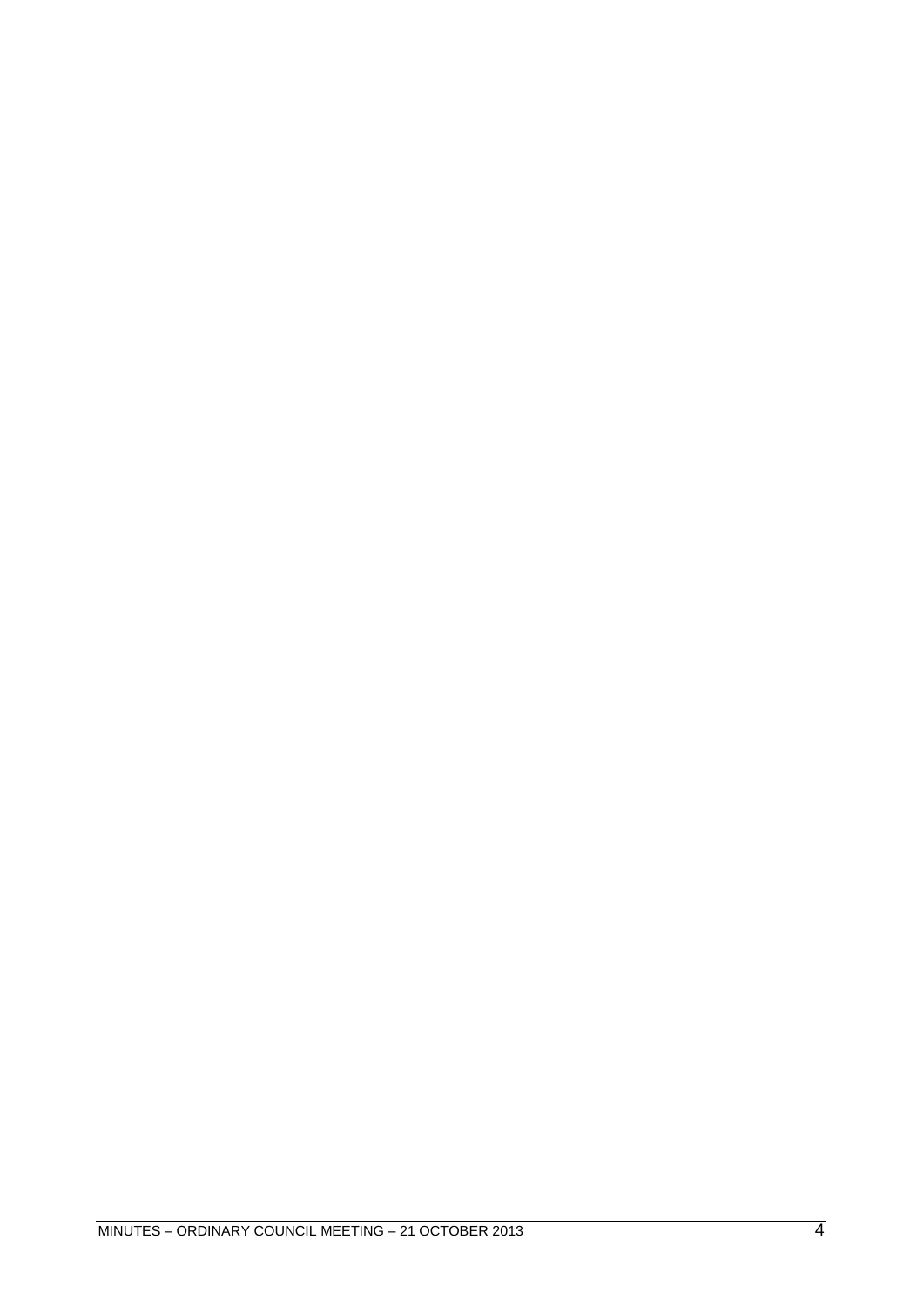# **Table of Contents**

| 1.1       |                                                                              |  |
|-----------|------------------------------------------------------------------------------|--|
| 1.2       |                                                                              |  |
| 1.3       | Suspension of Standing Orders (undergoing the repeal process) 7              |  |
| 1.4       |                                                                              |  |
| 1.5       |                                                                              |  |
|           |                                                                              |  |
| 2.1       |                                                                              |  |
| 2.2       |                                                                              |  |
| 2.3       |                                                                              |  |
| 2.4       |                                                                              |  |
| 2.5       |                                                                              |  |
|           |                                                                              |  |
|           | 3. RESPONSE TO PREVIOUS PUBLIC QUESTIONS TAKEN ON NOTICE  8                  |  |
| 3.1       |                                                                              |  |
|           |                                                                              |  |
|           |                                                                              |  |
| 4.1       |                                                                              |  |
| 4.2       |                                                                              |  |
| 5.        |                                                                              |  |
|           |                                                                              |  |
| 6.        |                                                                              |  |
| 7.        |                                                                              |  |
| 7.1       | Minutes of the Ordinary Council Meeting held September 16, 2013 14           |  |
|           |                                                                              |  |
| 8.        | ANNOUNCEMENTS BY PRESIDING MEMBER WITHOUT DISCUSSION 15                      |  |
|           |                                                                              |  |
| 9.<br>9.1 |                                                                              |  |
| 9.1.1     |                                                                              |  |
|           | Proposed Amendment Of Local Planning Policy - Advertising Signs19            |  |
| 9.1.2     |                                                                              |  |
|           |                                                                              |  |
| 9.2       |                                                                              |  |
| 9.2.1     |                                                                              |  |
|           |                                                                              |  |
| 9.2.2     |                                                                              |  |
| 9.2.3     |                                                                              |  |
|           |                                                                              |  |
| 9.2.4     |                                                                              |  |
| 9.2.5     | York Community Resource Centre Project Waiving Of Building Fees53            |  |
|           |                                                                              |  |
| 9.2.6     |                                                                              |  |
| 9.2.7     |                                                                              |  |
| 9.2.8     | Rescind Tender 01 - 1314, Administration Office Energy Efficiency Upgrade 63 |  |
|           |                                                                              |  |
| 9.2.9     |                                                                              |  |
|           |                                                                              |  |
| 9.2.10    |                                                                              |  |
|           |                                                                              |  |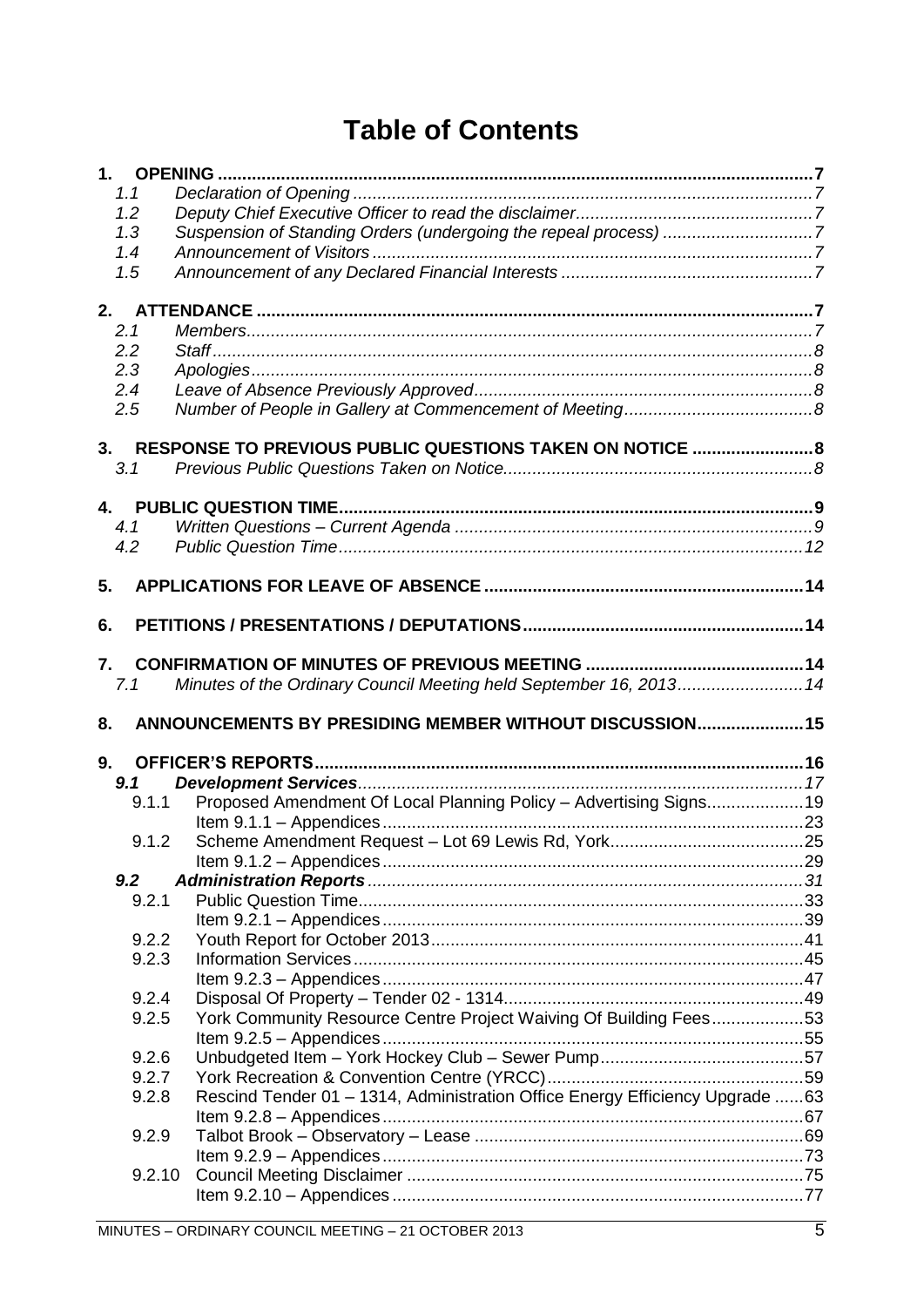| 9.3   |      |
|-------|------|
| 9.4   |      |
| 9.4.1 |      |
|       |      |
| 9.4.2 |      |
|       |      |
| 9.4.3 |      |
|       |      |
| 9.5   |      |
| 9.5.1 |      |
| 9.6   |      |
|       | .103 |
|       | 103  |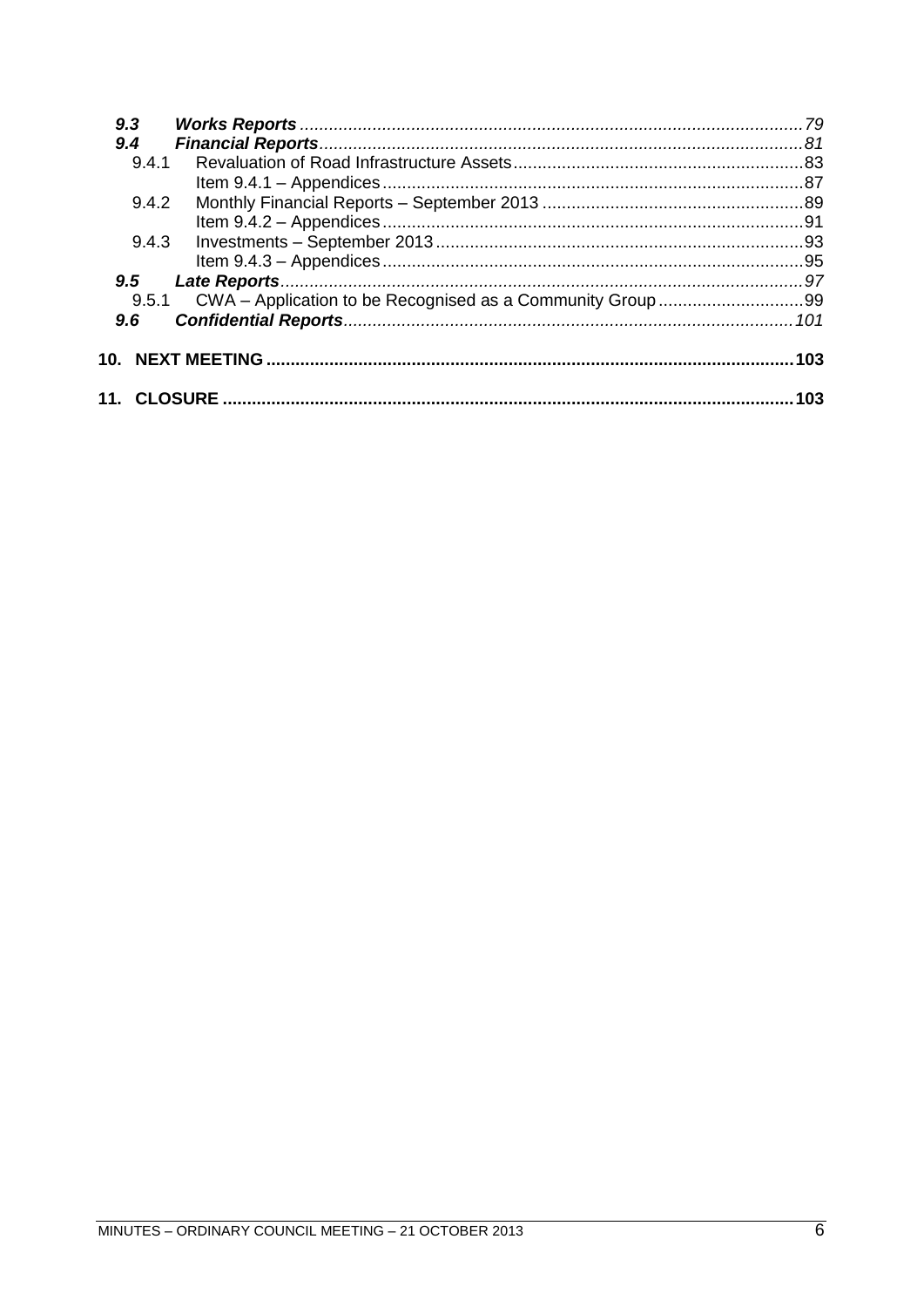

### SHIRE OF YORK

#### THE ORDINARY MEETING OF THE COUNCIL HELD ON MONDAY, 21 OCTOBER, 2013, COMMENCING AT 3.00PM IN THE GREENHILLS HALL, GREENHILLS

The York Shire Council acknowledges the traditional owners of the land on which this meeting will be held.

#### <span id="page-6-0"></span>**1. OPENING**

- <span id="page-6-1"></span>1.1 Declaration of Opening *Cr Matthew Reid, Shire President, declared the meeting open at 3.00pm and thanked the Greenhills ladies for the fantastic afternoon tea.*
- <span id="page-6-2"></span>1.2 Deputy Chief Executive Officer to read the disclaimer *Ray Hooper, Chief Executive Officer, read the disclaimer*
- <span id="page-6-3"></span>1.3 Suspension of Standing Orders (undergoing the repeal process) – Clauses 1 to 19 excluding Clause 8.5.1 which states "No person is to use any electronic, visual or *vocal recording device or instrument to record the proceedings of the Council or a committee without the written permission of the Council.‖*

Moved: Cr Boyle; Seconded: Cr Duperouzel

*That the Local Law Standing Orders, excluding Clause 8.5.1 be suspended for the purpose of expediting the Council Meeting.*

*Carried: 6/0*

- <span id="page-6-4"></span>1.4 Announcement of Visitors *Gordon Marwick, Freeman of York*
- <span id="page-6-5"></span>1.5 Announcement of any Declared Financial Interests *Cr Denese Smythe – Item 9.2.5 – Financial – Committee Member Cr David Wallace – Item 9.2.6 – Impartial – Life Member*

#### <span id="page-6-6"></span>**2. ATTENDANCE**

<span id="page-6-8"></span><span id="page-6-7"></span>2.1 Members *Cr Matthew Reid, Shire President; Cr Mark Duperouzel, Deputy Shire President Cr Pat Hooper; Cr Denese Smythe, Cr Tony Boyle; Cr David Wallace*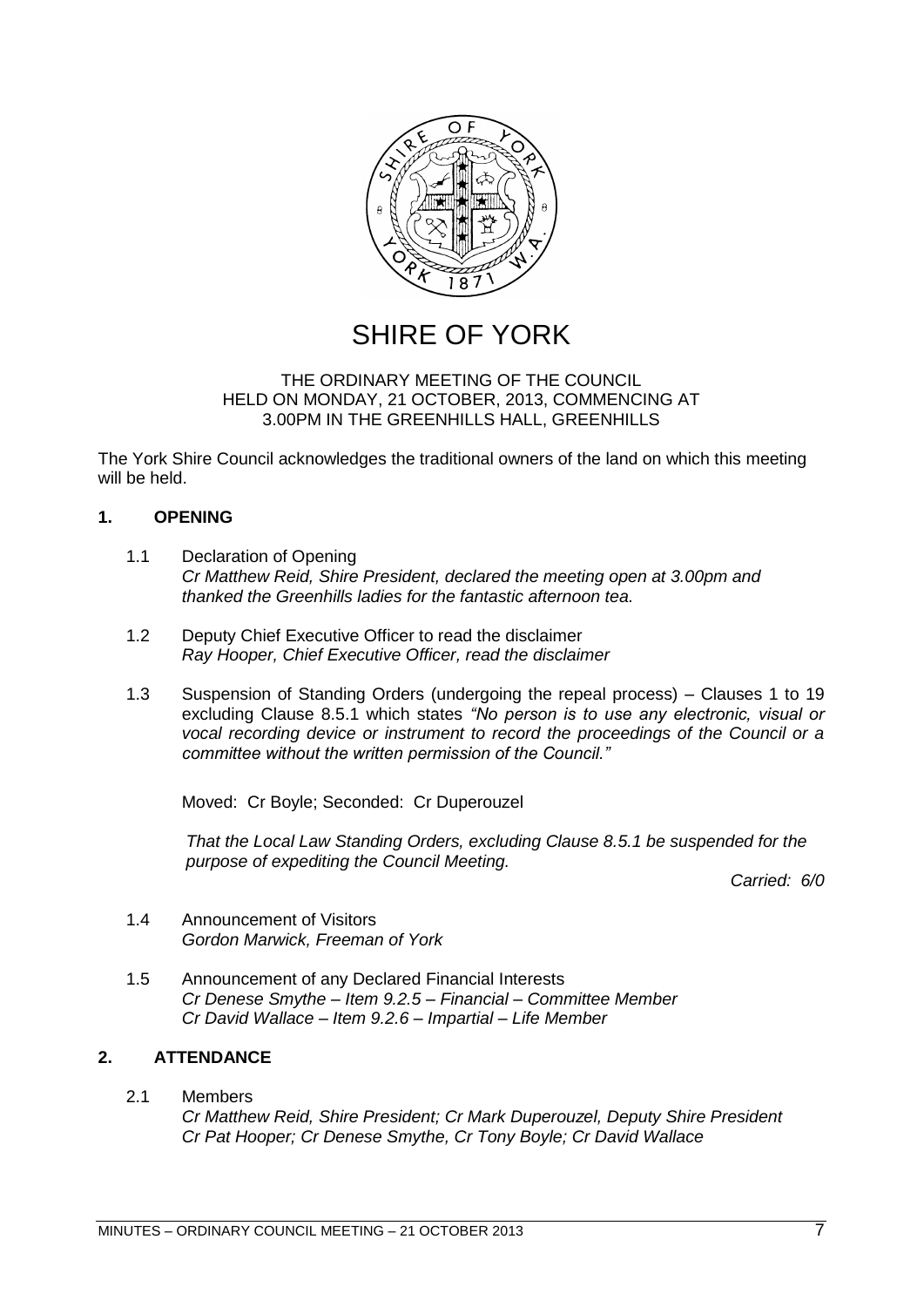2.2 Staff

*Ray Hooper, Chief Executive Officer; Tyhscha Cochrane, Deputy Chief Executive Officer; Jacky Jurmann, Manager Planning Services; Kira Strange, Planning Officer; Gordon Tester, Manager – Environmental Health & Building Services; Helen D'Arcy-Walker, Executive Support Officer*

- <span id="page-7-0"></span>2.3 Apologies *Nil*
- <span id="page-7-1"></span>2.4 Leave of Absence Previously Approved *Nil*
- <span id="page-7-2"></span>2.5 Number of People in Gallery at Commencement of Meeting *There were 20 people in the Gallery at the commencement of the meeting.*

#### <span id="page-7-3"></span>**3. RESPONSE TO PREVIOUS PUBLIC QUESTIONS TAKEN ON NOTICE**

<span id="page-7-4"></span>3.1 Previous Public Questions Taken on Notice

#### **Mrs Heather Saint**

#### **Question 1**

What was the turn over for July?

#### **Response**

A summary of income and expenses for the YRCC in July is attached which can also be found in Appendix A on page 11 of Agenda Item 9.4.1 presented at the August Council meeting.

#### **Question 2**

Could Council please confirm that, if this part of the business is not viable, then the community is entitled to know how and why?

#### **Response**

Full operating financial details are published in the budget, annual statements and monthly reports. The original business plan was advertised for public comment.

#### **Question 3**

Would Council consider an alternative and more financially viable proposition of community involvement in running this facility?

#### **Response**

Yes, if one was developed and submitted for consideration.

#### **Question 4**

Does Council intend to hold open forums to involve the community in the development of a Strategic Community Plan?

#### **Response**

Council had community input to the Strategic Community Plan and the draft was advertised for public comment prior to its adoption in May 2012.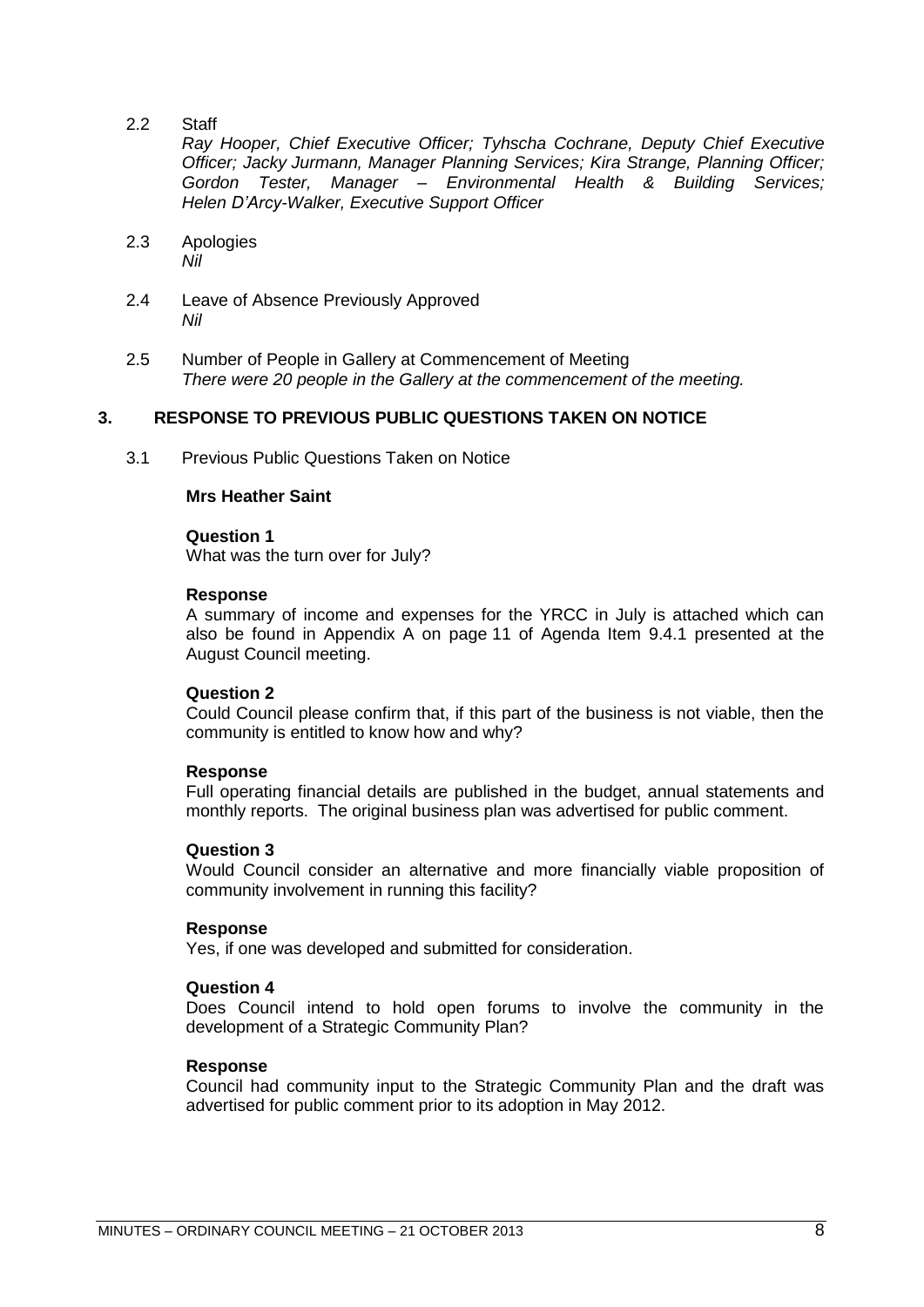#### **Question 5**

Does Council intend to proceed with the Workforce Plan suggested feasibility study and develop an operational and marketing plan for the Recreation & Convention Centre.

#### **Response**

When the Workforce Plan is finalised and adopted under the Corporate Plan all suggested actions in the final plan will be considered in successive budgets for implementation.

#### **Ms Darlene Barratt**

#### **Question 1**

Why can the CEO tell Councillors that matters are not their concern?

#### **Response**

The CEO cannot and does not tell Councillors what matters concern them. The Local Government Act makes clear distinctions between the roles of elected members and staff.

#### **Question 2**

Are Councillors aware that no charges can be made for FOI over the counter applications?

#### **Response**

The payment of the prescribed fee is required to make an FOI application valid.

#### **Question 3**

Are Councillors aware that there can be no charge for access to personal information?

**Response** Yes

#### <span id="page-8-0"></span>**4. PUBLIC QUESTION TIME**

*Public Question Time commenced at 3.07pm*

#### <span id="page-8-1"></span>4.1 Written Questions – Current Agenda

#### **Mrs Tanya Richardson**

#### **Public Question Time**

Further to your questions 4, 5 and 8 as per your email of the  $23<sup>rd</sup>$  August, 2013 please find set out below the relevant responses which will be presented to the October Council Meeting.

#### **1. Question 4 (a)**

Can you please clarify today that Council are authorised to give our money to a private individual as a donation even if that individual is not a registered charity or not for profit organisation?

**Response:** Yes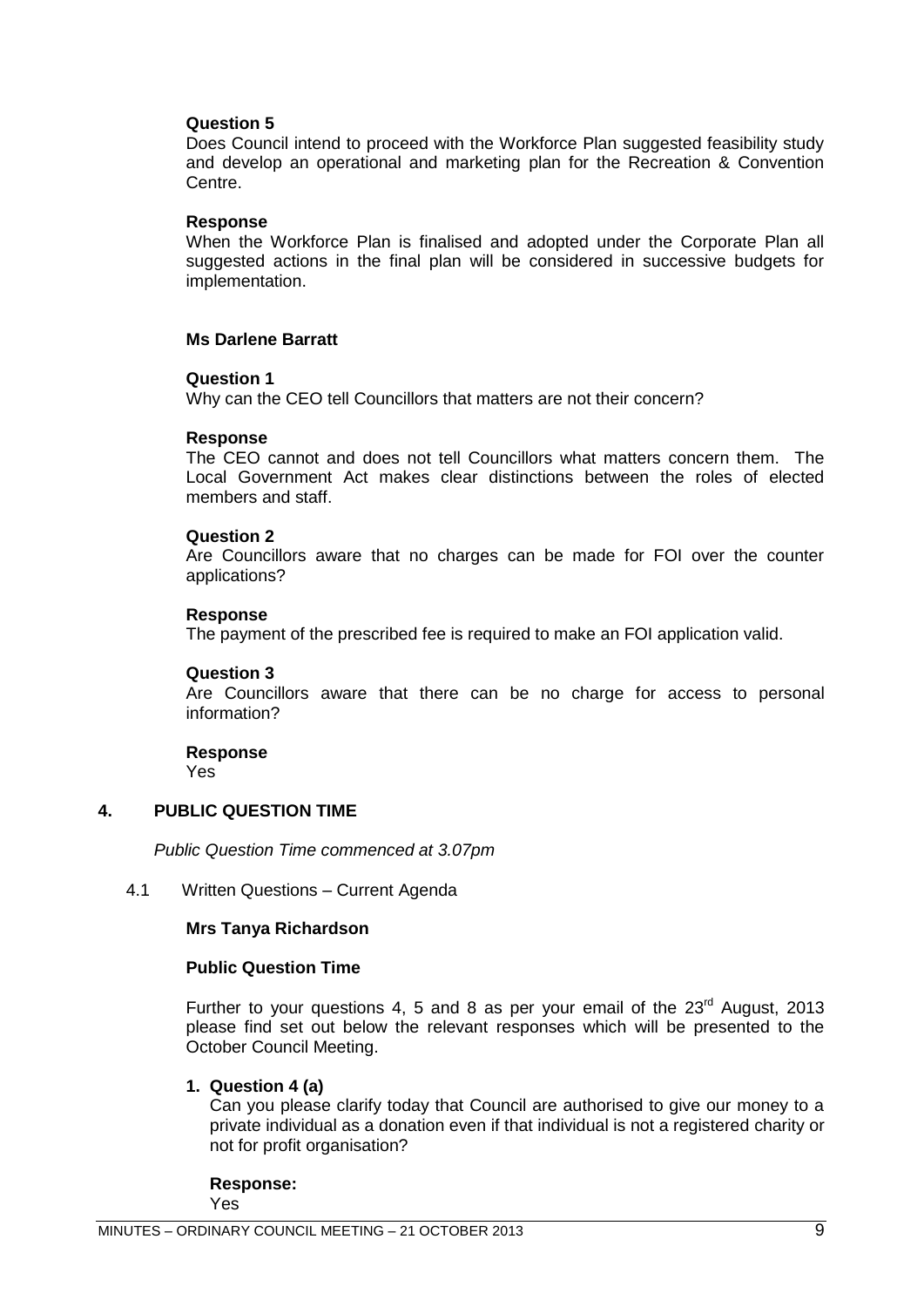#### **2. Question 4 (b)**

Can you also please confirm that this individual who hosted a commercial event in York as a private individual complied with all of the RMP, TMP etc as stated in your events policy?

#### **Response:**

The information provided in relation to the event was deemed to meet the requirements.

#### **3. Question 5 (c)**

What is the point of having an events policy which distinguishes community and commercial events if there is no clear guideline and separation between the two?

#### **Response:**

Policies and guidelines are not laws and Council has the power and right to act for the benefit of the community on any issue.

#### **4. Question 5 (d)**

Why were my two events not deemed to be community events when the financial impact for York was in excess of \$2M which was proven with statistic data?

#### **Response:**

Council provided community funding for your events and deemed that these long term prior community level events had moved into the private entrepreneur area.

#### **5. Question 5 (e)**

When is this council going to sort out the events policy mess?

#### **Response:**

An events policy is only one of a number of priority areas to be considered by Council in the context of what is good for the community as a whole.

#### **6. Question 5 (f)**

Does this council believe they have a responsibility to sort out anomalies such as this before expecting new individuals to nominate for council?

#### **Response:**

No – Policies are living documents subject to annual review.

#### **7, Question 8 (a)**

Why has there been no further correspondence relating to the draft tourism strategy?

#### **Response:**

None necessary at this stage.

#### **8. Question 8 (b)**

Why has Avon Tourism Inc, Tourism WA and the Wheatbelt Development Commission not been approached regarding the draft tourism strategy?

#### **Response:**

The document has been advertised for comment and none have been received from the designated organisations.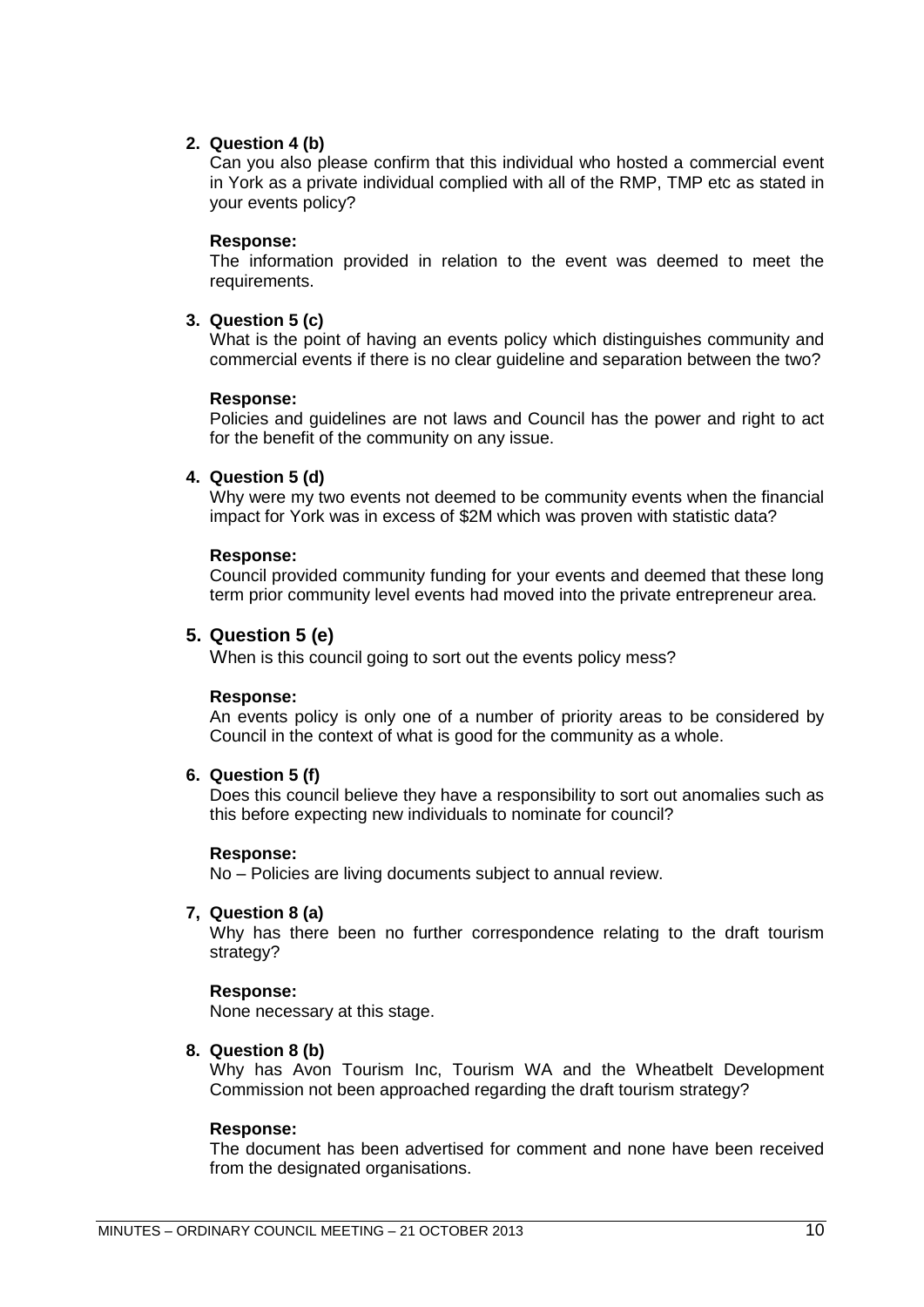#### **9. Question 8 (c)**

When is this council going to finally introduce a comprehensive relevant and up to date Tourism Strategy?

#### **Response:**

Council will determine when or if it will adopt a tourism strategy and the content of any strategy.

#### **10.Question 8 (d)**

Is it fair to say all strategy will be based on the outcome of amalgamations?

#### **Response:**

No

#### **Mrs Tanya Richardson**

#### **Questions For September Council Meeting (Received For October Council Meeting)**

#### **Response to Questions 1 and 2:**

These questions are not accepted for Public Question Time as the processes used are not reportable.

Not deemed to be of relevance, operational only and do not relate to matters of consequence to Council.

This is not a reportable matter in terms of the Local Government Act.

#### **Question 3:**

What software package is the Shire using for each of the following: accounts payable, accounts receivable, general ledger, payroll, monthly financial reports?

#### **Response:**

Synergy Soft and Synergy Soft Excel Integration.

#### **Question 4:**

This is considered a statement and it is not a question for Public Question Time.

#### **Question 5:**

The budgeted amount shown for revenue from the YRCC is \$2,268,163. The actual amount is \$745,710. What is the reason for the significant revenue shortfall from the YRCC and what action is the Shire taking to redress this situation?

#### **Response:**

The figure quoted relates to the total for recreation and not just the YRCC. Council continually monitors the operations of the YRCC for opportunities to save costs or to increase income. Income for the YRCC was reduced due to the Liquor Licence appeals and the inability to trade.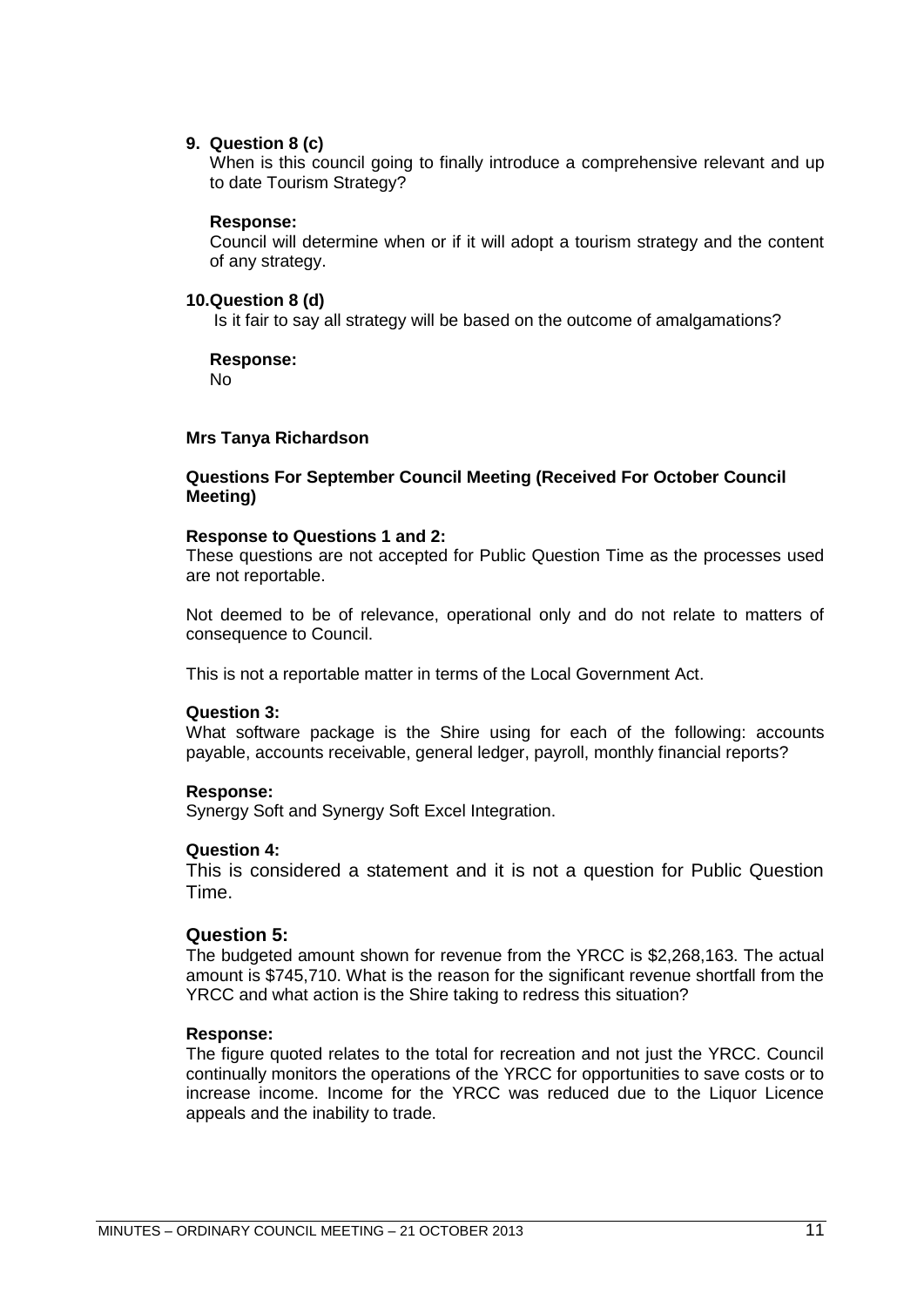#### **Question 6:**

The total value of leave liabilities is shown as \$634,125. The leave reserve however is \$274,102. Please explain how the difference will be funded, and advise how many staff have leave entitlements accrued longer than what would normally be accrued within a 12 month period and the value of that accrued leave?

#### **Response:**

The balance is covered by assets over liabilities, which is in accordance with the requirements under the accounting standards. In most cases leave reduces as staff take it, so expenditure is budgeted as part of annual salaries and wages. Council is in the process of building up the Reserve, however Council is not required to have cash back funding. Leave liability can be classified as non current or current liability. Leave liability is for annual leave and/or long service leave and if it is expected to be incurred in the budgeted year then it is considered current, if expected to be incurred 12 months or more out it is classified as non current.

The provision of annual leave and long service leave can be provided for by a reserve account for this purpose, which means that the liability is cash back or alternatively the liability is covered by the excess of current assets over current liabilities.

#### **Question 7:**

This question is not accepted as a question for Public Question Time as Council cannot provide answers on behalf of another local government.

<span id="page-11-0"></span>4.2 Public Question Time

#### **Mr Ian McColl**

#### **Question 1:**

In relation to Item 9.1.1 on the meeting Agenda. Will the Shire write a public apology to Mrs Jenni McColl and accept that she has done nothing wrong against the York Shire's Laws?

#### **Response:**

Taken on Notice

#### **Question 2:**

- (a) Could Council advise if the proposed SITA landfill will be for Class 2 or Class 3 waste?
- (b) Has the Shire of York already made application to dispose of the local rubbish.

#### **Response:**

- (a) The Class II or Class III is controlled by the State Government not the Shire of York.
- (b) No agreement has been made by the Shire of York with SITA regarding a long term rubbish dump.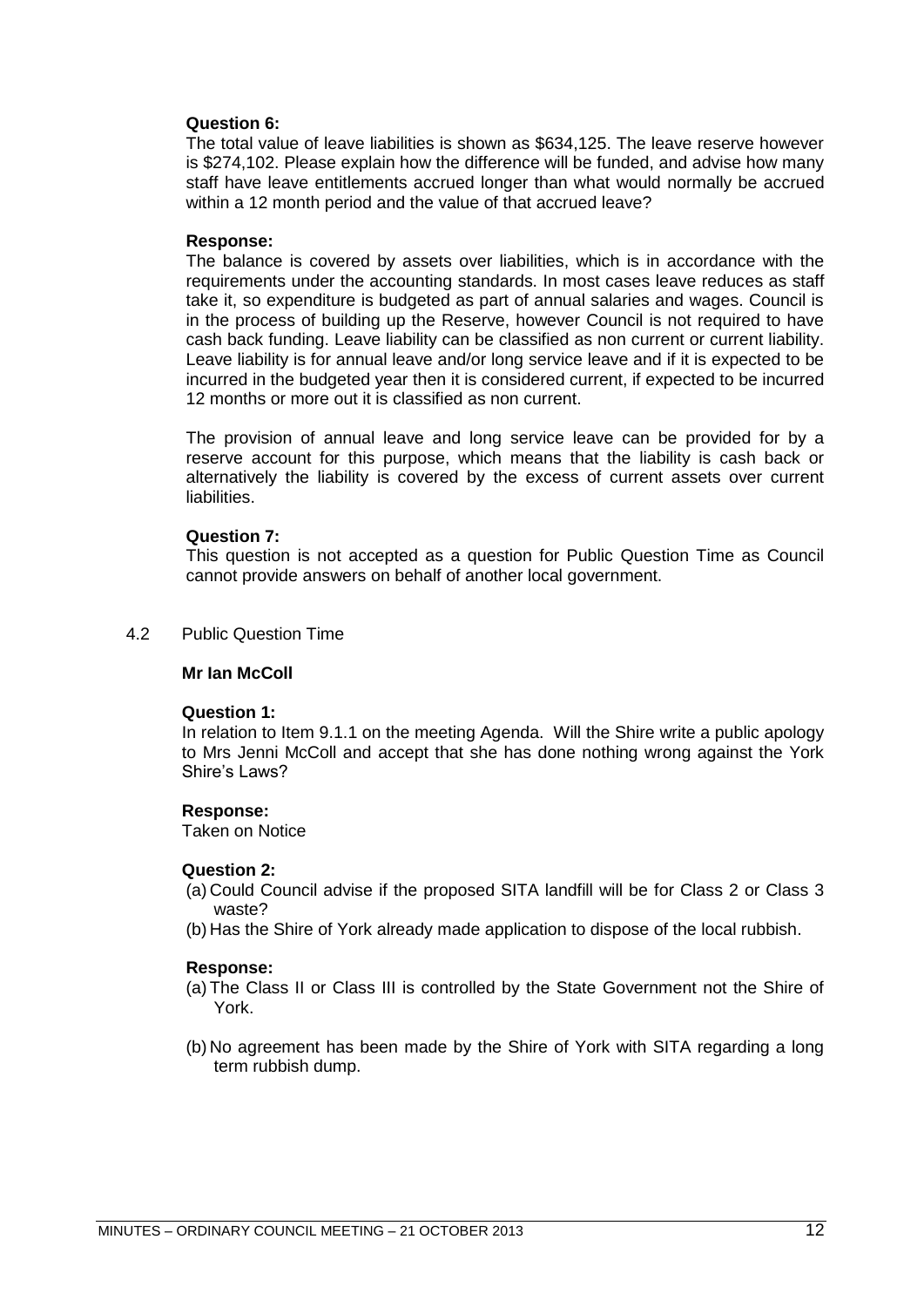#### **Mr Peter Keeble**

#### **Question 1:**

Could the money from the sale of the blocks between the Hall and the Hotel be transferred into the Greenhills Progress Association account for use on Walk Trails and maintenance.

#### **Response:**

Taken on Notice

#### **Question 2:**

Can the rates for the Hall be reimbursed?

#### **Response:**

This will be discussed with Councillors at the half yearly financial review.

#### **Mr Simon Saint**

#### **Question:**

Am I allowed to ask questions during Public Question Time?

**Response:**

Yes

#### **Mrs Jan Griffin**

#### **Question 1:**

The Shire of York no longer has Wards. Will the Councillors have portfolios?

#### **Response:**

Portfolios for Councillors are being discussed and will be placed on the website by the end of the week.

#### **Ms Vicki Bertrand**

#### **Question:**

Are the York Council behind the Perth SITA dump?

#### **Response:**

As a Council we need to be very mindful of the community.

#### **Mr Peter McInnes**

#### **Question 1:**

Will the Shire of York be supporting the Avon Valley Gazette and the York Community Matters?

#### **Response:**

We have a new Council which means a fresh beginning.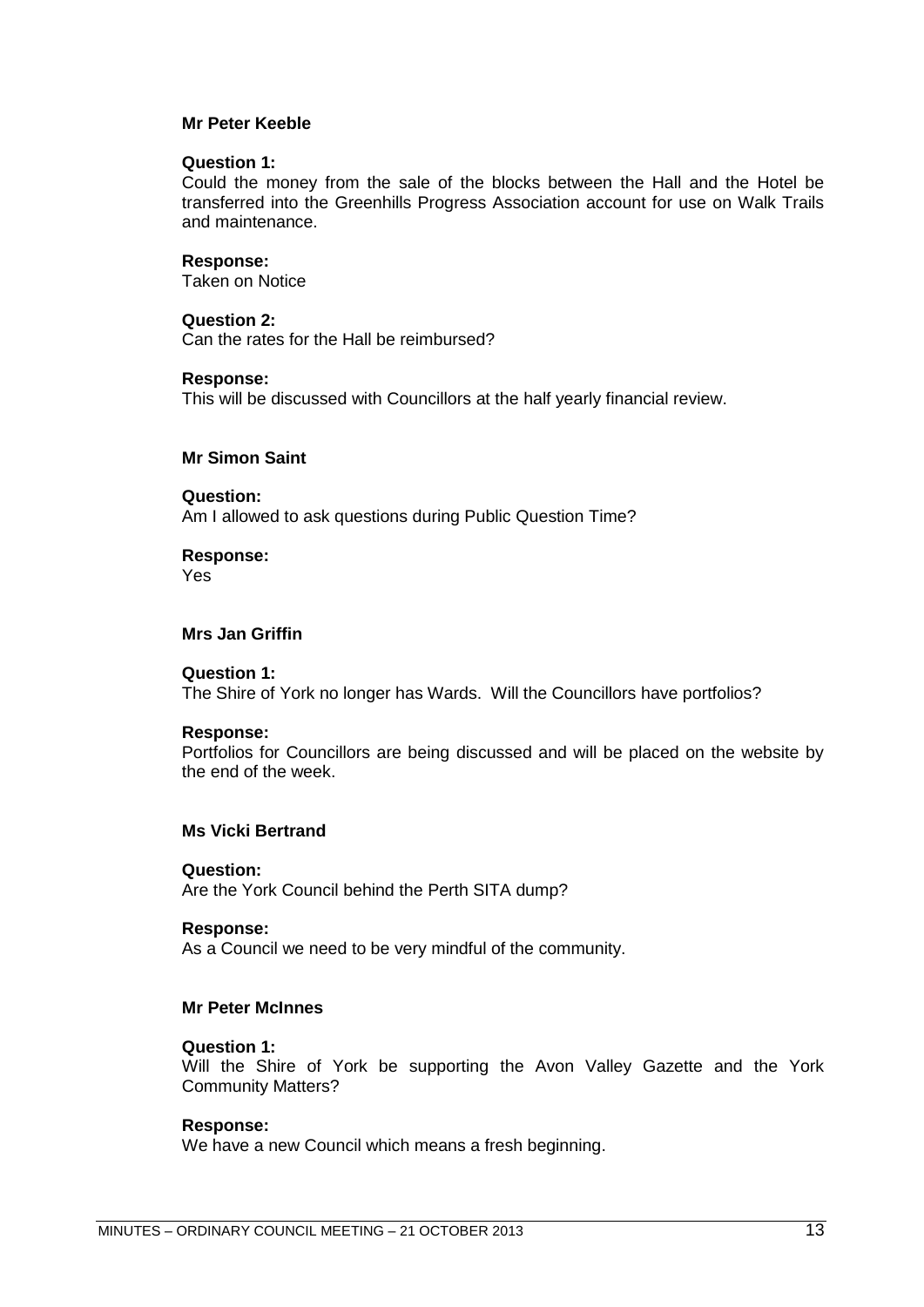#### **Mrs Tanya Richardson**

#### **Question 1:**

Would the Council consider changing the Council meeting time from 3.00pm to 5.30pm to allow more working members of the community to attend?

#### **Response:**

This is to be discussed with Councillors during this week.

#### **Question 2:**

Would Council consider having a Council Forum one week before Council meetings like Northam.

#### **Response:**

This will also be discussed with Councillors.

*Public Question Time was declared closed by the Shire President at 3.23pm*

#### <span id="page-13-0"></span>**5. APPLICATIONS FOR LEAVE OF ABSENCE**

*Cr Tony Boyle*

**RESOLUTION 011013**

**Moved: Cr Hooper Seconded: Cr Duperouzel** 

*"That Council grant a leave of absence to Cr Tony Boyle for the Ordinary Council Meeting to be held on 18 November, 2013."*

*CARRIED: 6/0*

#### <span id="page-13-1"></span>**6. PETITIONS / PRESENTATIONS / DEPUTATIONS** *Nil*

#### <span id="page-13-2"></span>**7. CONFIRMATION OF MINUTES OF PREVIOUS MEETING**

<span id="page-13-3"></span>7.1 Minutes of the Ordinary Council Meeting held September 16, 2013

**Corrections** 

Confirmation

#### **RESOLUTION 021013**

**Moved: Cr Boyle Seconded: Cr Duperouzel** 

<span id="page-13-4"></span>*"That the minutes of the Ordinary Council Meeting held on September 16, 2013 be confirmed as a correct record of proceedings."*

*CARRIED: 6/0*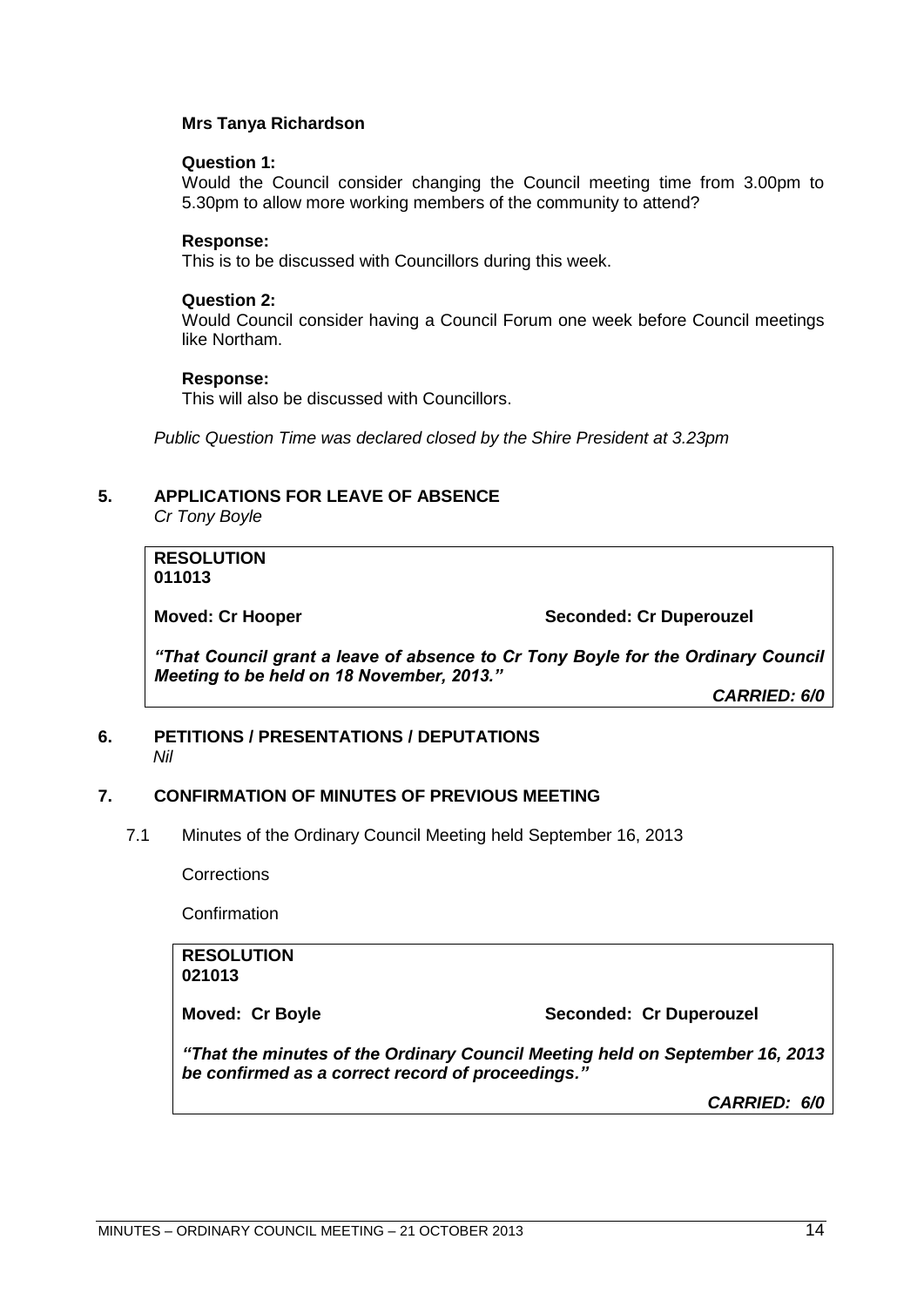#### **8. ANNOUNCEMENTS BY PRESIDING MEMBER WITHOUT DISCUSSION**

Cr Matthew Reid thanked everyone for being here to support the new York Shire Council. I am honoured to be standing here in front of you. I welcome this opportunity to stand before you and speak about something that I am truly passionate about and that is York and the surrounding areas.

York has a rich history. I am proud of the fact that both Dayna and my families have been part of this, both past and present. I believe strongly in York and the surrounding area, hence I call it home and have established a thriving business that contributes greatly to the community. I have been blessed by having a wonderful family and living in this community which has availed me many opportunities, in sport, community groups, associations and making many wonderful friends, for which I am very grateful.

The York area has been led by many people throughout its history and all have added to the wonderful mosaic that we call home. Each and every one has put their heart and soul into their role with the sole intention to improve the Shire of York for all the community members both now and the future. I am buoyed by being in this position and am excited by the opportunity of representing all the community members, and working with you to continue to grow and develop York and the surrounding areas.

On behalf of all SIX Councillors we would like to state:

- We believe in Open Honest and Accessible local government
- We believe in Open Communication between York's Council and Residents
- We will listen to and represent the interests of York's residents
- We are a council with vision and enthusiasm that will plan and develop strategies to enable York to flourish and fulfil its potential without damaging our distinctive and valuable heritage
- We believe in a vibrant, diverse community working together respecting our differences to create a place of opportunity where all residents have a sense of belonging, being heard and being valued
- We are a cohesive and effective Council

Thank you again for this opportunity to speak to you today and I look forward to the challenges ahead. Please feel welcome to contact me at any time to raise any issues that you feel are important to you and our community.

#### **RATES INCENTIVE PRIZES**

An announcement of the Winners of the Rates Incentive Prizes was made.

First Prize - \$1,000 Bank Account provided by the Shire of York and York & Districts Community Bank Branch of Bendigo Bank. Mrs Yvonne Kenneison won first prize but was unable to attend (the Shire will ensure the prize is sent to Mrs Kenneison).

Second Prize – Two night's accommodation for two adults in a Superior Room including breakfast valued at \$400 donated by Accor. Mrs Helen Johns won second prize but was unable to attend (the Shire will ensure the prize is sent to Mrs Johns).

Third Prize – Four tickets to the West Australian Symphony Orchestra donated by WASO. Mrs Yvonne Dols won third prize but was unable to attend (the Shire will ensure the prize is sent to Mrs Dols)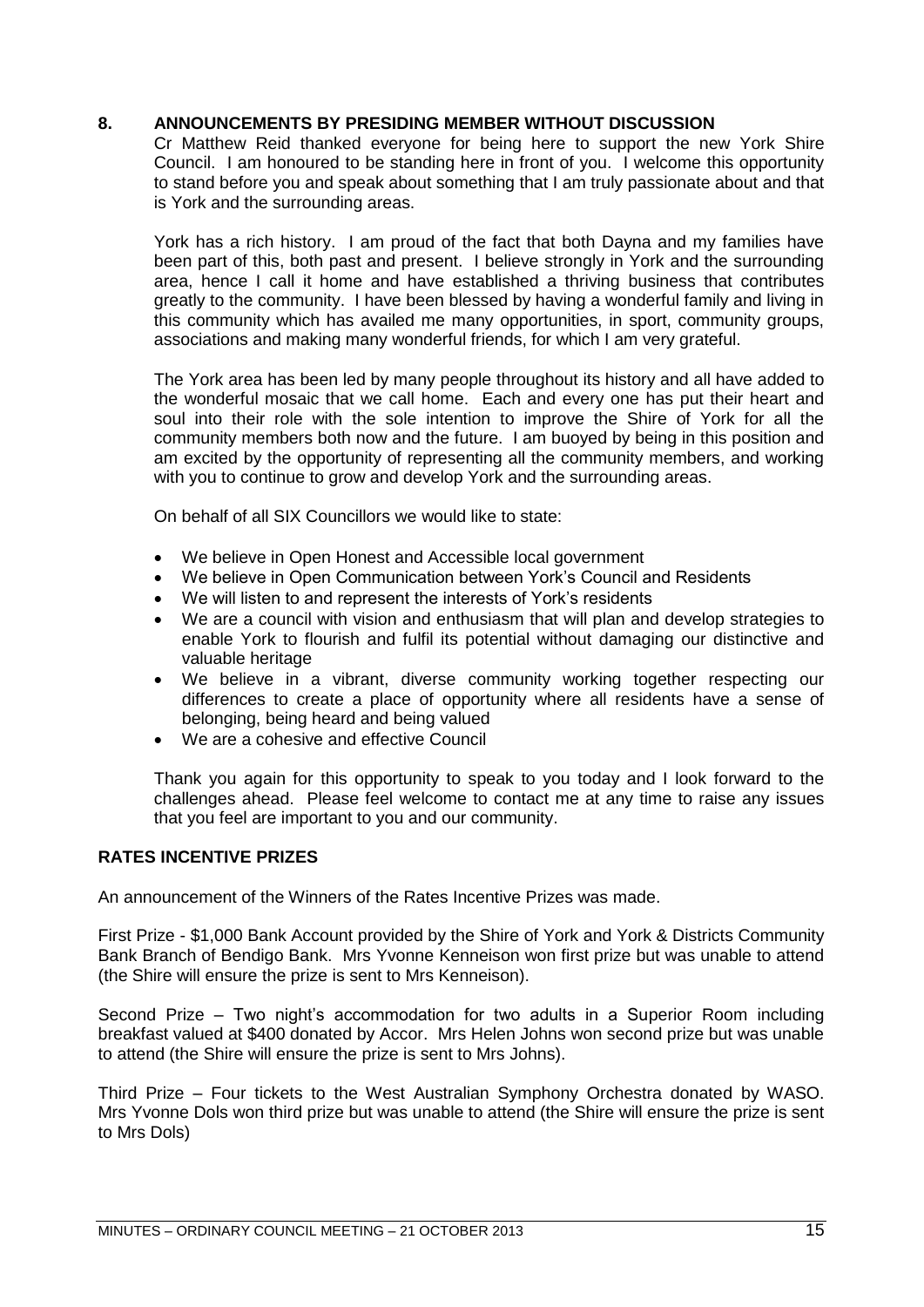Fourth Prize - \$200 of Unleaded Petrol donated by Fuel Distributors of WA Pty Ltd. Mr Stephen Midgley won fourth prize but was unable to attend (the Shire will ensure the prize is sent to Mr Midgley).

#### <span id="page-15-0"></span>**9. OFFICER'S REPORTS**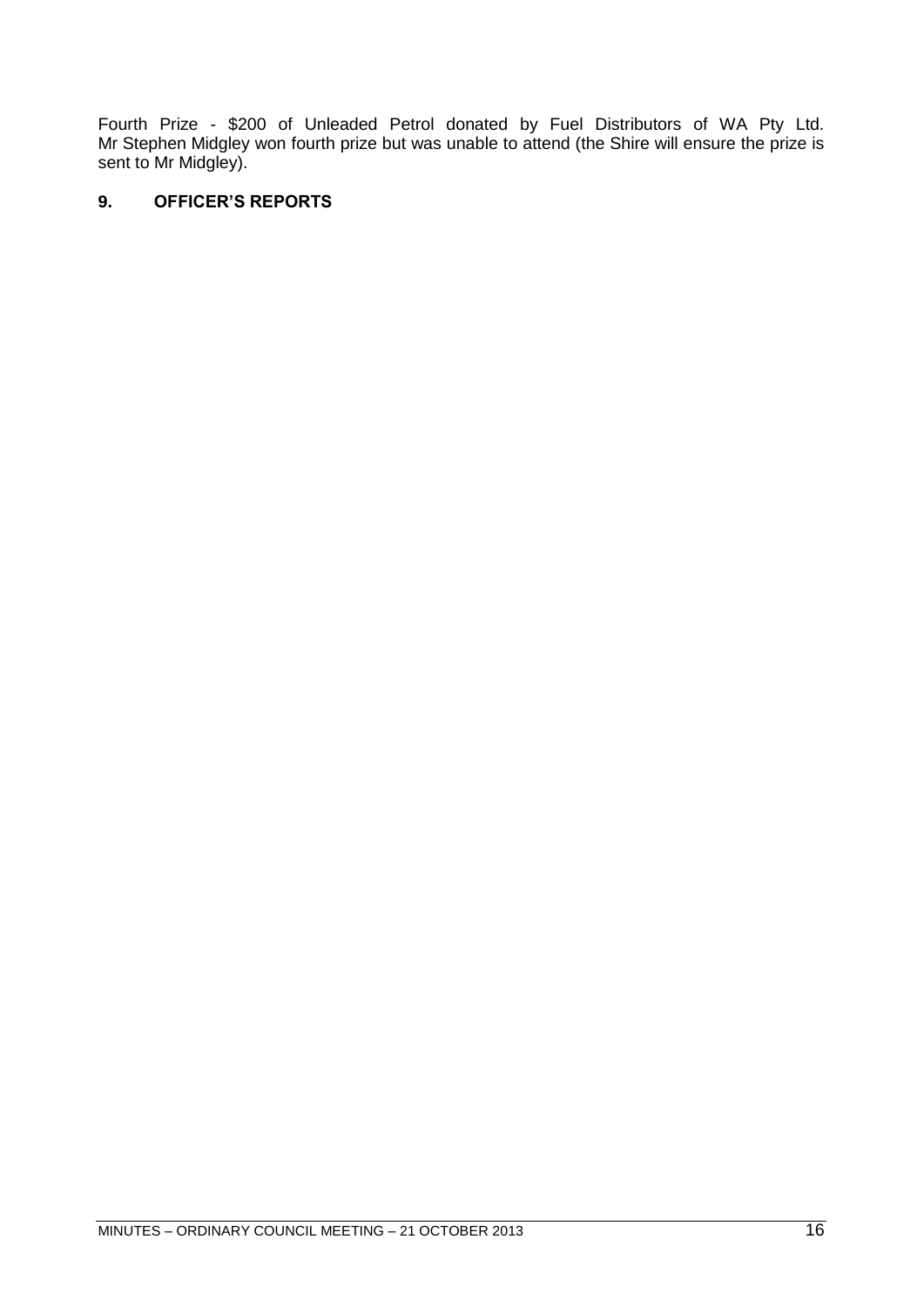# <span id="page-16-0"></span>**9.1 Development Services**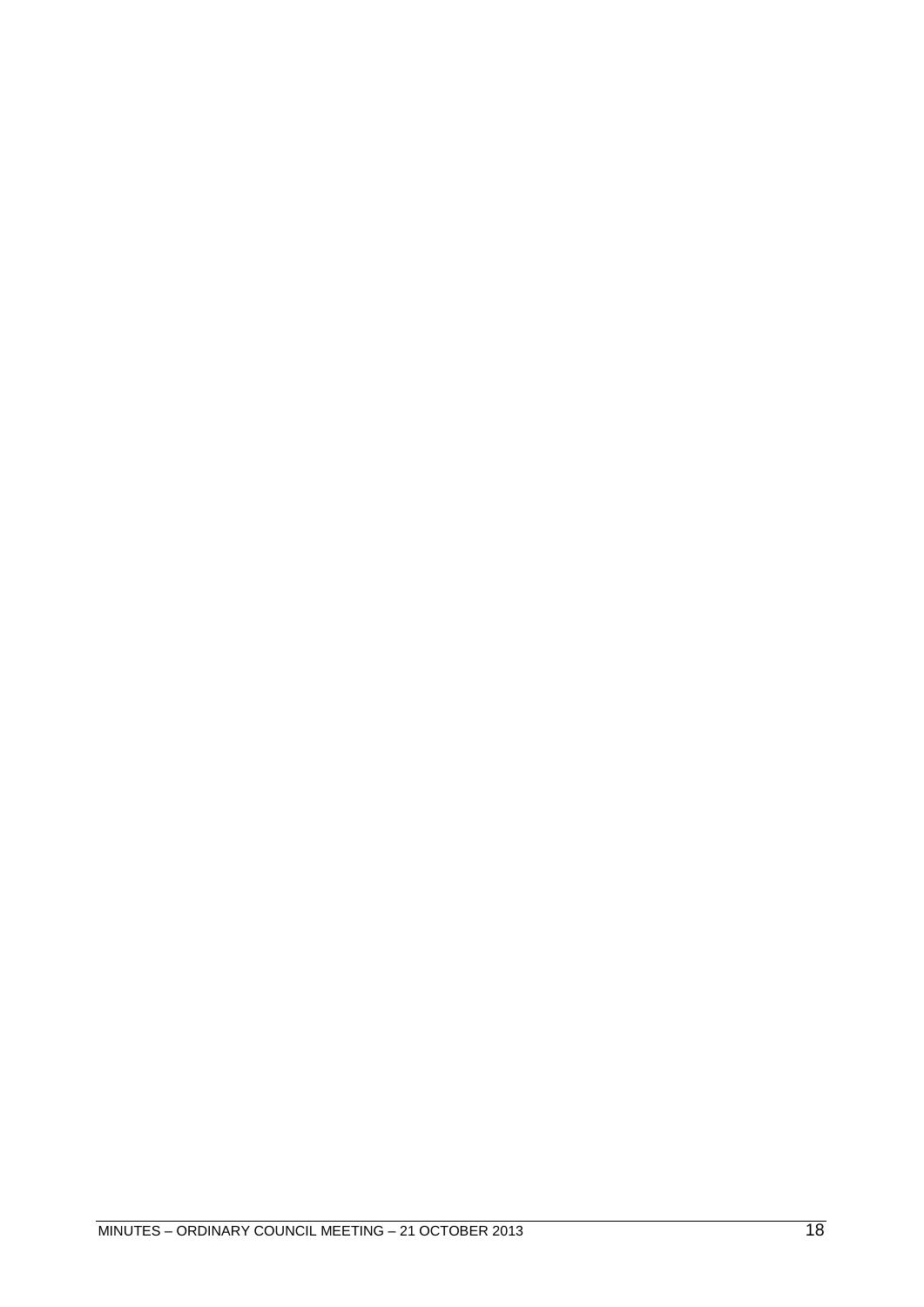#### **9. OFFICER'S REPORTS**

- **9.1 DEVELOPMENT REPORTS**
- <span id="page-18-0"></span>**9.1.1 Proposed Amendment Of Local Planning Policy – Advertising Signs**

*When acting as a planning authority in accordance with the powers conferred by the Planning and Development Act 2005 and any relevant scheme, the Council of the Shire is entitled to make decisions based only on proper planning considerations.*

| <b>PS.GEN</b>              |
|----------------------------|
| 21 October 2013            |
| 9 October 2013             |
| <b>Shire wide</b>          |
| <b>Shire of York</b>       |
| R Hooper, CEO              |
| J Jurmann, MPS             |
| Nil                        |
| 1 – Draft Amendment Policy |
| Nil                        |
|                            |

#### **Summary:**

Council at its Ordinary Meeting held on 10 June 2013 resolved:

*―That Council:*

*Review the current signage policy to ensure it covers the breadth of town and rural signage issues.‖*

The Local Planning Policy for Advertising Signs has now been reviewed and it is requested that Council adopt the draft amended Policy for advertising purposes.

#### **Background:**

The current Local Planning Policy for Advertising Signs was adopted by Council at its Ordinary Meeting held on 17 October 2011. The Policy was adopted to provide guidance to the community and Council for the regulation of advertising signage.

The Policy has been reviewed and appropriate changes have been made to clarify that the Policy applies to the whole of the Shire of York and to include provisions on protest signage and signage at the Forrest Oval Recreation Complex.

#### **Consultation:**

In accordance with Clause 8.8.2 of the York Town Planning Scheme No. 2, all local planning policies must be advertised to the community for a period of not less than 21 days prior to becoming operative.

It is proposed to advertise the draft amended policy in the Avon Valley Gazette for 2 consecutive weeks, together with advertisements at the Council Office and on Council's website inviting submissions from the community. All submissions will be considered prior to finalising the policy and presenting it to Council for adoption.

#### **Statutory Environment:**

York Town Planning Scheme No. 2

Clause 8.8 of the Scheme enables Council to prepare and adopt local planning policies. Amendments or additions to policies must be made as if it was a new policy.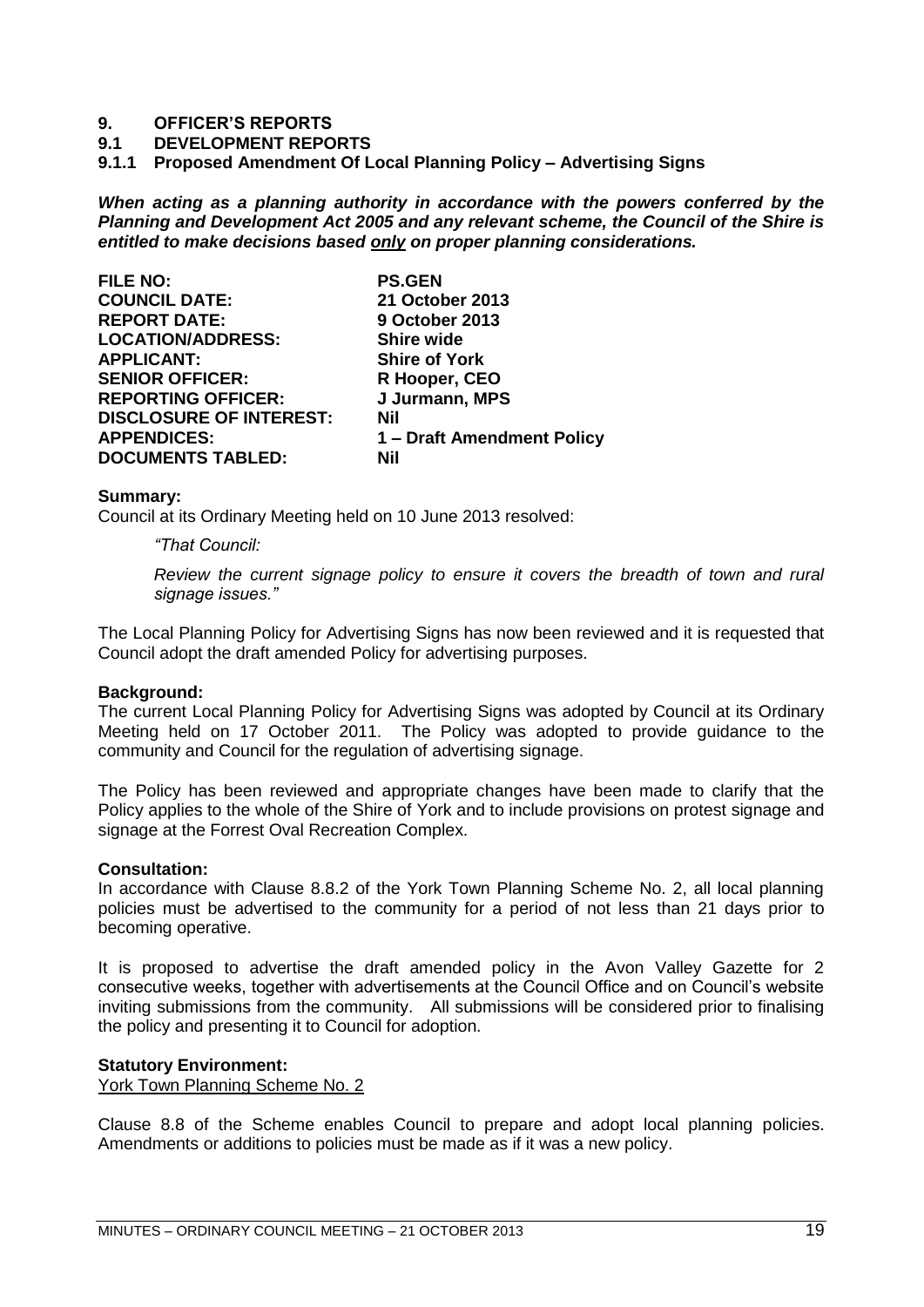#### **Policy Implications:**

The amendments clarify the intent of the policy and provide guidance of current and emerging issues.

#### **Financial Implications:**

There are no financial implications associated with this proposal.

#### **Strategic Implications:**

The Shire of York's 2012 Strategic Community Plan goals are:

#### Social

- Manage population growth, through planned provision of services and infrastructure.
- Strengthen community interactions and a sense of a united, cohesive and safe community.
- Build and strengthen community, culture, vibrancy and energy.

#### **Environmental**

- Maintain and preserve the natural environment during growth, enhancing the 'rural' nature of York, and ensuring a sustainable environment for the future.
- Support sustainable energy and renewable resource choices.

#### Economic

- Build population base through economic prosperity.
- Value, protect and preserve our heritage and past.
- Grow the economic base and actively support local businesses and service provision.

The proposed amendments to the Local Planning Policy for Advertising Signs is consistent with the goals of the Strategic Community Plan and will support the protection of the heritage of York and support local businesses through clarity in policy.

#### **Voting Requirements:**

**Absolute Majority Required: No**

**Site Inspection: Site Inspection Undertaken: Not applicable**

#### **Triple bottom Line Assessment: Economic Implications:**

There are no economic implications associated with this proposal.

#### **Social Implications:**

There are no social implications associated with this proposal.

#### **Environmental Implications:**

There are no environmental implications associated with this proposal.

#### **Comment:**

The Policy has been reviewed in accordance with Council's resolution.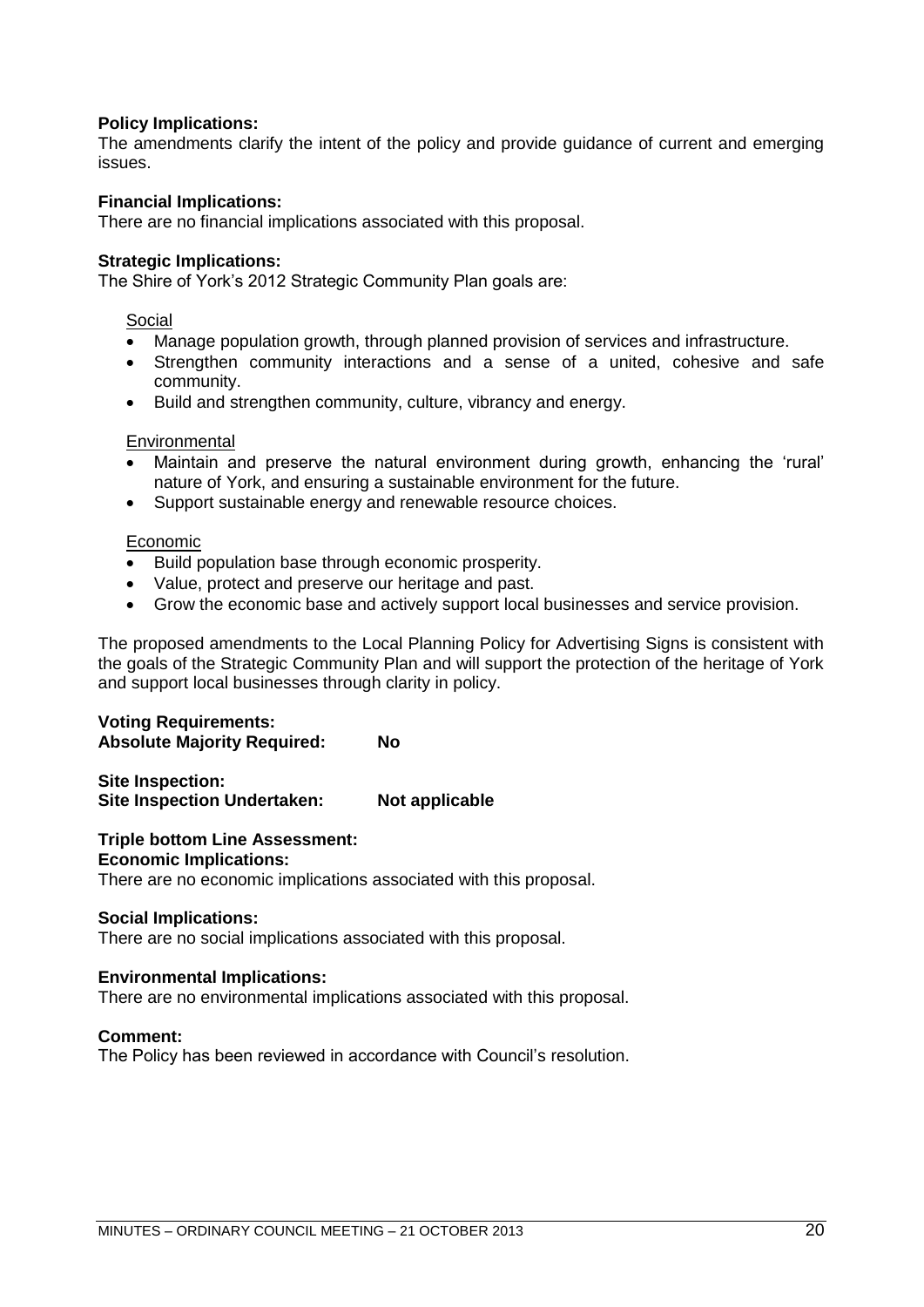#### **RESOLUTION 031013**

**Moved: Cr Duperouzel Seconded: Cr Wallace**

*"That Council:*

- *1. Adopt the draft amended Local Planning Policy – Advertising Signs for the purposes of community consultation.*
- *2. Advertise the Policy for a minimum period of 21 days in accordance with the provisions of the York Town Planning Scheme No. 2.*
- *3. Receive a further report following the community consultation period."*

*CARRIED: 6/0*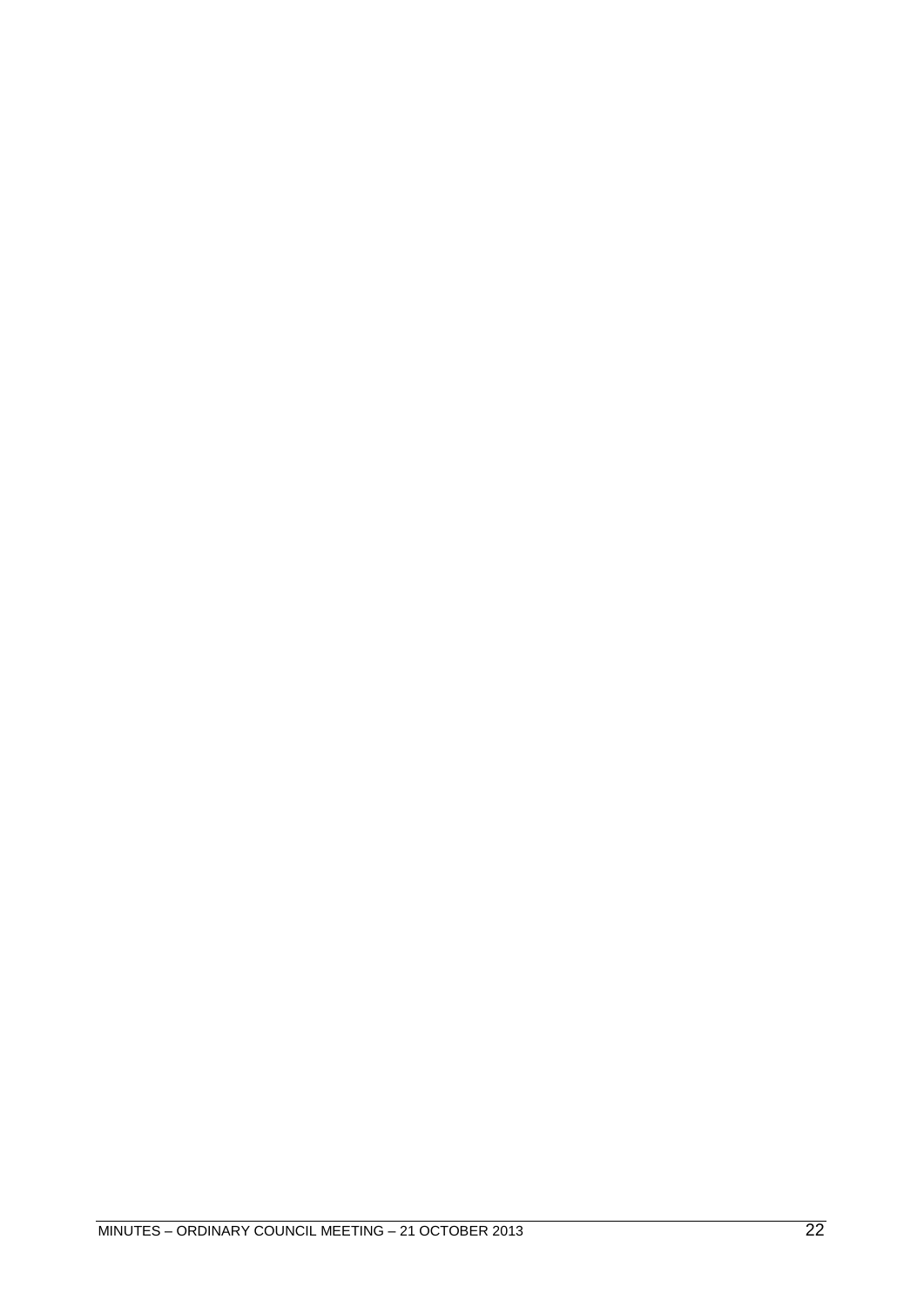<span id="page-22-0"></span>**Item 9.1.1 – Appendices**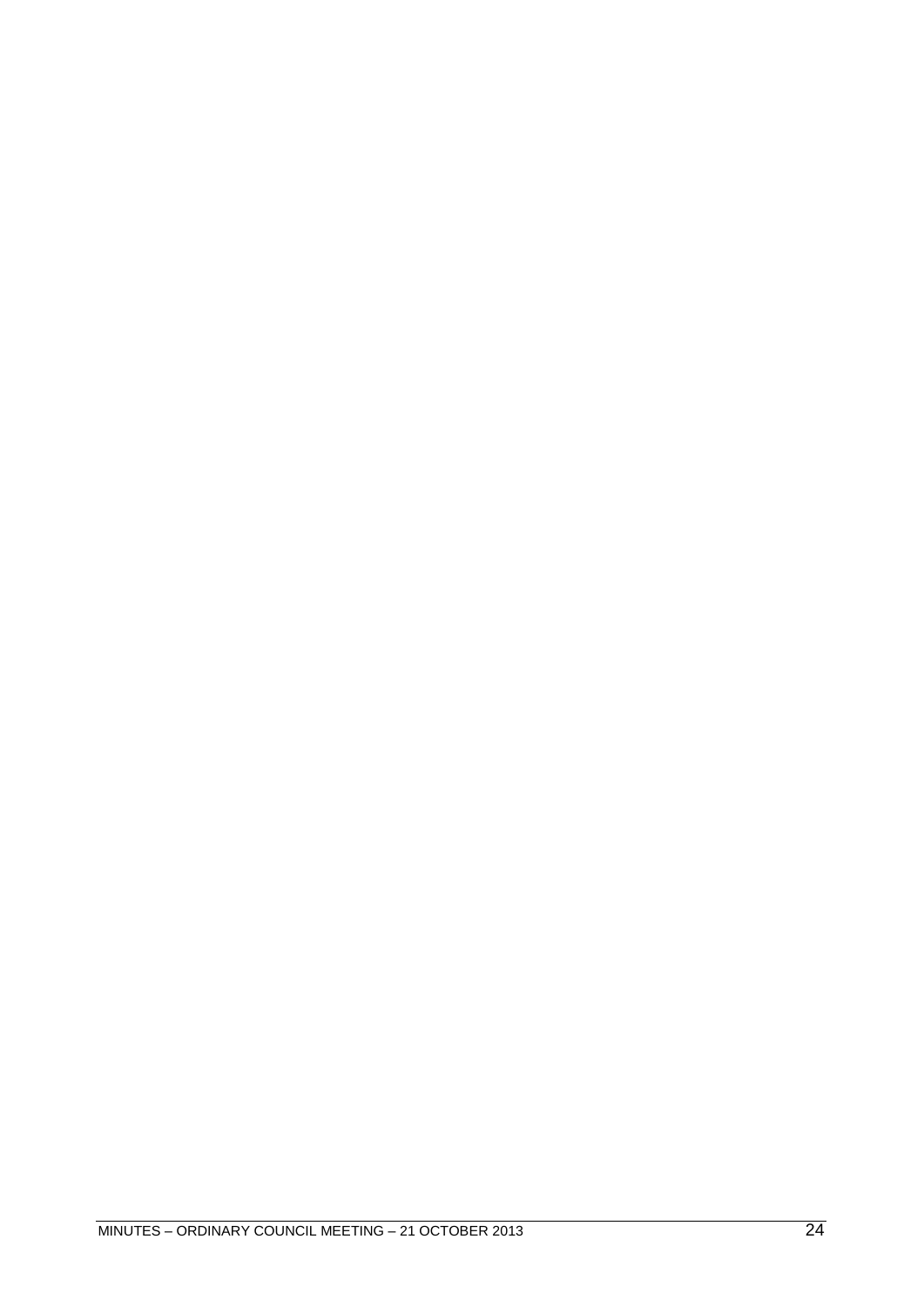#### **9. OFFICER'S REPORTS**

#### **9.1 DEVELOPMENT REPORTS**

<span id="page-24-0"></span>**9.1.2 Scheme Amendment Request – Lot 69 Lewis Rd, York**

*When acting as a planning authority in accordance with the powers conferred by the Planning and Development Act 2005 and any relevant scheme, the Council of the Shire is entitled to make decisions based only on proper planning considerations.*

| <b>FILE NO:</b>                | LE4.9775              |
|--------------------------------|-----------------------|
| <b>COUNCIL DATE:</b>           | 21 October 2013       |
| <b>REPORT DATE:</b>            | 9 October 2013        |
| <b>LOCATION/ADDRESS:</b>       | Lot 69 Lewis Rd, York |
| <b>APPLICANT:</b>              | <b>Byron Property</b> |
| <b>SENIOR OFFICER:</b>         | R Hooper, CEO         |
| <b>REPORTING OFFICER:</b>      | J Jurmann, MPS        |
| <b>DISCLOSURE OF INTEREST:</b> | Nil                   |
| <b>APPENDICES:</b>             | 1 – Location Plan     |
|                                | $2 - LPS$ Map 2       |
|                                | $3 - TPS$ Map 3       |
| <b>DOCUMENTS TABLED:</b>       | Nil                   |

#### **Summary:**

Council has received a request on behalf of the owner of Lot 69 Lewis Road, York to rezone the property from Rural Residential to Residential R5/R10 to enable subdivision of the property.

It is recommended that Council support the rezoning and resolve to, in principle, support the rezoning of the property and the initiation of a scheme amendment.

#### **Background:**

Lot 69 Lewis Road, York is located on the corner of Foreman Road on the north-eastern periphery of the residential area on the eastern side of the Avon River adjacent to the York Estates development. The lot is 1.0795 hectares in area and is vacant. It is currently zoned Rural Residential with a minimum lot size of 1 hectare.

It has been requested that Council initiate a scheme amendment to rezone the subject property from Rural Residential to Residential with density coding consistent with the neighbouring York Estates.

Properties in the York Estates have a dual coding of R5/R10 and therefore a minimum lot size of 2,000 $\text{m}^2$ . The higher density coding of R10 allowing a minimum lot size of 1,000 $\text{m}^2$  can only be utilised, in accordance with Schedule 5 of the Scheme, if the property can be connected to the Water Corporation's reticulated sewerage system (i.e. deep sewerage).

An R5 coding will enable the property to be subdivided theoretically into 8 lots of approximately  $2,000$ m<sup>2</sup>. However, the applicant has indicated that 3 lots are proposed utilising the existing constructed road frontages.

#### **Consultation:**

The applicant has undertaken some initial consultation with landowners in the area bounded by Lewis Road, Red Swamp Road and Avon River and has advised that although no objections were generally received, no support financially was forthcoming to initiate a rezoning for the precinct.

If initiated, a Scheme Amendment must be advertised in accordance with the *Planning and Development Act 2005*.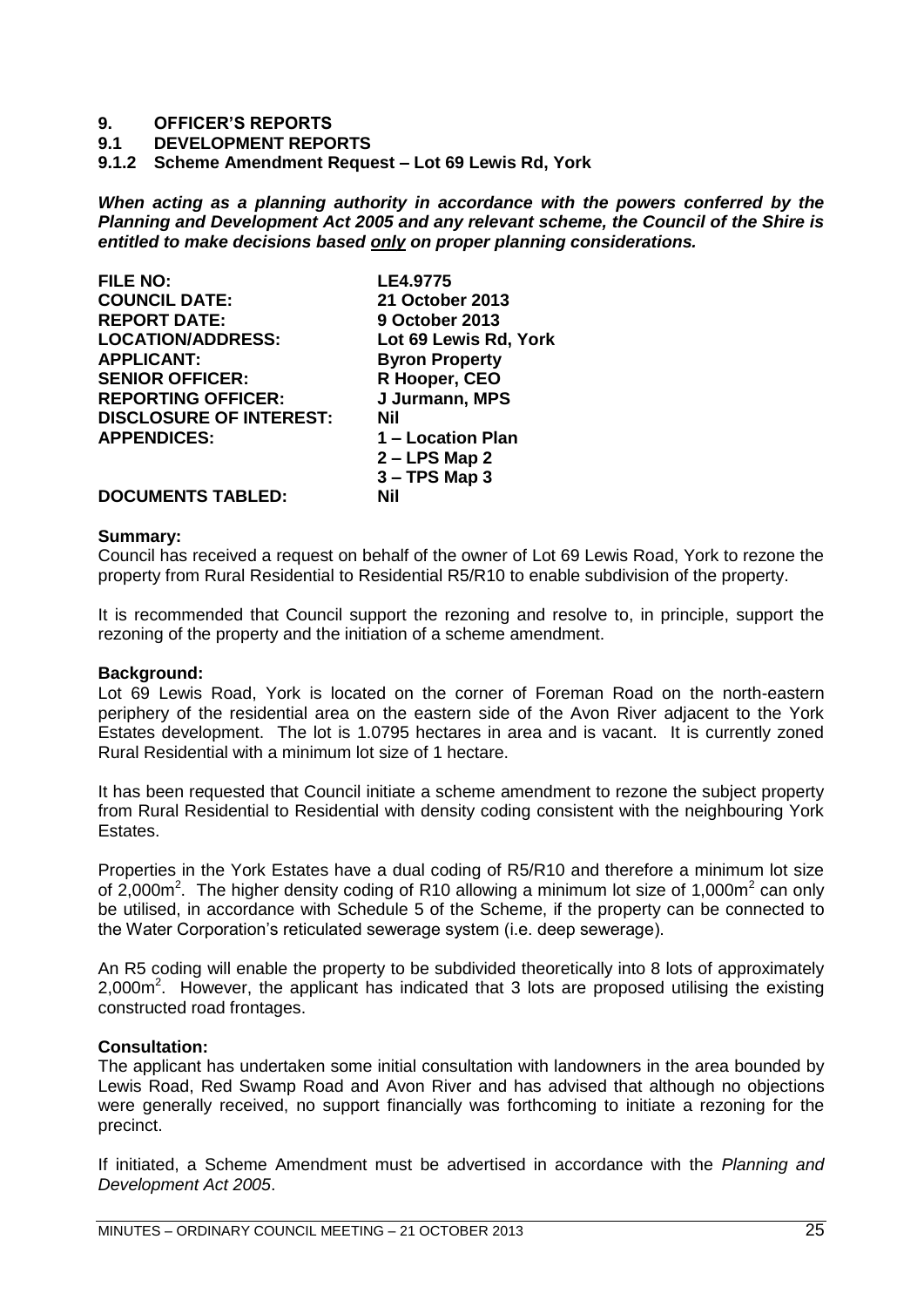#### **Statutory Environment:**

York Town Planning Scheme No. 2

The subject property is zoned Rural Residential under the provisions of the Scheme and is currently not subdividable due to the minimum lot size of 1 hectare. It is proposed to rezone the property to Residential with a dual coding of R5/R10, which is consistent with the zoning of the neighbouring York Estates and represents a logical expansion of the residential area.

#### **Policy Implications:**

#### York Local Planning Strategy

The LPS identifies the site within an area identified for future residential east of the Avon River. The objective of the precinct is "to ensure any further residential development is compatible with *existing development patterns and does not compromise the residential objectives for west of the Avon River.‖*

Strategies for the precinct include:

- 1. Any rezoning or recoding proposal for land within the precinct are to address the criteria listed in (d) of the section 2.3.3 of the LPS.
- 2. Support residential development that is consistent with existing zoning and draft Country Sewerage Policy provisions.
- 3. Residential intensification and expansion east of the Avon River will generally not be supported outside of sewered areas.
- 4. Support the proposed Low Density Residential expansion area (Map 2 of LPS attached at Appendix 2) as this logically rounds off the existing residential area.

#### Local Planning Policy – Contributions for Road & Footpath Construction & Infrastructure

Contributions will be sought under the provisions of the Policy at the subdivision stage.

#### Draft Country Sewerage Policy (Department of Health)

The draft Policy does not permit the subdivision of unsewered properties with an area of less than 2,000 $m^2$  and is implemented/enforced by the Western Australian Planning Commission. This proposal complies with this Policy.

#### **Financial Implications:**

The applicant has been advised, and has agreed, to bear all costs associated with the rezoning and preparation of the scheme amendment documentation.

#### **Strategic Implications:**

The Shire of York's 2012 Strategic Community Plan goals are:

#### Social

- Manage population growth, through planned provision of services and infrastructure.
- Strengthen community interactions and a sense of a united, cohesive and safe community.
- Build and strengthen community, culture, vibrancy and energy.

#### **Environmental**

- Maintain and preserve the natural environment during growth, enhancing the 'rural' nature of York, and ensuring a sustainable environment for the future.
- Support sustainable energy and renewable resource choices.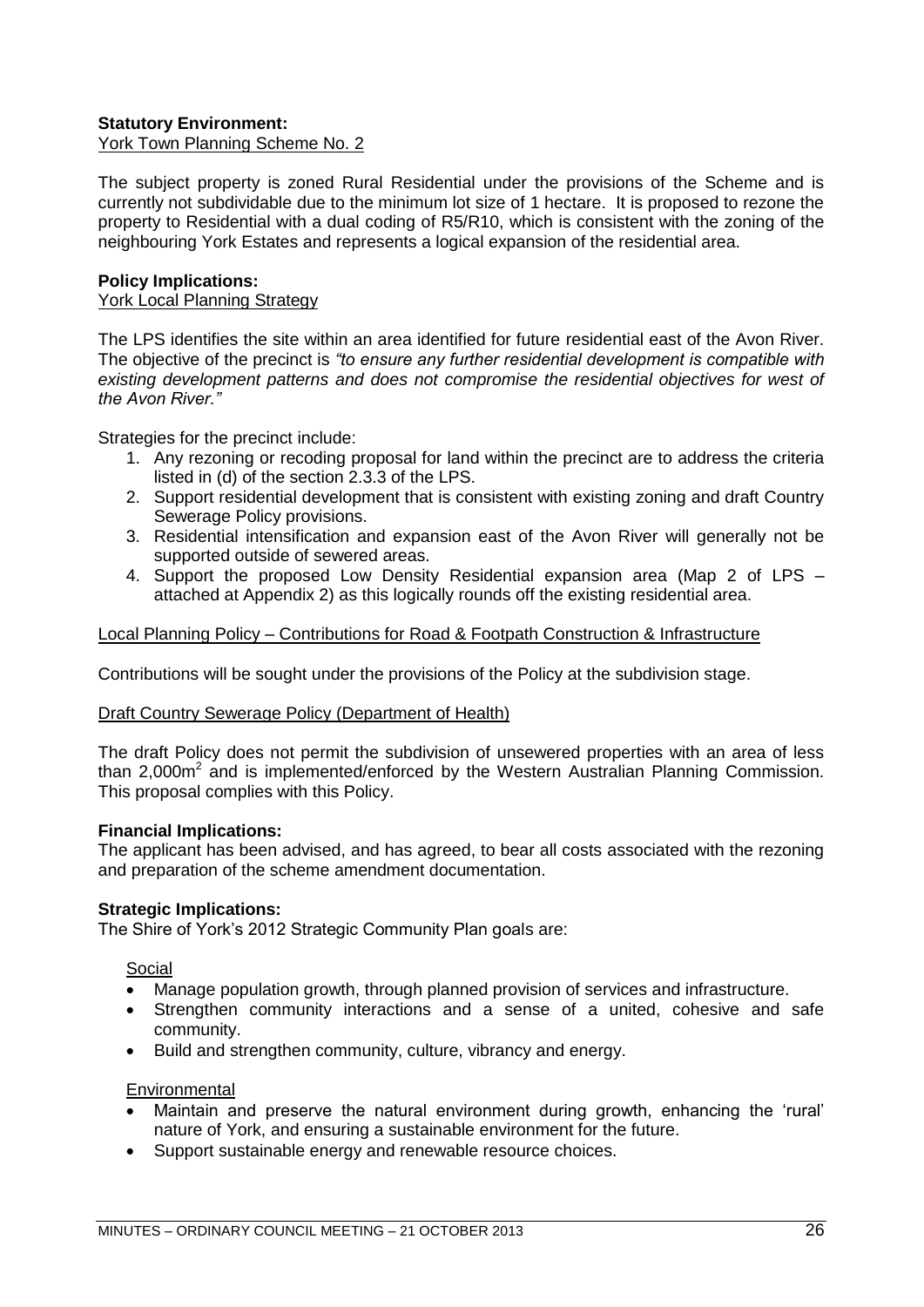#### Economic

- Build population base through economic prosperity.
- Value, protect and preserve our heritage and past.
- Grow the economic base and actively support local businesses and service provision.

The rezoning is consistent with the objectives of the York Local Planning Strategy, however it is not considered good planning practice to rezone individual lots and is always preferable to rezone precincts with logical boundaries.

The applicant has unsuccessfully endeavoured to gain the support of the other landowners in the precinct, and therefore, as the rezoning would represent a logical expansion of the residential area, it is considered that the rezoning would not have any detrimental strategic implications and is consistent with the goals of the Community Strategic Plan.

#### **Voting Requirements:**

**Absolute Majority Required: No**

**Site Inspection: Site Inspection Undertaken: Yes**

#### **Triple bottom Line Assessment: Economic Implications:**

There are no economic implications for Council associated with this proposal.

#### **Social Implications:**

The new lots will provide additional housing choice for new and existing residents, which will have a positive social outcome for the York community.

#### **Environmental Implications:**

There are no environmental implications associated with this proposal, although drainage will need to be considered as part of the subdivision proposal.

#### **Comment:**

Although it is not best practice to rezone individual lots, the rezoning of the subject property represents a logical expansion of the adjacent York Estates residential area, and should therefore be supported.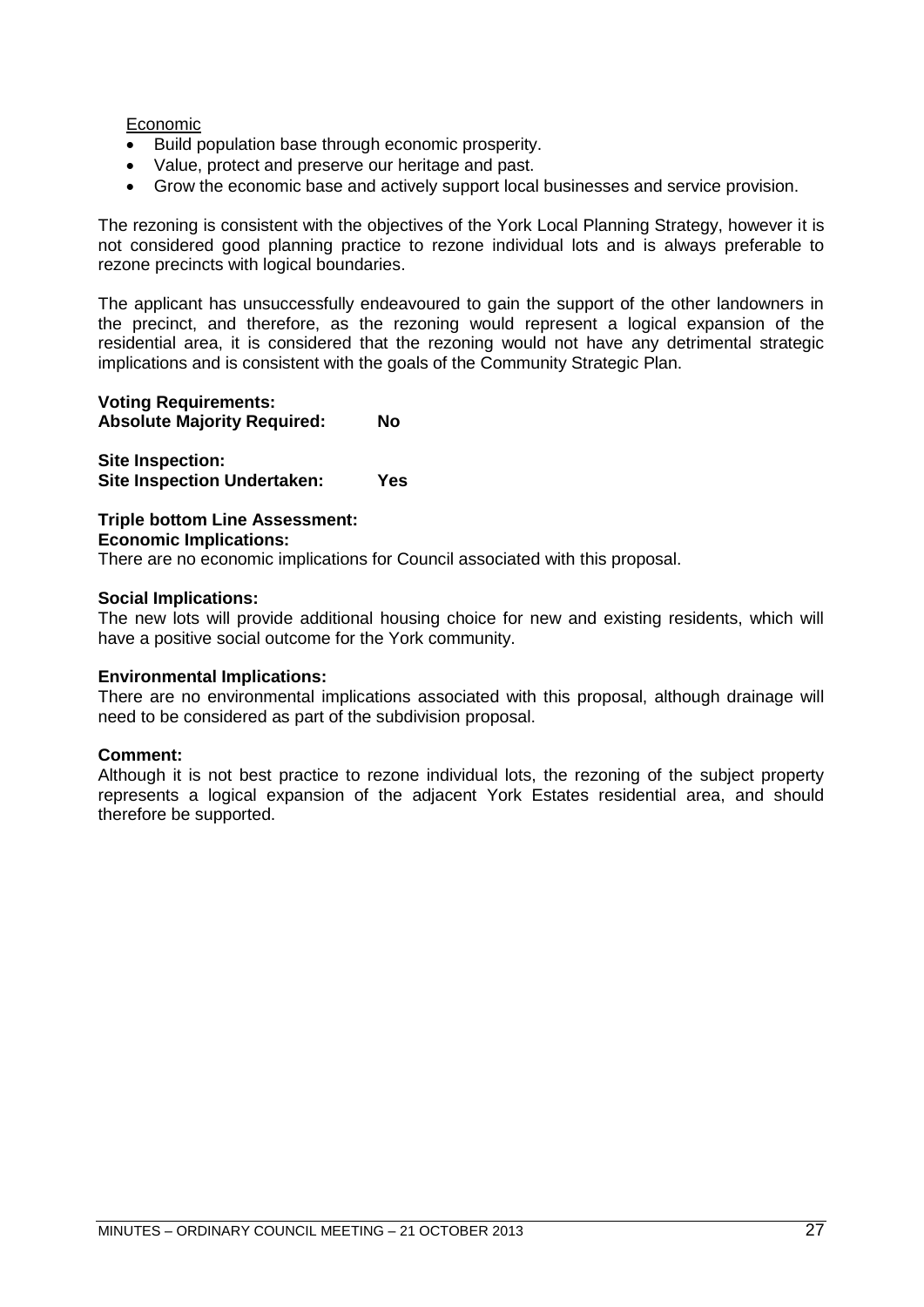**RESOLUTION 041013**

**Moved: Cr Boyle Seconded: Cr Duperouzel** 

*"That Council:*

- *1. Advise the applicant that it supports the rezoning of Lot 69 Lewis Road, York and*  agrees, in principle, to initiate a scheme amendment to the York Town Planning *Scheme No. 2.*
- *2. Advises that the applicant is responsible for all costs associated with the rezoning, including preparation of scheme amendment documentation that meets the requirements of the York Local Planning Strategy and York Town Planning Scheme No. 2."*

*CARRIED: 5/1*

*Notation: Letter to be sent to all neighbours to given them the opportunity to 'opt in' to the proposal.*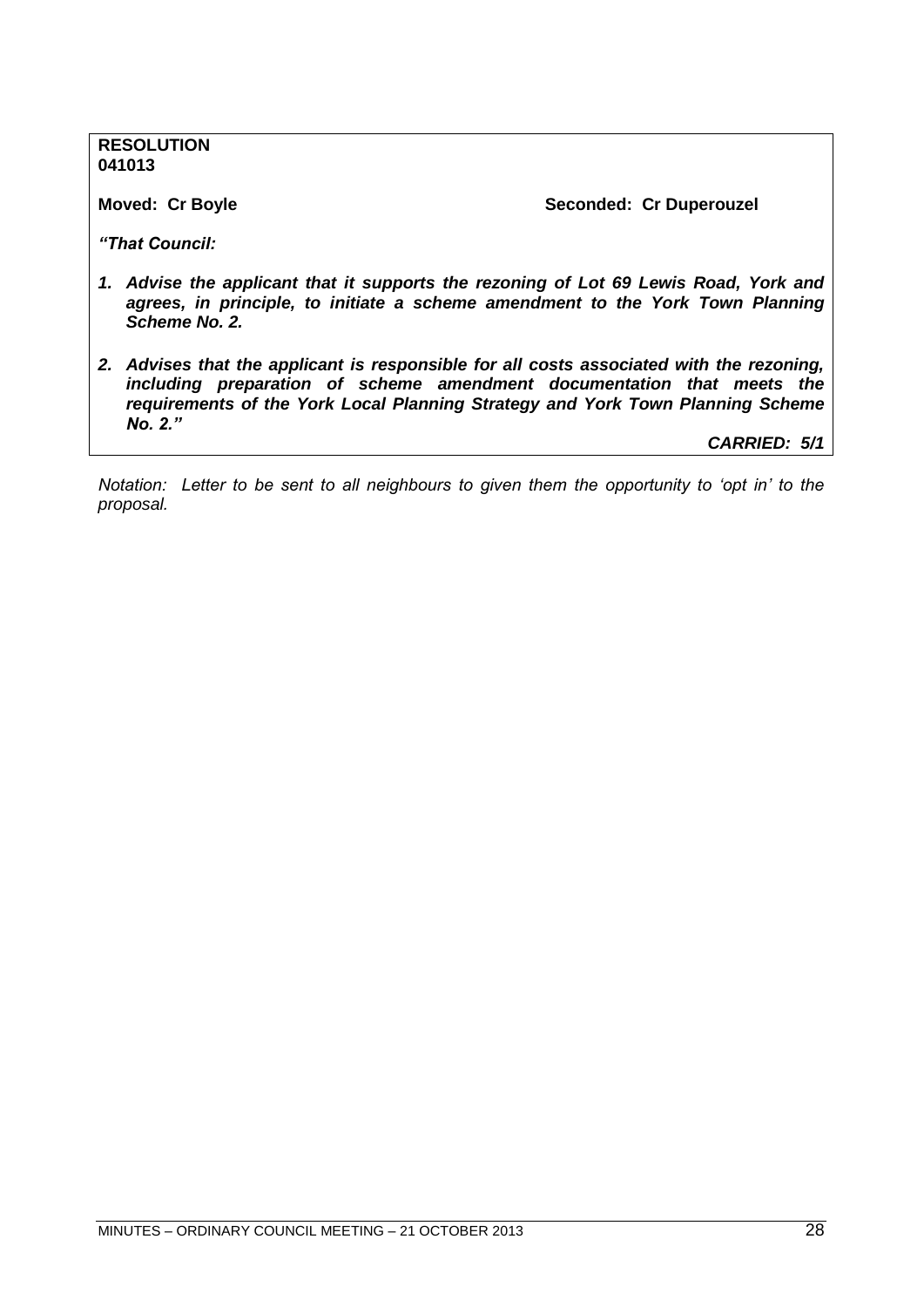### <span id="page-28-0"></span>**Item 9.1.2 – Appendices**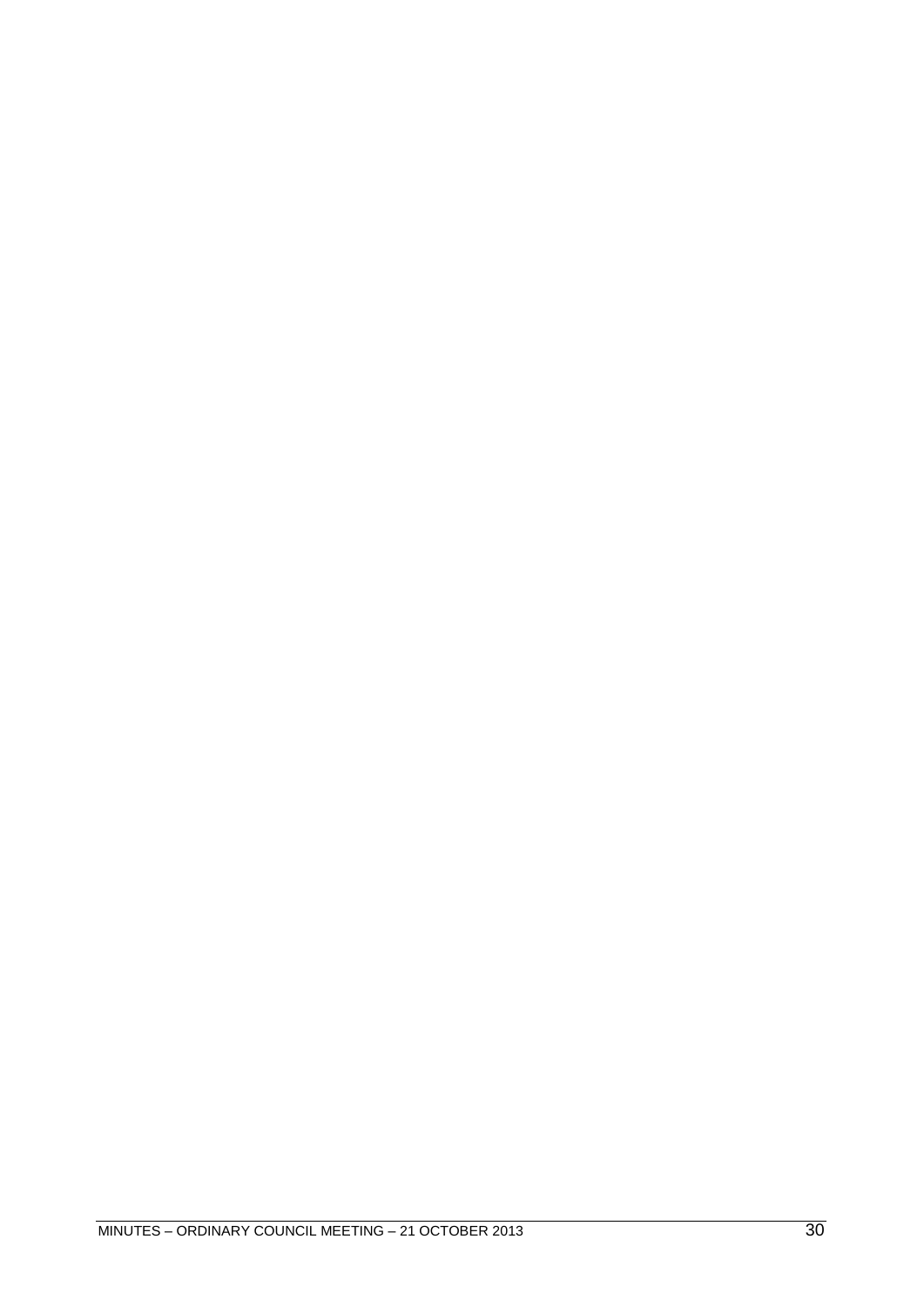# <span id="page-30-0"></span>**9.2 Administration Reports**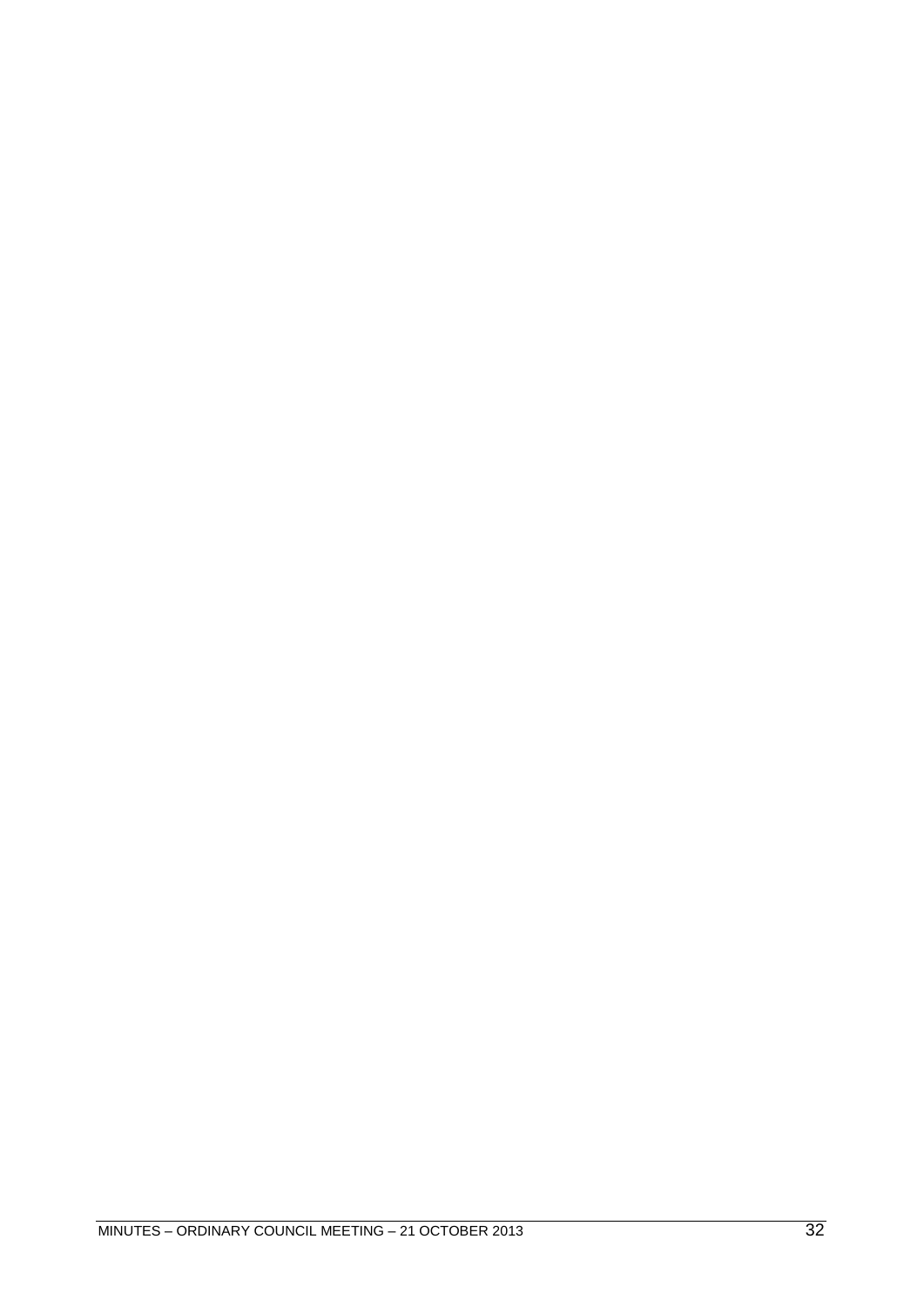#### **9. OFFICER'S REPORTS**

#### **9.2 ADMINISTRATION REPORTS**

#### <span id="page-32-0"></span>**9.2.1 Public Question Time**

| <b>FILE NO:</b>                | OR.MTG.4                         |
|--------------------------------|----------------------------------|
| <b>COUNCIL DATE:</b>           | <b>21 October 2013</b>           |
| <b>REPORT DATE:</b>            | 18 September 2013                |
| <b>LOCATION/ADDRESS:</b>       | N/A                              |
| <b>APPLICANT:</b>              | N/A                              |
| <b>SENIOR OFFICER:</b>         | Ray Hooper, CEO                  |
| <b>REPORTING OFFICER:</b>      | Ray Hooper, CEO                  |
| <b>DISCLOSURE OF INTEREST:</b> | Nil                              |
| <b>APPENDICES:</b>             | 1. City of Cockburn Procedure    |
|                                | 2. City of Belmont Procedure     |
|                                | 3. Shire of York Procedure       |
|                                | 4. Draft Shire of York Procedure |
| DOCHMENTS TADI ED.             | MH                               |

#### **DOCUMENTS TABLED: Nil**

#### **Summary:**

To resolve the issue of the management of question time at Council Meetings it is proposed that the Shire of York adopt a set procedure and process for the receival and response to questions submitted by the public.

The business of Council is the primary purpose of a Council Meeting and this takes priority in the meeting process.

Public Question Time is an ancillary statutory component of the Council/Committee meeting process.

#### **Background:**

At times public question time at Council Meetings has been contentious with numerous complaints to the Local Government Department.

Public Question Time has been used for matters which could be responded to at the Shire office, for personal comments about elected members and staff, for repetitious questions and to make statements.

#### **Consultation:**

Department of Local Government

#### **Statutory Environment:**

#### **LOCAL GOVERNMENT ACT 1995 - SECT 5.24**

#### **5.24 . Question time for public**

(1) Time is to be allocated for questions to be raised by members of the public and responded to  $at -$ 

(a) every ordinary meeting of a council; and

(b) such other meetings of councils or committees as may be prescribed.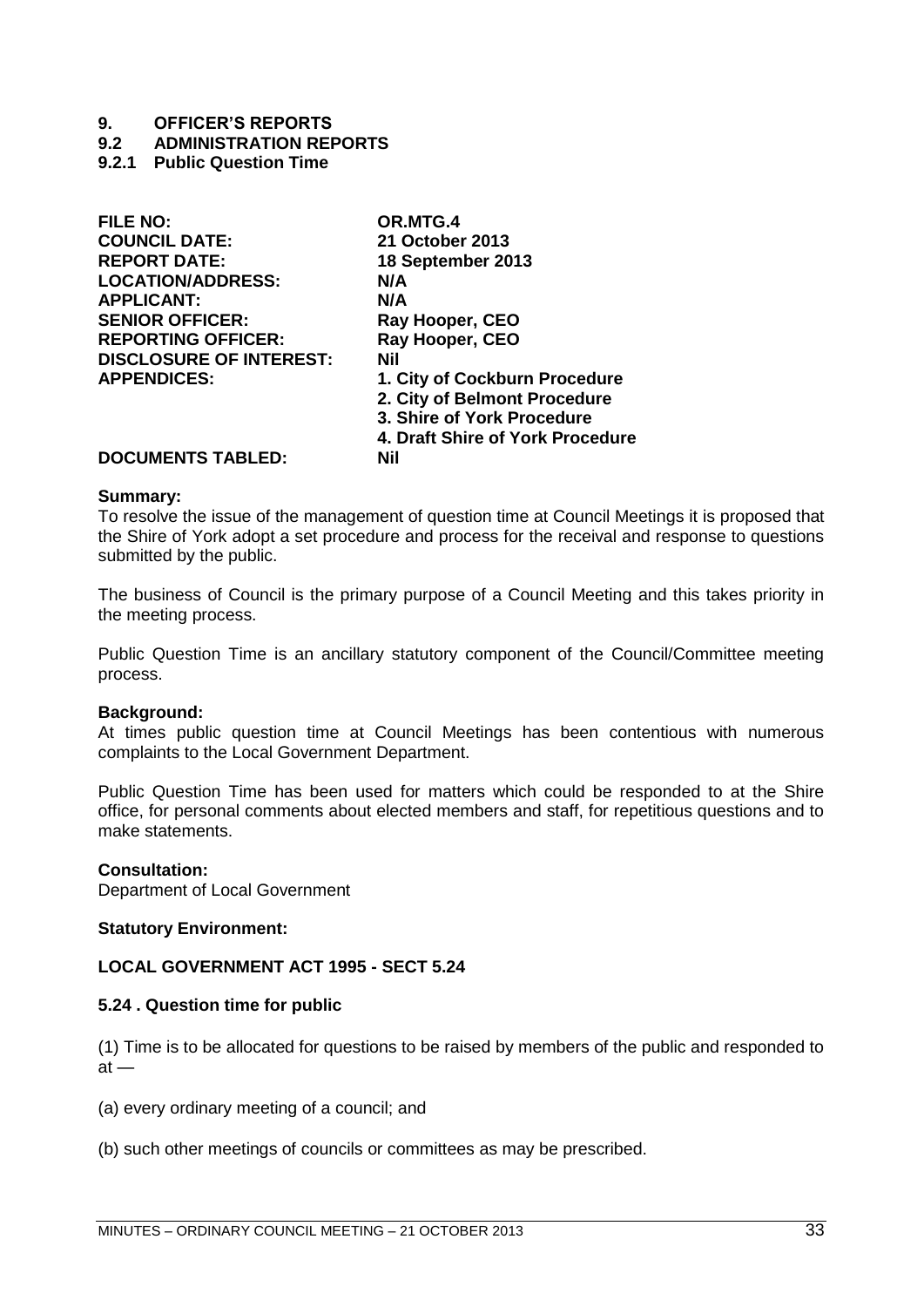(2) Procedures and the minimum time to be allocated for the asking of and responding to questions raised by members of the public at council or committee meetings are to be in accordance with regulations.

#### **Local Government (Administration) Regulations 1996**

#### *7. Question time for public, procedure for (Act s. 5.24(2))*

- (1) Procedures for the asking of and responding to questions raised by members of the public at a meeting referred to in regulation 6(1) are to be determined —
	- (a) by the person presiding at the meeting; or
	- (b) in the case where the majority of members of the council or committee present at the meeting disagree with the person presiding, by the majority of those members,

having regard to the requirements of subregulations (2), (3) and (5).

- (2) The time allocated to the asking of and responding to questions raised by members of the public at a meeting referred to in regulation 6(1) is to precede the discussion of any matter that requires a decision to be made by the council or the committee, as the case may be.
- (3) Each member of the public who wishes to ask a question at a meeting referred to in regulation 6(1) is to be given an equal and fair opportunity to ask the question and receive a response.
- (4) Nothing in subregulation (3) requires
	- (a) a council to answer a question that does not relate to a matter affecting the local government; or
	- (b) a council at a special meeting to answer a question that does not relate to the purpose of the meeting; or
	- (c) a committee to answer a question that does not relate to a function of the committee.
- (5) If, during the time allocated for questions to be raised by members of the public and responded to, a question relating to a matter in which a relevant person has an interest, as referred to in section 5.60, is directed to the relevant person, the relevant person is to —
	- (a) declare that he or she has an interest in the matter; and
	- (b) allow another person to respond to the question.

*[Regulation 7 amended in Gazette 28 Jun 2002 p. 3079.]*

#### **Managing Public Question Time – Local Government Operational Guidelines – Section 4**

#### **The Structure of a Good Practice Public Question Time**

In the Department's view, the following sets out an appropriate procedure for public question time.

#### **Prior to the meeting**

Council should set up a register for people who wish to ask a question and provide a form for them to write out their questions. Some councils provide an employee to assist people in registering and drafting their questions. The register should open at least 30 minutes prior to commencement of the meeting.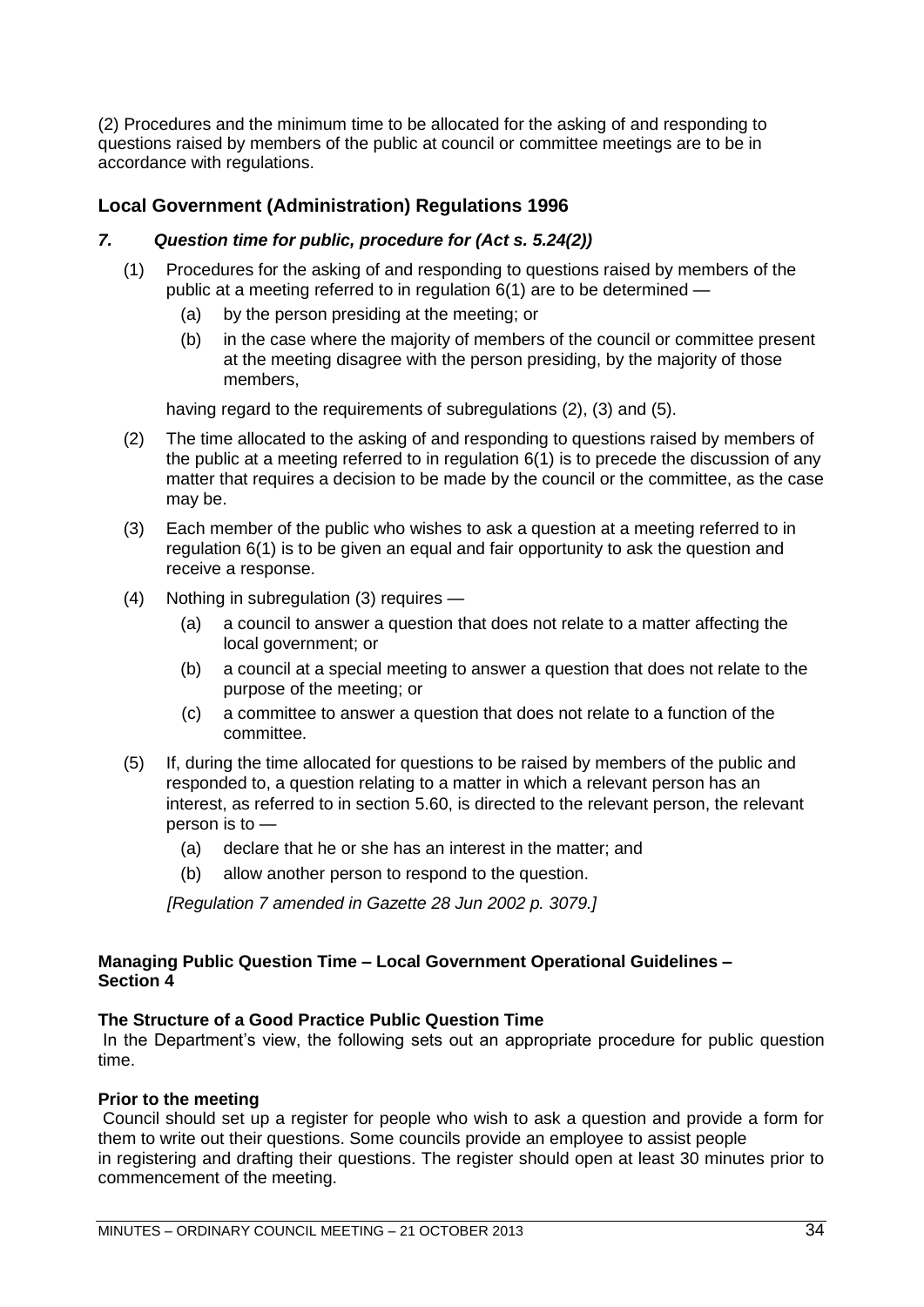#### **During the meeting**

The procedure during the meeting should be as follows

- a) The presiding person opens question time with a brief statement on the rules including-
	- (i) the period of time set aside for public question time;
	- (ii) the availability of the written rules in the chamber;
	- (iii) the council policy that people will be called to ask their question in the order they have registered;
	- (iv) any person who has not registered will be given an opportunity to ask a question after those who have registered;
	- (v) the council policy that each person is allowed a certain number of questions or a set amount of time;
	- (vi) the right of each person, if they have further questions, to return to the end of the queue;
- b) persons are requested to come forward in the order they registered;
- c) give their name;
- d) read out their question;
- e) before or during the meeting each person is requested to provide a written form of their question to a designated council employee;
- f) the presiding member determines who is to respond to the question;
- g) the question is responded to, taken on notice or not accepted;
- h) the person having used up their allowed number of questions or time is asked by the presiding member if they have more questions; if they do then the presiding member notes the request and places them at the end of the queue; the person resumes their seat in the gallery;
- i) the next person on the registration list is called;
- j) the original registration list is worked through until exhausted; after that the presiding member calls upon any other persons who did not register if they have a question (people may have arrived after the meeting opened);
- k) when such people have asked their questions the presiding member may, if time permits, provide an opportunity for those who have already asked a question to ask further questions;
- l) public question time is declared closed following the expiration of the allocated time period or where there are no further questions.

#### **Following the meeting**

It is a requirement that the minutes of the meeting contain a summary of each question asked and the response given. Questions taken on notice should be researched and a written response provided to the questioner, assuming they have provided a name and contact details. Responses to questions taken on notice must be included in the minutes of the following meeting.

#### **Managing Public Question Time – Local Government Operational Guidelines – Section 5**

#### **Explanatory Comments on the Structure of a Good Practice Public Question Time**

#### **Managing repetitive questions and statements**

Public question time is optimised by the presiding member ensuring that the time is used efficiently and for the intended purpose. If a person attempts to ask a question that in the presiding member's opinion, has been satisfactorily responded to at that or an earlier meeting, the person should be advised accordingly. If necessary, they should be referred to the minutes of the relevant meeting.

It is the Department's view that there is no obligation to respond to questions for which an answer has already been provided to the person asking the question. However, care needs to be taken to ensure a question is not rejected unless the presiding member is completely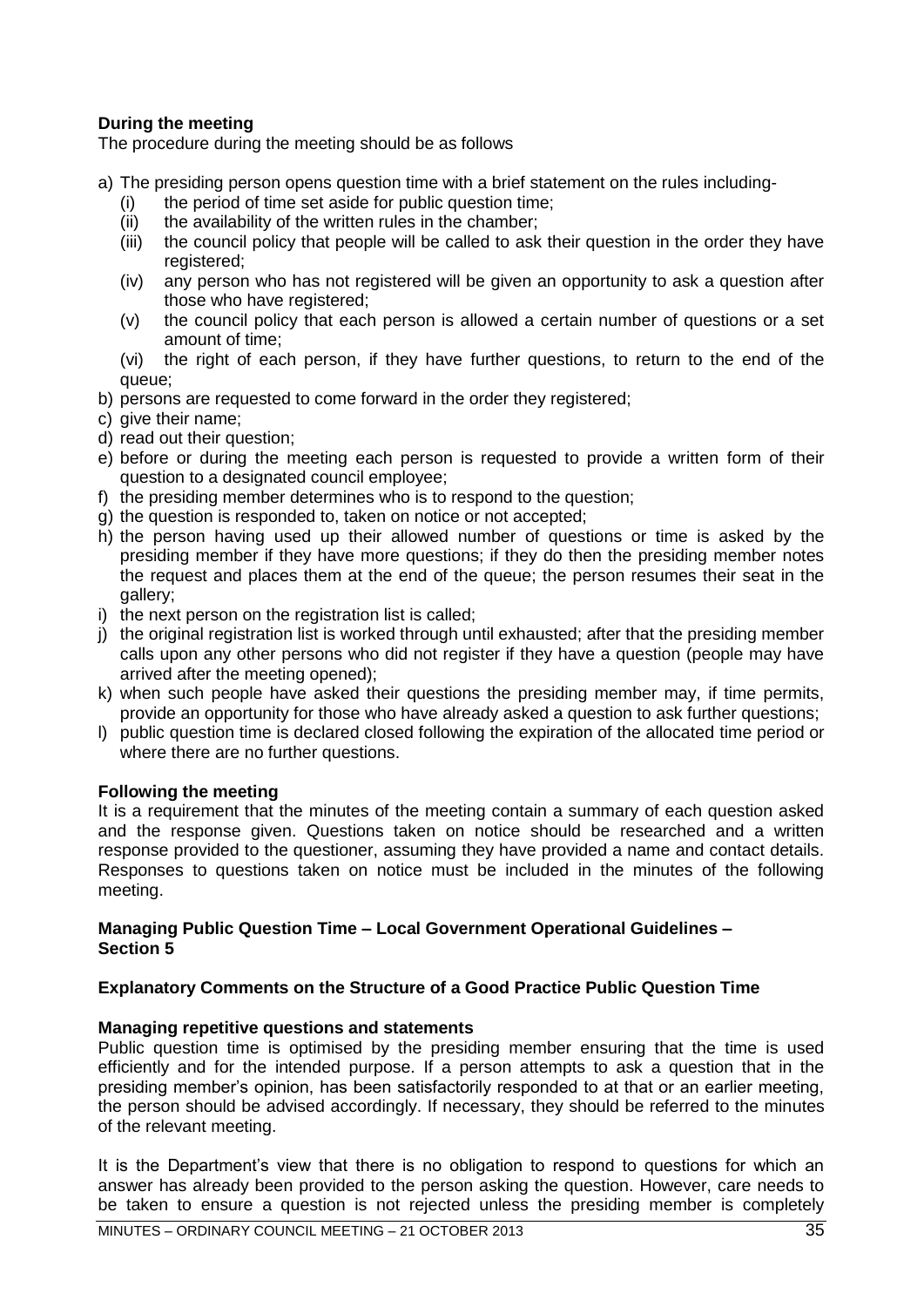satisfied that the question is substantially the same as a previous question for which council has provided a full response.

If a person attempts to use question time to make statements rather than asking questions, they should be asked to state their question or assisted in phrasing their question. For example, 'Sir, may I ask what your question is?' or 'Madam, I understand that you wish to know ... Is that correct?'

Discerning a statement from a question requires a degree of judgement by the presiding member but it should be recognised that it is not unusual for a person to preface a question with a statement or two as this can clearly establish the basis for the question. It is up to the presiding member to ensure that opening statements are brief.

**Tip:** If a local government is regularly receiving lots of members of the public at meetings to ask questions on a particular issue, the local government may need to acknowledge that there is a strong interest in that issue within the community and that it needs to consider other means of addressing this e.g. holding a special meeting on that issue.

#### **Managing inappropriate questions**

While the regulations require that members of the public be given an equal and fair opportunity to ask a question and receive a response, it is a matter of judgement how this will be managed.

If a member of the public provides a written question or attempts to verbally ask a question which is considered to be offensive or defamatory in nature, that person should be advised that the question will not be considered. To do so would expose the local government to possible legal action for republishing defamatory remarks. In these circumstances, but depending on the question, the person could be invited to rephrase their question.

People should be discouraged from asking inappropriate questions, such as those containing defamatory remarks, offensive language or questioning the competency of staff or council members. Instead, people should be encouraged to concentrate their questions on issues rather than individuals. For example, asking if the project is on time rather than questioning whether a person is competent to manage the project and ensure it is completed on time.

If a person does attempt to ask a question considered inappropriate or not in good faith, the presiding member could also rule the question inappropriate.

In addition, a presiding member may refuse to accept questions that relate to the personal affairs or actions of council members or employees.

This would also apply to questions relating to confidential matters, legal advice, legal proceedings or other legal processes; or have been answered by earlier questions or questions at a previous meeting.

In this regard a council's response should be consistent with the release of information permitted under the *Local Government Act 1995, the Freedom of Information Act* and other legislation.

#### **Managing questions that do not relate to the local government's affairs**

Under regulation 7(4) a response does not have to be given to questions that do not relate to a matter affecting the local government; at special council meetings that do not relate to the purpose of the meeting; and at committee meetings that do not relate to the functions of the committee.

Where a council has decided that it will not entertain such questions people attending the meeting should be advised accordingly.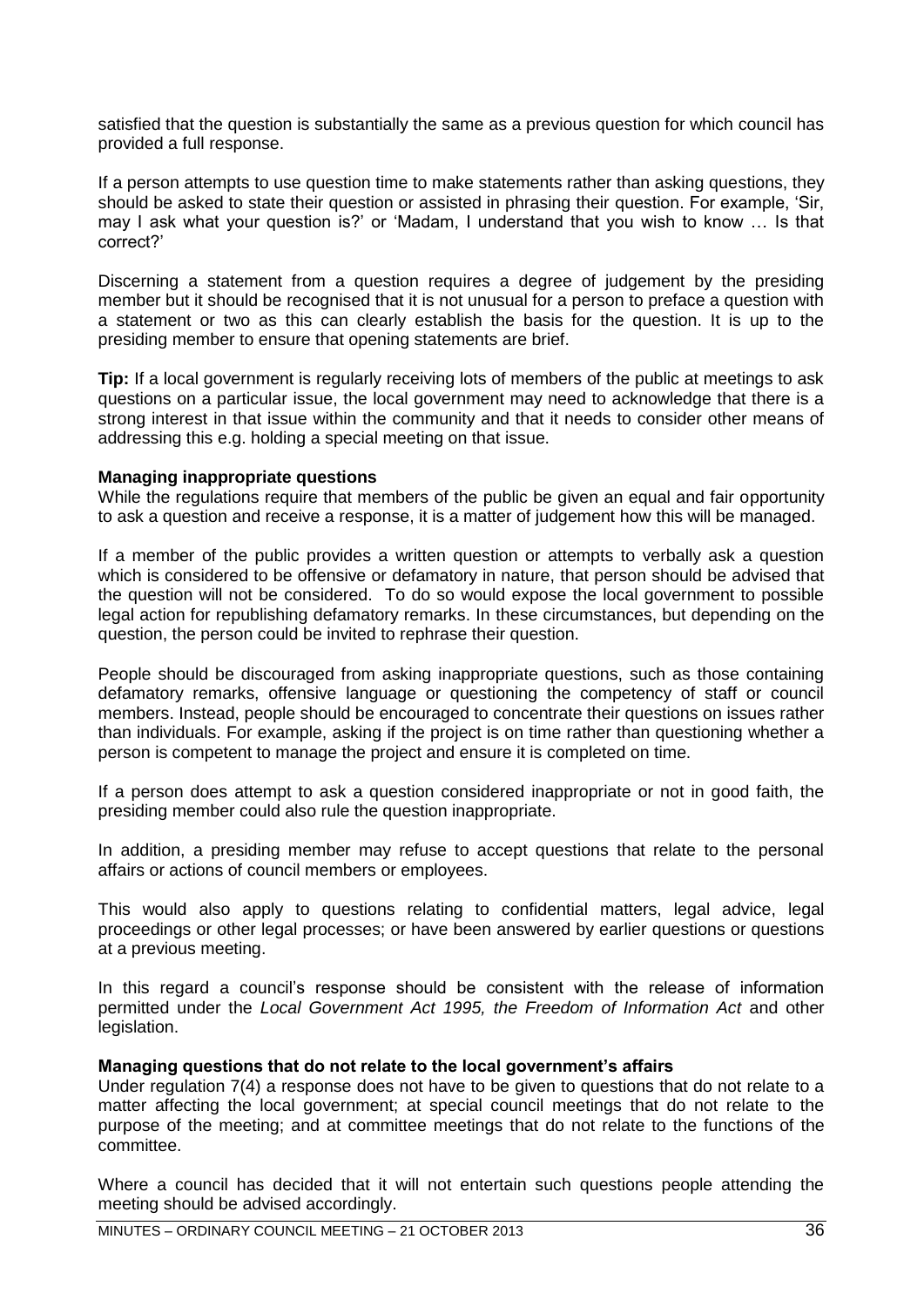## **Questions asked in absentia**

Where a person submits a question in writing for public question time but fails to attend the meeting, the presiding member may decide that the question is not to be put to the meeting. In which case, the CEO may reply in writing at a time other than at the meeting.

#### **Managing Public Question Time – Local Government Operational Guidelines – Section 7**

### **Recording Questions and Responses**

There is a statutory requirement for a summary of both the question and the response given during public question time to be recorded in the minutes. The name of the person who asked the question should also be included in the summary.

**Policy Implications:** Nil

**Financial Implications:** Nil

**Strategic Implications:** Nil

**Voting Requirements: Absolute Majority Required: No**

**Site Inspection: Site Inspection Undertaken: Not Applicable**

**Triple bottom Line Assessment: Economic Implications:** Not Applicable

#### **Social Implications:**

A structured public question time process assists the community to obtain responses and information on the governance and operations of the Shire of York which may not be readily available through normal processes of administration.

## **Environmental Implications:**

Nil

## **Officers Comment:**

Generally across the Local Government industry Public Question Time is used for questions relating to Agenda items or broader governance issues rather than personal grievances or views.

Operational and management matters should be referred to the Shire Office in the first instance for immediate response rather than waiting for the Council meetings when the nature of the question can often result in it being taken on notice as research is needed for a response.

The role of Council is strategic, focussing on planning for the future, budget setting and review, determining policy and governing for the good of the community as a whole.

Many of the questions raised at Council Meetings could be dealt with as general enquiries to the Shire Office as they relate to administration and operations.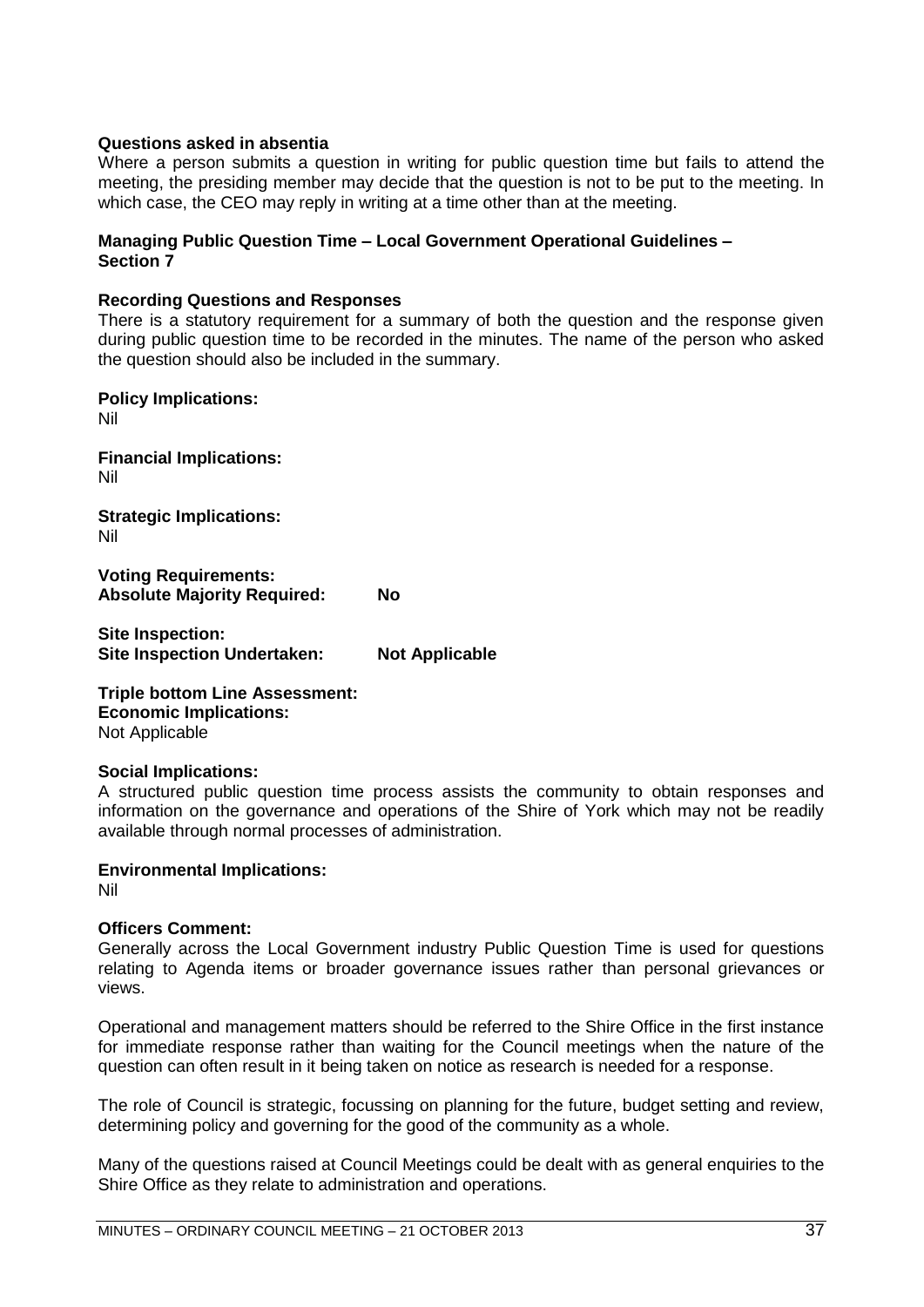Public Question Time is a means by which the public can seek responses from their Council about issues affecting the Local Government.

Problems arising with question time are – time management, people making statements rather than asking questions, repetitive questions, inappropriate questions and people asking a large number of questions.

Public Question Time should not be dominated by one person to the exclusion of others.

The Local Government (Rules of Conduct) Regulations prohibit the involvement of Council members in administration matters and elected members must not direct or attempt to direct employees to do, or not to do, anything in their role as an employee.

**RESOLUTION 051013**

**Moved: Cr Hooper Seconded: Cr Duperouzel** 

*"That Council:*

*Adopt the Draft Procedure presented for Public Question Time as the set procedure to be used by the Shire of York."*

*CARRIED: 6/0*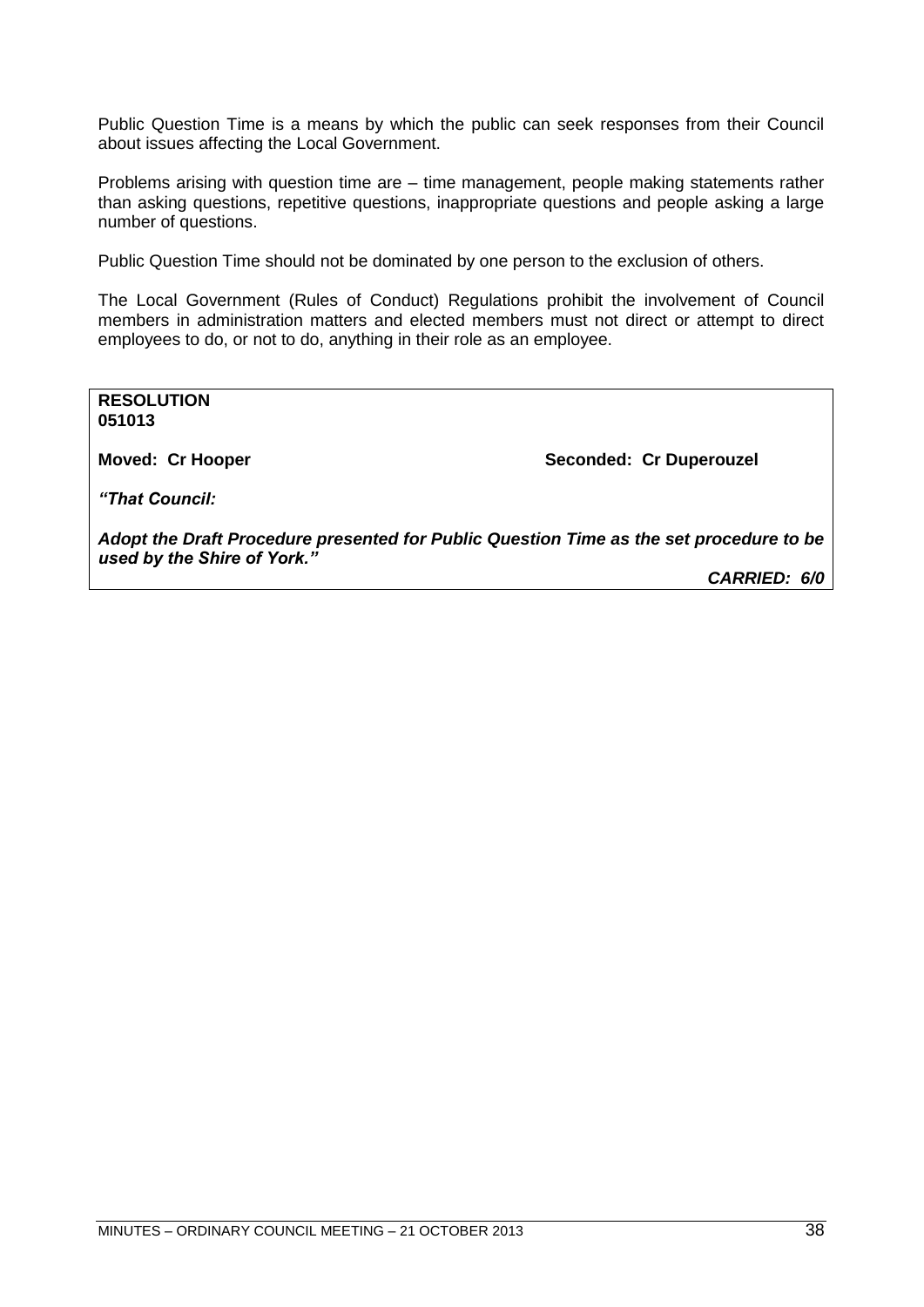**Item 9.2.1 – Appendices**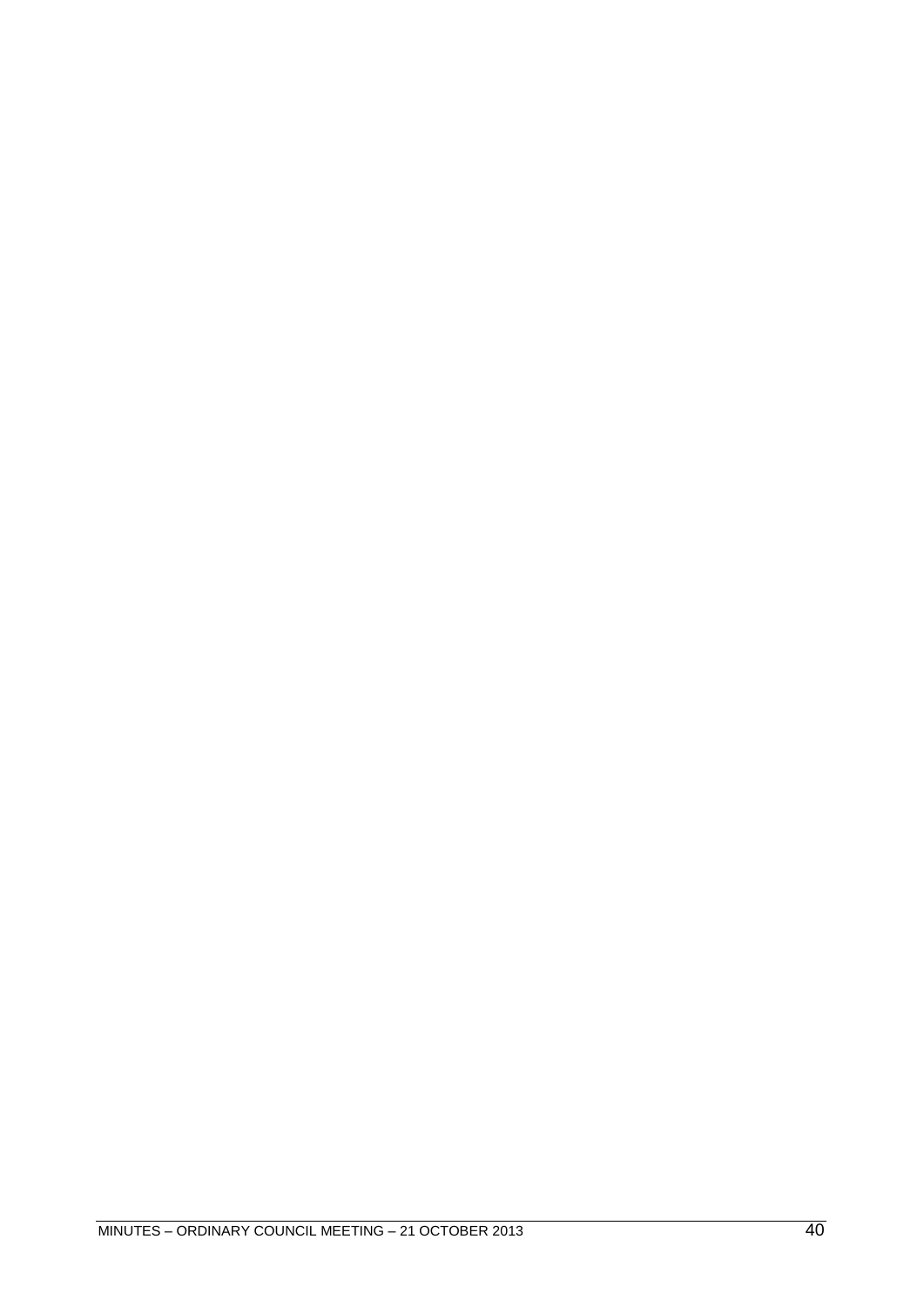**9.2 ADMINISTRATION REPORTS**

**9.2.2 Youth Report for October 2013**

| <b>FILE NO:</b>                | CS.LCS.6                       |
|--------------------------------|--------------------------------|
| <b>COUNCIL DATE:</b>           | 21 <sup>st</sup> October, 2013 |
| <b>REPORT DATE:</b>            | 9 <sup>th</sup> October, 2013  |
| <b>LOCATION/ADDRESS:</b>       | N/A                            |
| <b>APPLICANT:</b>              | <b>Shire of York</b>           |
| <b>SENIOR OFFICER:</b>         | R Hooper, CEO                  |
| <b>REPORTING OFFICER:</b>      | <b>Anneke Birleson, YDO</b>    |
| <b>DISCLOSURE OF INTEREST:</b> | Nil                            |
| <b>APPENDICES:</b>             | Nil                            |
| <b>DOCUMENTS TABLED:</b>       | Nil                            |

## **Summary:**

 **York Youth Centre –** The Youth Centre is running every Tuesday and Wednesday after school. Attendance continues to be variable.

The Youth Centre has had security mesh installed over all the windows. This will hopefully prevent/stop any further break-ins.

- **Spinrphex Children's Festival –** Spinrphex, the Rural Health Club of UWA, selected York as this year's location for their annual Children's Festival. They held their festival with a great turn out at the start of the day. They informed the Youth Activities Coordinator that around 60 people attended.
- **October School Holiday –** Unfortunately, we were unsuccessful in receiving a grant from the Department of Communities/Department of Local Government. Due to the delay in hearing from them, a basic school holiday program was initiated, with only one person attending on one of the afternoons. The Youth Activities Coordinator is in the process of planning for the Summer holidays.
- **Nitro Nirvana –** The Youth Activities Coordinator has developed an advert to promote a community outing to Kwinana Motorplex for a drag racing event on 30<sup>th</sup> November 2013. A notice was put in the Community Update, and so far one person has put their name down.
- **Urban Art Project –** The Youth Activities Coordinator is looking into the best option for funding.
- **Motorcycle Safety –** The Youth Activities Coordinator spoke to a Trevor Unstead, who has extensive experience with motorbike racing and teaching safety. He is very keen to come to York and utilise the motocross track for a youth session. During the session he would focus on riding your bike safely, whilst still enjoying the ride, other than just going for speed. He would charge for the session, but the Youth Activities Coordinator is looking into possible grants for the purpose to bring the cost down (eg. From \$80 to \$40 per person). He could manage up to around 20 youth at one time.

#### **Background:**

Youth Activities Coordinator is building strong relationships with the appropriate partners in all fields of youth development, including education, police and health partnerships. Trust and integrity is being developed with York youth and their parents/guardians as quality programs are being introduced and activated.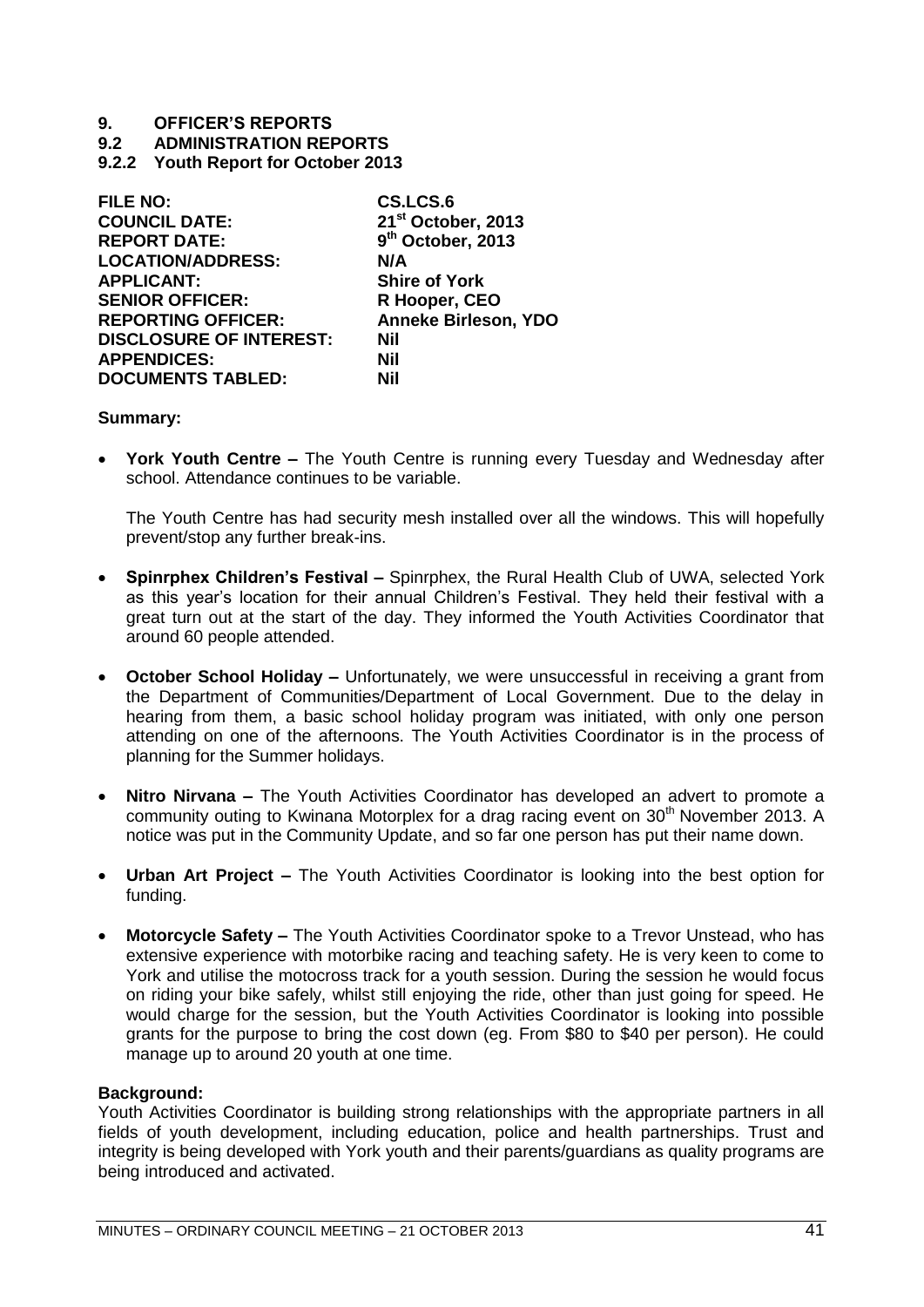## **Consultation:**

Youth **School** Police Health **Councillors** Council Staff Community Members

#### **Statutory Environment:** Nil

# **Policy Implications:**

Not Applicable

# **Financial Implications:**

Activities and initiatives are funded in SOY budget and through grants, fundraising activities and 'user pays' arrangements.

# **Strategic Implications:**

# *The Shire of York's 2012 Strategic Community Plan -*

## *Social: Building a Sense of Community -*

*Develop a Youth Plan to capture specific youth activities and opportunities.*

## *Environment: Enhanced Lifestyle Choices -*

- *Provide and maintain facilities for youth and aged services.*
- *Provide and maintain local area spaces and parks.*
- *Implement asset plans for youth facility, skate park, park improvements, pool upgrades, archives centre, town hall upgrades.*

## *Economic Development: Maximise Development -*

- *York will diversify economically through commercial growth, providing jobs and services to support our growing population.*
- *There will be employment and investment choices, providing a place for business access to rural and metropolitan opportunities.*

#### **Voting Requirements: Absolute Majority Required: No**

**Site Inspection: Site Inspection Undertaken: Not applicable**

**Triple bottom Line Assessment: Economic Implications:** Nil

## **Social Implications:**

A strong focus on Youth activities will support community cohesion and interaction through the recognition and valuing of this section of the community.

## **Environmental Implications:**

Not applicable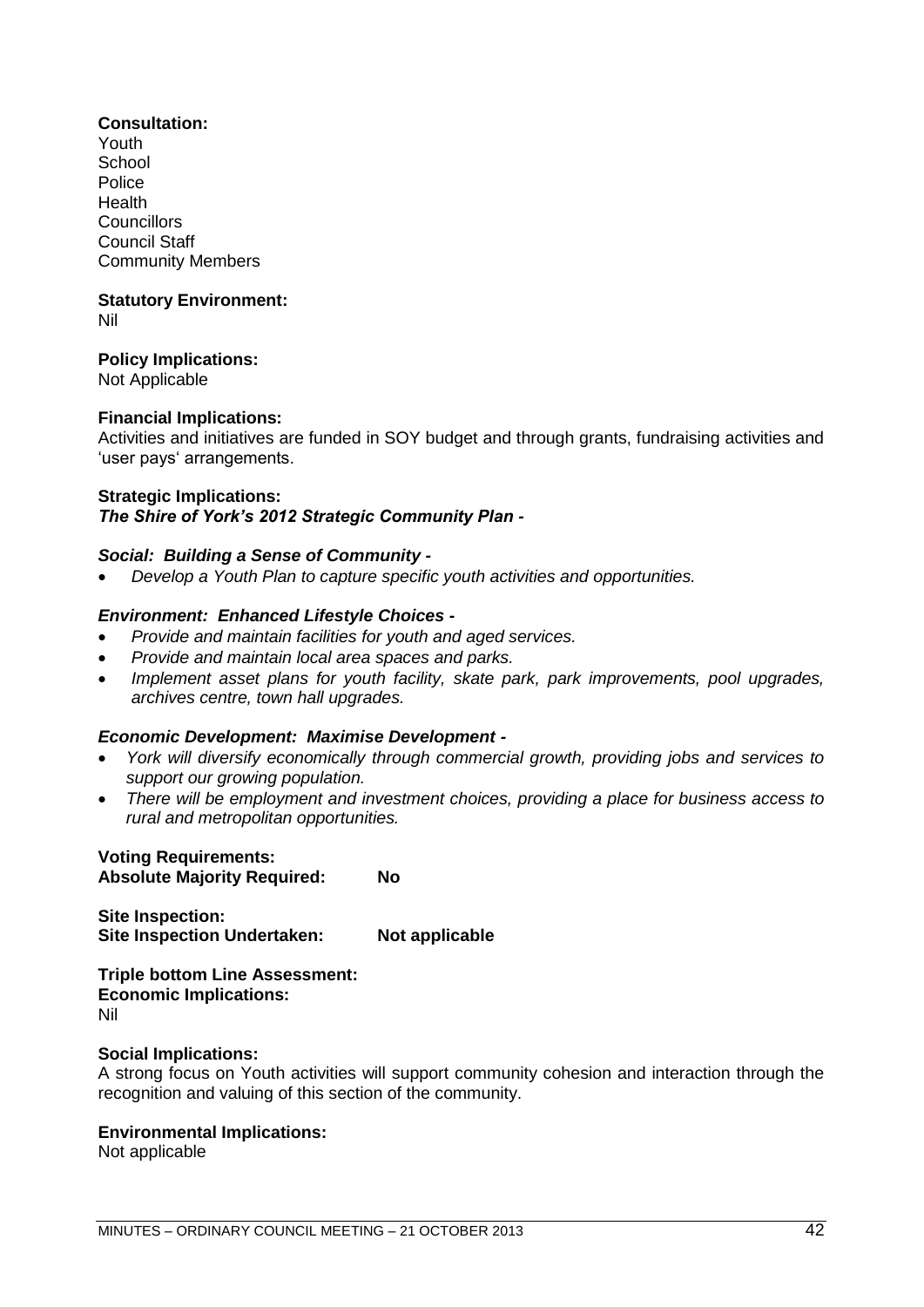## **Comment:**

This report serves to keep the community informed of the activities in place.

## **RESOLUTION 061013**

**Moved: Cr Smythe Seconded: Cr Duperouzel** 

*"That Council:*

*Receives this report and acknowledges and endorses the activities and initiatives of the Youth Development Officer."*

*CARRIED: 6/0*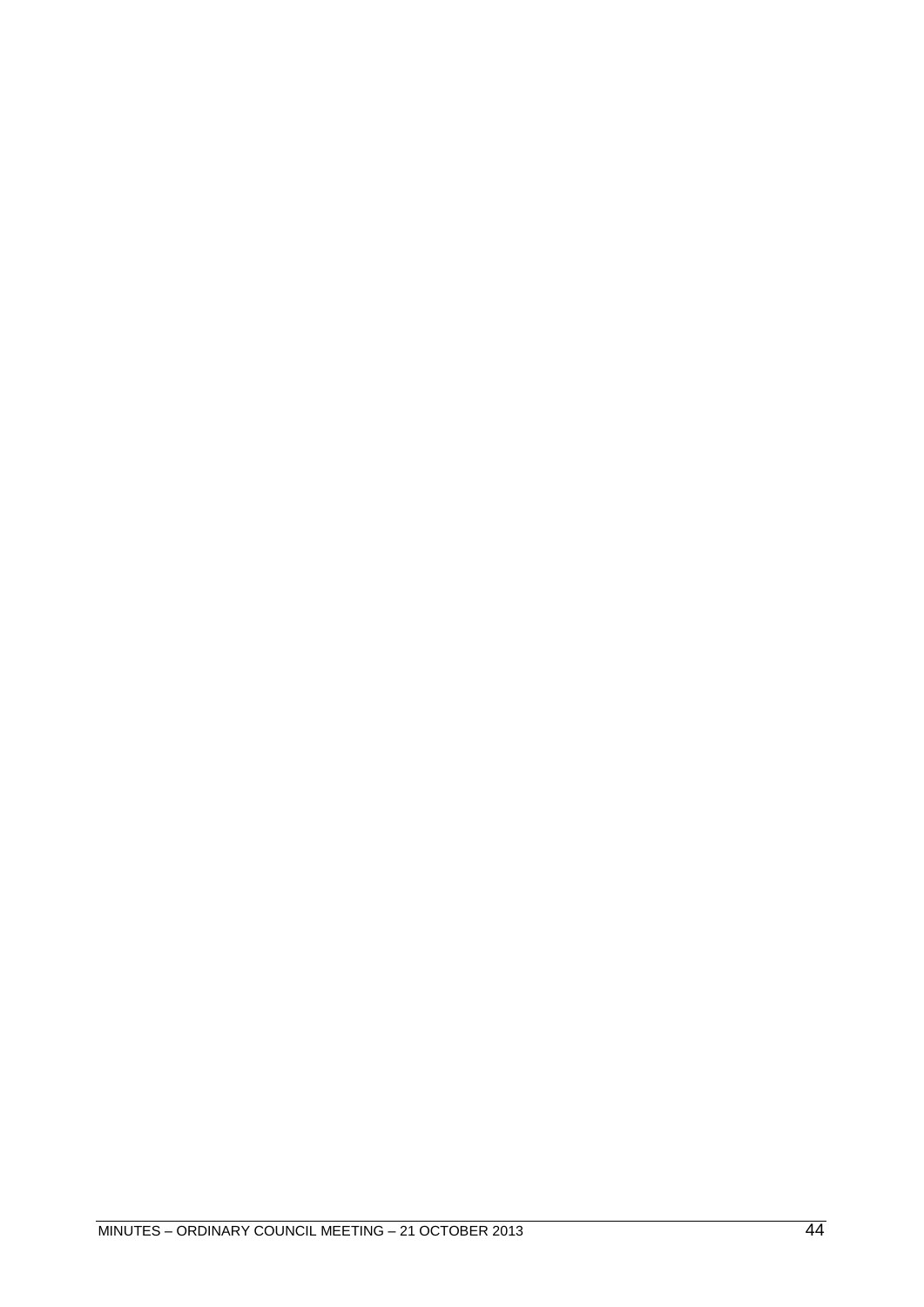**9.2 ADMINISTRATION REPORTS**

# **9.2.3 Information Services**

| <b>SENIOR OFFICER:</b><br>R Hooper, CEO<br><b>REPORTING OFFICER:</b><br><b>DISCLOSURE OF INTEREST:</b><br>Nil<br><b>APPENDICES:</b><br><b>Appendix A and B</b> | <b>FILE NO:</b><br><b>COUNCIL DATE:</b><br><b>REPORT DATE:</b><br><b>LOCATION/ADDRESS:</b><br><b>APPLICANT:</b> | <b>CS.LCS.8.1</b><br>21 October 2013<br>2 October 2013<br>N/A<br><b>Shire of York</b><br><b>Information Services Officers - Vicki &amp; Tamara</b> |
|----------------------------------------------------------------------------------------------------------------------------------------------------------------|-----------------------------------------------------------------------------------------------------------------|----------------------------------------------------------------------------------------------------------------------------------------------------|
| <b>DOCUMENTS TABLED:</b><br>Nil                                                                                                                                |                                                                                                                 |                                                                                                                                                    |

#### **Summary:**

The following is a summary of items for York Information Services for the month of **September 2013**.

 **Visitor Numbers-** (Appendix A) These numbers are counted manually and only include adults and older children actually walking through the doors of the Information Services office. They do not include people walking into the Town Hall to use toilets, view exhibits etc.

The Information Services are recording additional information on the visitor numbers visiting the Town Hall for such things as shopping, information only, events, family history, sightseeing, and walks. This count will assist any grant applications in the future and are available on request.

The number of visitors coming through the doors in September 2013 was **2618** as compared to **1520** in 2012**.** 

- **Product Sales-** (Appendix B) Net sales for the month of September 2013 were **\$881.50**  compared to **\$1087.30** for the same period 2012.
- **Wildflowers for 2013 -** It has been very busy with the wildflower season in full swing. There are a lot of wildflowers around York it is a particularly good year for them.
- **Request for Services -** There are certain services that visitors ask for (verbally) on a regular basis, these include:
	- Laundry Mat
	- More RV Parking signs coming into town
	- Souvenir Machine
	- Bus Tours to show people around the town and take them to the attractions in York
	- More York Information signs as you come into town
- **Feedback -** Tourist are very happy with the Free RV Parking down at Avon Park, we have had a lot of great feedback. The only thing is that some say they don't know it's here as its not advertised very well and not many signs around town showing that we have a Free RV Parking facility.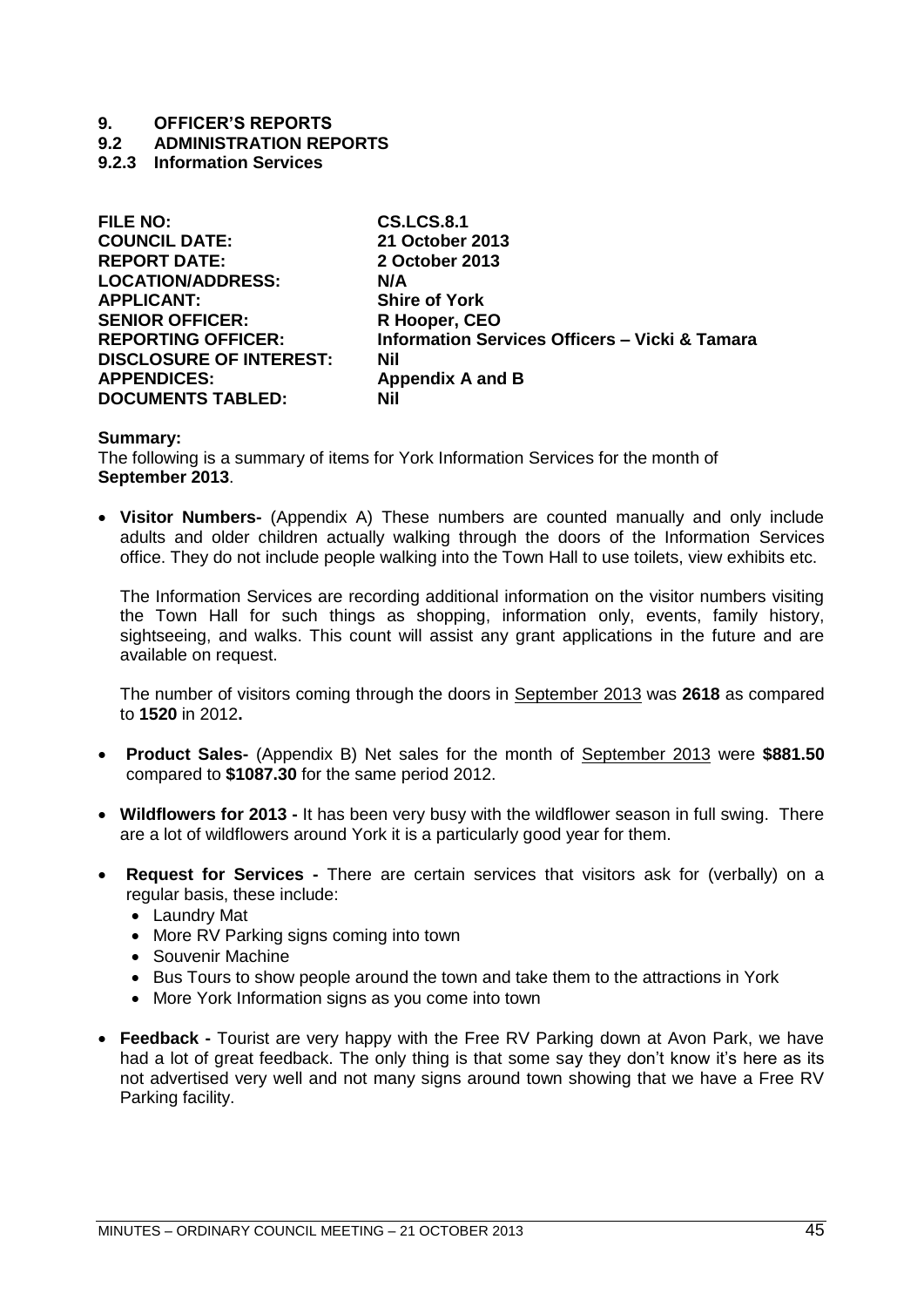## **Background:**

We have the calendar of Event for the year of 2013. We have also started the 2014 calendar of Events. All known details are listed on the Calendar of Events, which is distributed through York Information Services and available on the Shire of York website.

#### **Consultation:**

Shire of York and local business proprietors

**Statutory Environment:** Nil

**Policy Implications:** Not Applicable

**Financial Implications:** Nil

**Strategic Implications:** Not Applicable

**Voting Requirements: Absolute Majority Required: No**

**Site Inspection: Site Inspection Undertaken: Not applicable**

**Triple bottom Line Assessment: Economic Implications:** Nil

**Social Implications:** Nil

**Environmental Implications:** Nil

**Comment:**

This report serves to keep the community informed of the activities in place.

| <b>RESOLUTION</b><br>071013                                               |                    |  |
|---------------------------------------------------------------------------|--------------------|--|
| <b>Moved: Cr Smythe</b>                                                   | Seconded: Cr Boyle |  |
| "That Council:                                                            |                    |  |
| Receive the September 2013 report prepared by York Information Services." |                    |  |
|                                                                           | CARRIED: 6/0       |  |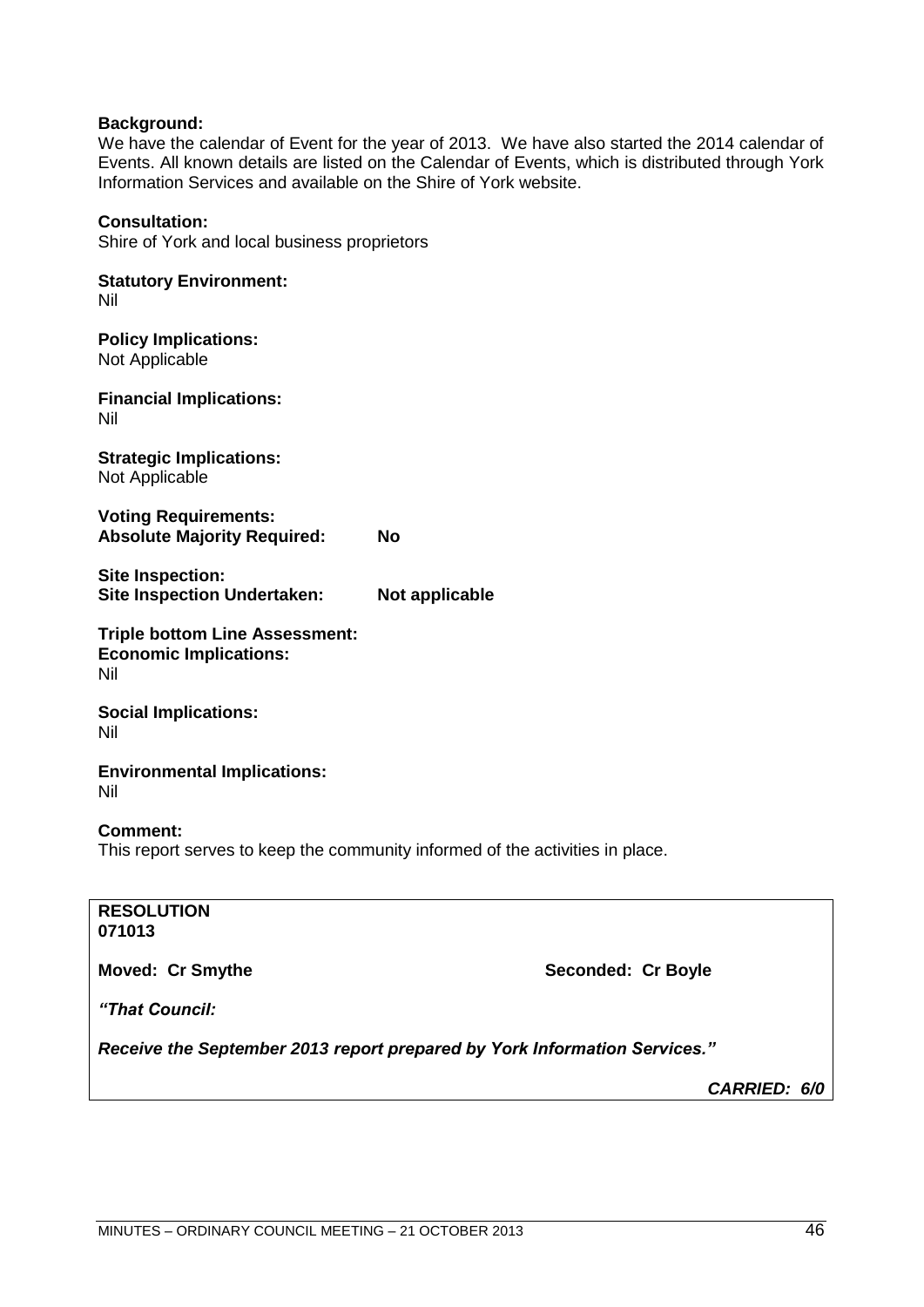# **Item 9.2.3 – Appendices**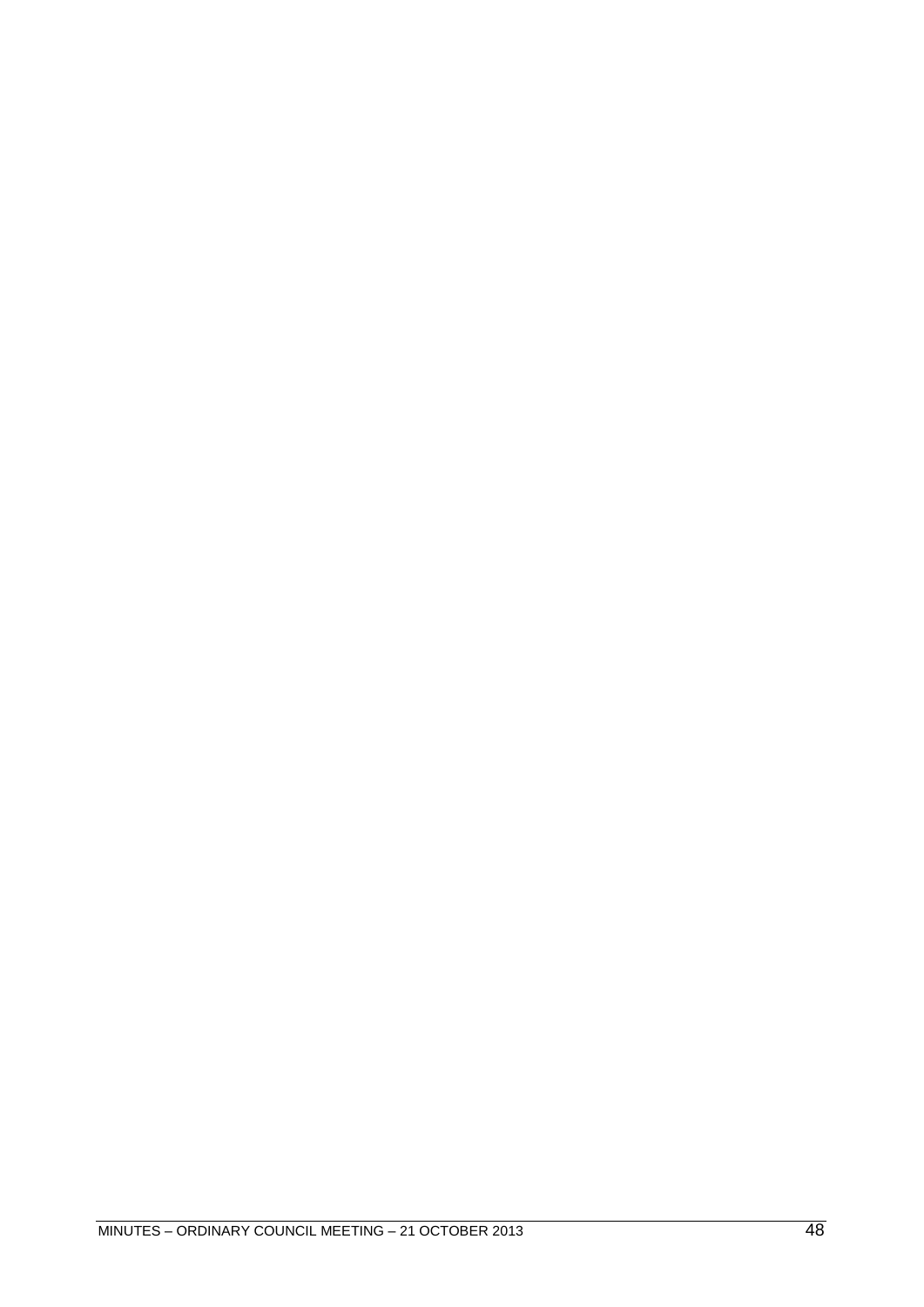- **9.2 ADMINISTRATION REPORTS**
- **9.2.4 Disposal Of Property – Tender 02 - 1314**

| <b>FILE NO:</b>                | <b>AS.TN.38</b>              |
|--------------------------------|------------------------------|
| <b>COUNCIL DATE:</b>           | 21 October 2013              |
| <b>REPORT DATE:</b>            | 09 October 2013              |
| <b>LOCATION/ADDRESS:</b>       | Lot 257 (151) Avon Terrace & |
|                                | Lot 56 (103) Panmure Road    |
| <b>APPLICANT:</b>              | <b>Not Applicable</b>        |
| <b>SENIOR OFFICER:</b>         | <b>Ray Hooper (CEO)</b>      |
| <b>REPORTING OFFICER:</b>      | <b>Gordon Tester (MHB)</b>   |
| <b>DISCLOSURE OF INTEREST:</b> | Nil                          |
| <b>APPENDICES:</b>             | Nil                          |
| <b>DOCUMENTS TABLED:</b>       | Nil                          |

#### **Summary:**

Council is requested to accept the Tender of \$225,000 from Janette Callaghan for the purchase of Lot 257 (151) Avon Terrace "Old Fire Station".

## **Background:**

Lot 257 Avon Terrace is zoned Town Centre and features an existing Old Fire Station Building plus several asbestos clad outbuildings and is situated on a parcel of land 685m2 in area with a lettable area of 158m2 which is currently untenanted.

Lot 56 Panmure Road is zoned Residential R5, vacant land, and 1301m 2 in area.

On 21 August 2013 valuations were obtained from an independent licensed valuer for Lot 257 (151) Avon Terrace (Old Fire Station) and Lot 56 (103) Panmure Road, vacant block.

As of Monday 26 August 2013 Tender Documents regarding the disposal of the two Council properties were made available.

At the conclusion of the Tender period on Friday 20 September 2013 two tenders were received for Lot 257 Avon Terrace with no tenders being received for Lot 56 Panmure

#### **Consultation:**

Not Applicable.

## **Statutory Environment:**

**LOCAL GOVERNMENT ACT 1995 - SECT 3.58** 

#### *3.58 . Disposing of property*

*(1) In this section —*

*dispose includes to sell, lease, or otherwise dispose of, whether absolutely or not;* 

*property includes the whole or any part of the interest of a local government in property, but does not include money.* 

*(2) Except as stated in this section, a local government can only dispose of property to —*

MINUTES – ORDINARY COUNCIL MEETING – 21 OCTOBER 2013 49 *(a) the highest bidder at public auction; or*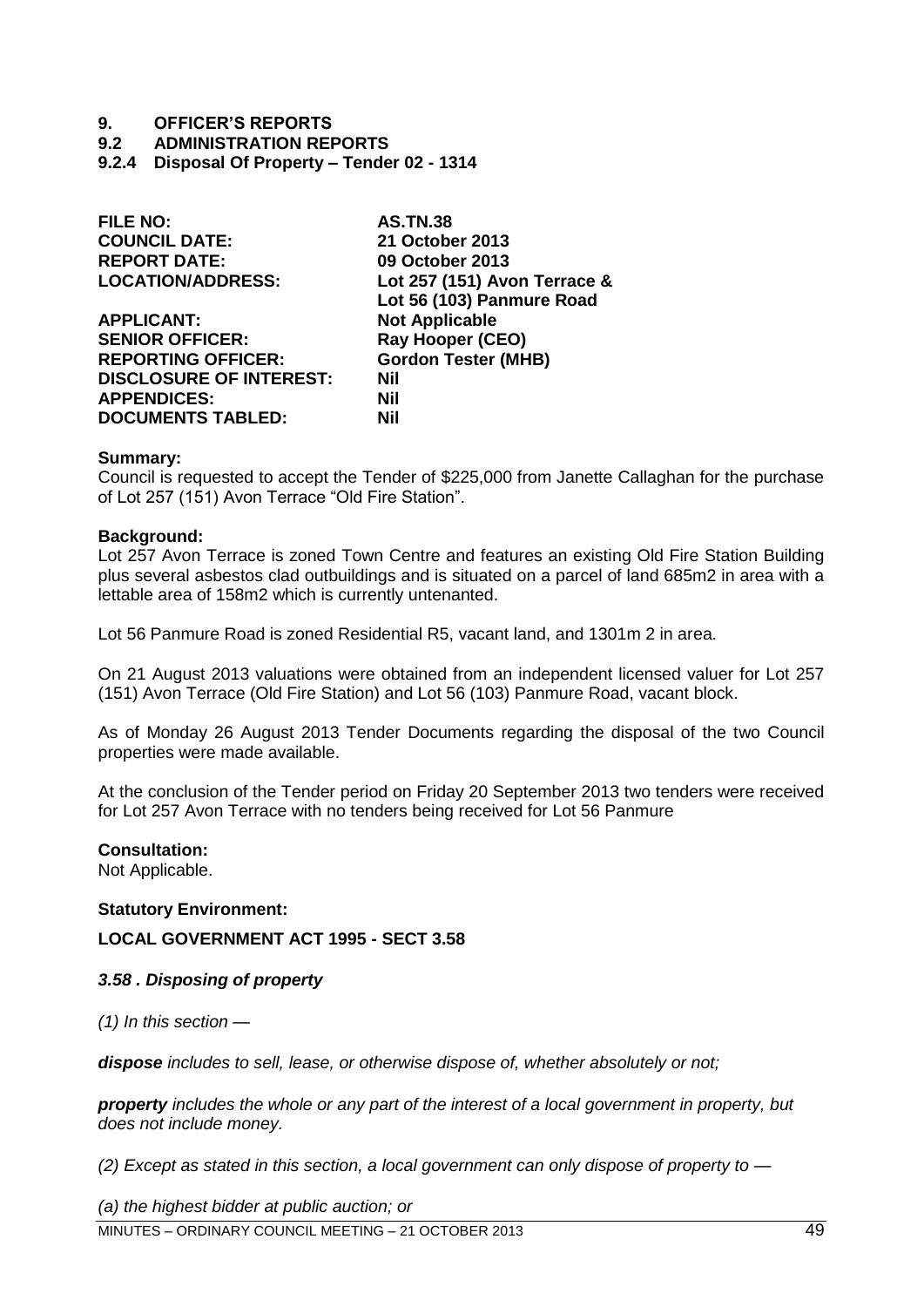*(b) the person who at public tender called by the local government makes what is, in the opinion of the local government, the most acceptable tender, whether or not it is the highest tender.* 

*(3) A local government can dispose of property other than under subsection (2) if, before agreeing to dispose of the property —*

*(a) it gives local public notice of the proposed disposition —*

*(i) describing the property concerned; and* 

*(ii) giving details of the proposed disposition; and* 

*(iii) inviting submissions to be made to the local government before a date to be specified in the notice, being a date not less than 2 weeks after the notice is first given;* 

*and* 

*(b) it considers any submissions made to it before the date specified in the notice and, if its decision is made by the council or a committee, the decision and the reasons for it are recorded in the minutes of the meeting at which the decision was made.* 

*(4) The details of a proposed disposition that are required by subsection (3)(a)(ii) include —*

*(a) the names of all other parties concerned; and* 

*(b) the consideration to be received by the local government for the disposition; and* 

*(c) the market value of the disposition —*

*(i) as ascertained by a valuation carried out not more than 6 months before the proposed disposition; or* 

*(ii) as declared by a resolution of the local government on the basis of a valuation carried out more than 6 months before the proposed disposition that the local government believes to be a true indication of the value at the time of the proposed disposition.* 

*(5) This section does not apply to —*

*(a) a disposition of an interest in land under the [Land Administration Act 1997 s](http://www.austlii.edu.au/au/legis/wa/consol_act/laa1997200/)ection 189 or 190; or* 

*(b) a disposition of property in the course of carrying on a trading undertaking as defined in section 3.59; or* 

*(c) anything that the local government provides to a particular person, for a fee or otherwise, in the performance of a function that it has under any written law; or* 

*(d) any other disposition that is excluded by regulations from the application of this section.* 

*[Section 3.58 amended by No. 49 of 2004 s. 27; No. 17 of 2009 s. 10.]*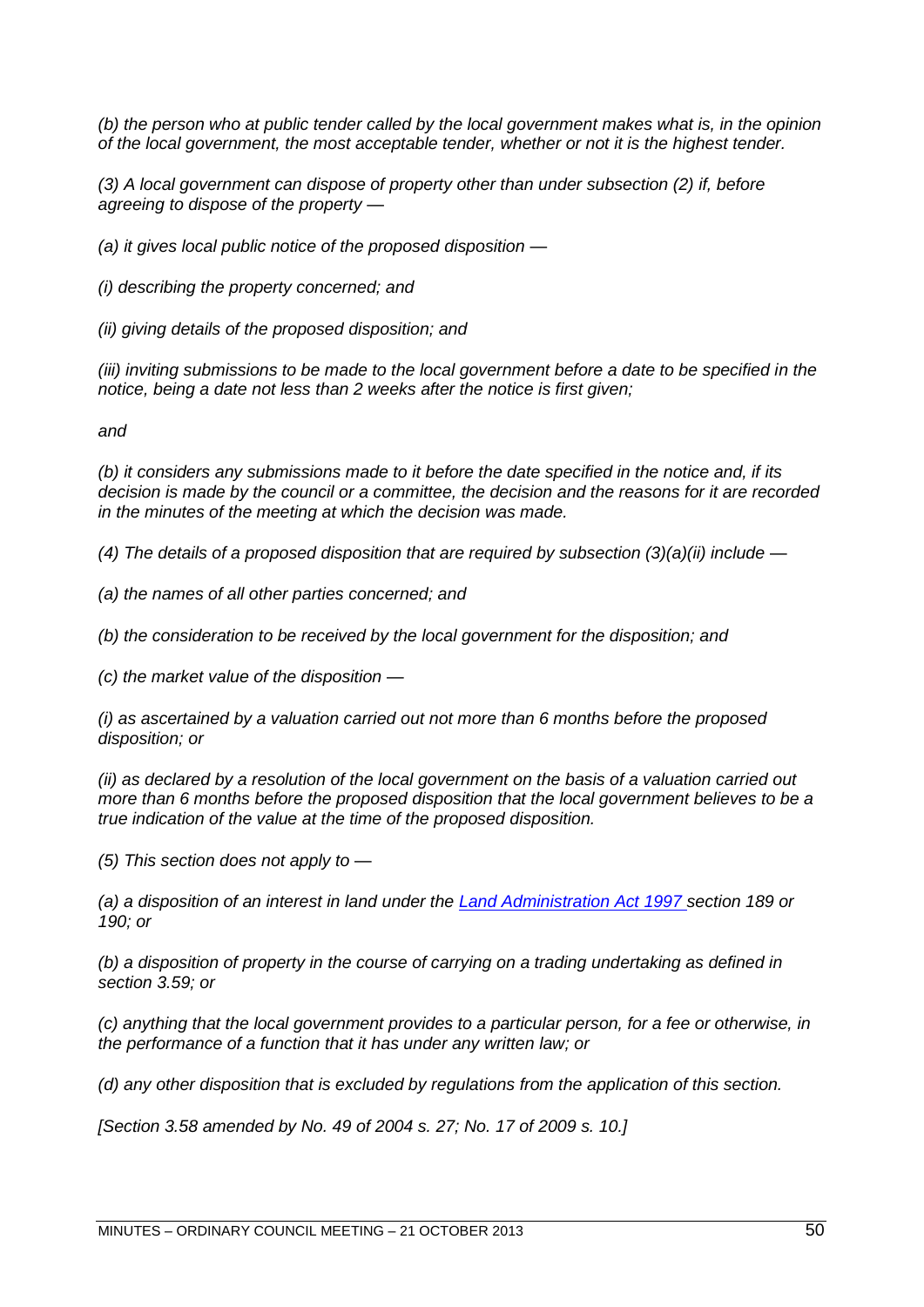**Policy Implications:**

Nil

**Financial Implications:** The following tenders were received.

Lot 257 Avon Terrace (Old Fire Station)

- Janette Callaghan \$225,000.00
- $\bullet$  Matthew Keeble \$151,000.00

Lot 56 Panmure Road

• No tenders received.

## **Strategic Implications:**

It is Council's objective to develop commercial and economic viability to support growth capacity and to improve the Town Centre.

The Old Fire Station Building is not suitable for its current use by Playgroup and the Toy Library and in need of repair which is an impediment to Council achieving the above objective.

| <b>Voting Requirements:</b>        |            |
|------------------------------------|------------|
| <b>Absolute Majority Required:</b> | <b>Yes</b> |
|                                    |            |

| <b>Site Inspection:</b>            |                                  |
|------------------------------------|----------------------------------|
| <b>Site Inspection Undertaken:</b> | Numerous over an extended period |

# **Triple bottom Line Assessment: Economic Implications:**

The current market valuation for Lot 257 Avon Terrace is \$260,000.00 with the most favourable tender received being \$225,000.00.

It is estimated that there is approximately \$30,000.00 worth of maintenance required on this building along with no current rental return.

The current market valuation for Lot 56 Panmure Road is \$50,000.00

## **Social Implications:**

Community groups that hire the Old Fire Station from time to time will have to find alternative venues

## **Environmental Implications:**

Nil

## **Comment:**

The Old Fire Station building being untenanted and in need of considerable repair is considered to be a liability to Council with limited value to the Community groups that use the building.

It is therefore recommended that Council accept the Tender from Janette Callaghan of \$225,000.00 for the purchase of Lot 257 (151) Avon Terrace – Old Fire Station Building.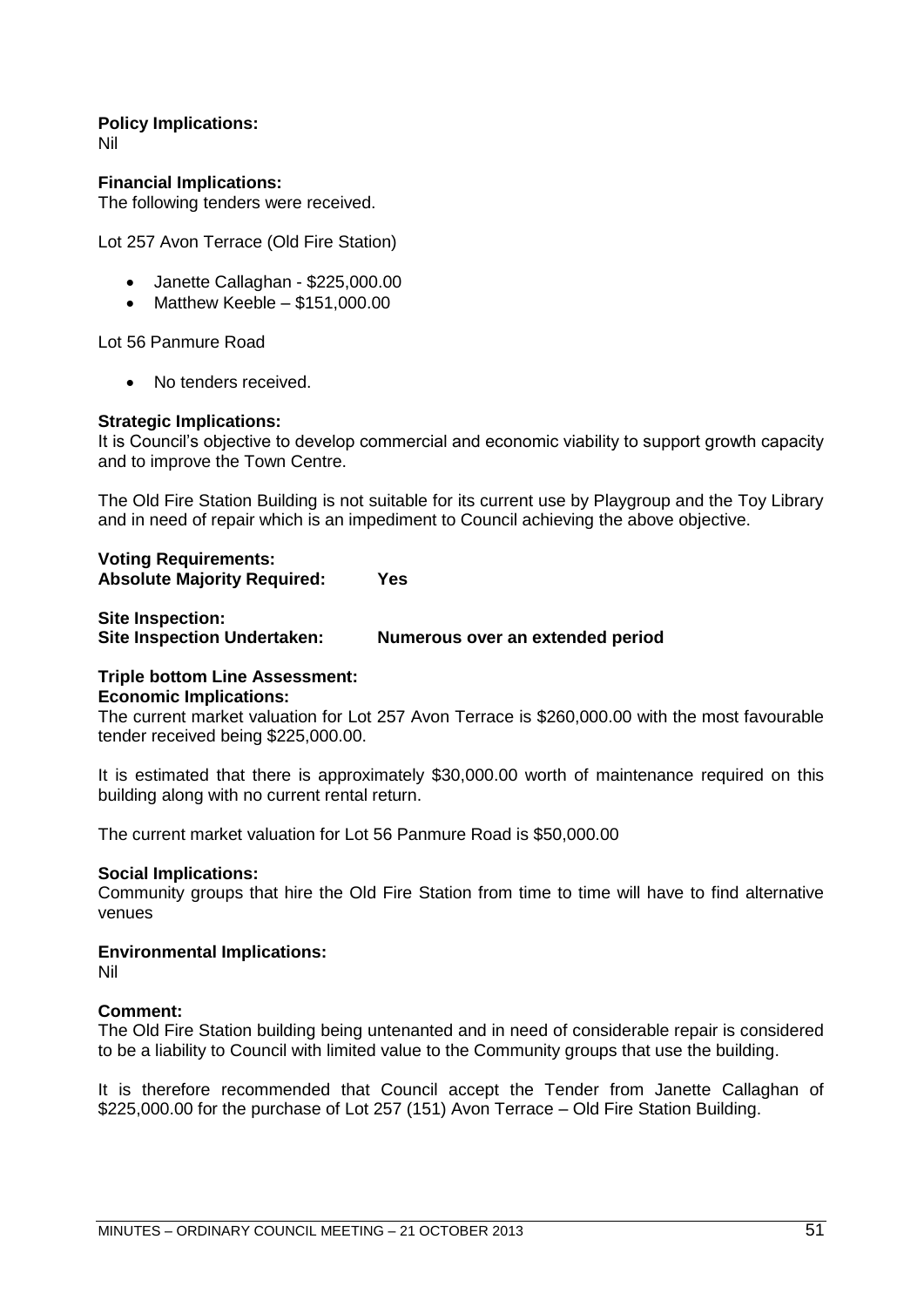## **RESOLUTION 081013**

**Moved: Cr Hooper Seconded: Cr Boyle**

*"That Council:*

*Accept the Tendered amount of \$225,000.00 from Janette Callaghan for the purchase of Lot 257 (151) Avon Terrace "Old Fire Station Building".*

*CARRIED: 5/1*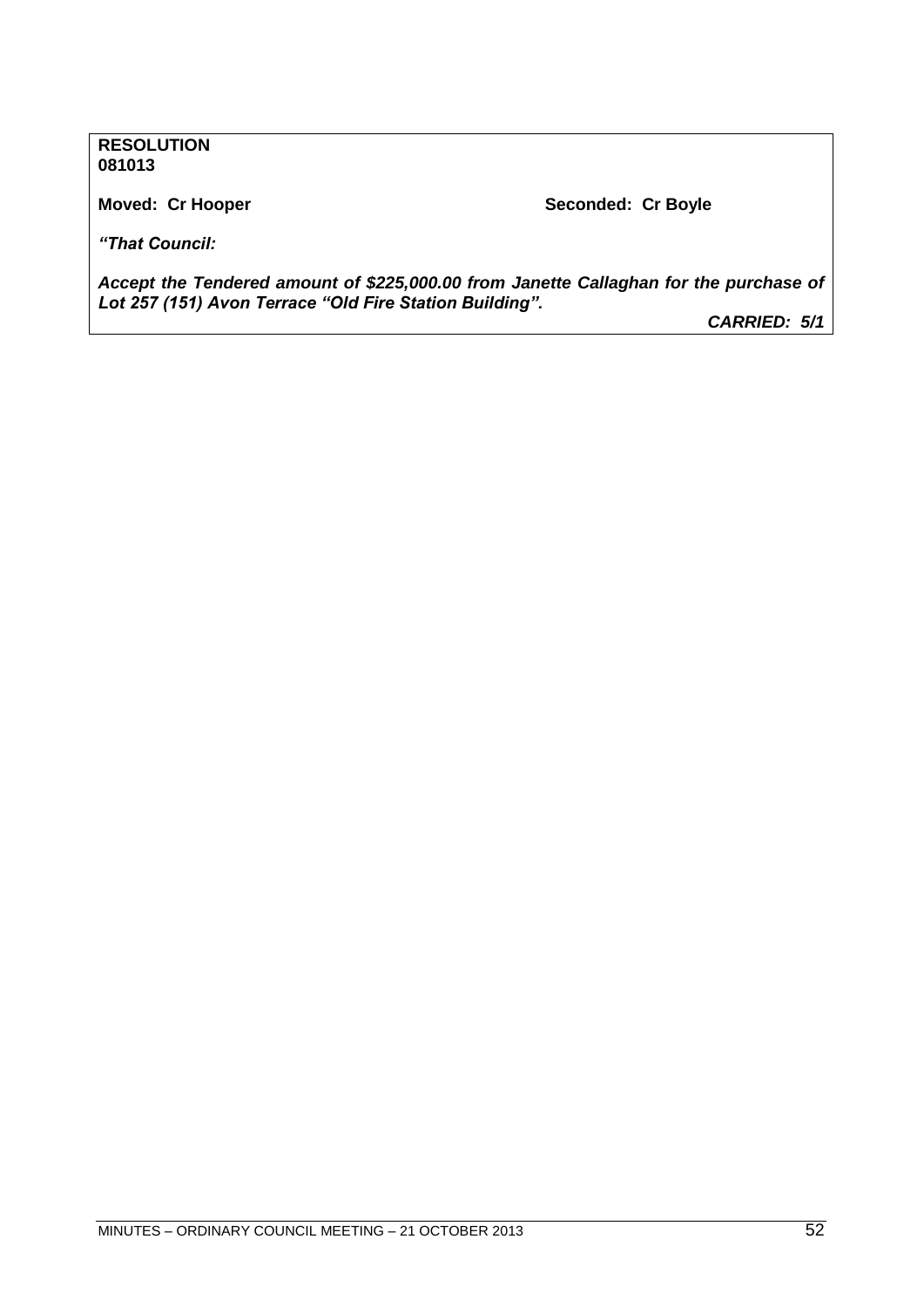#### **9.2 ADMINISTRATION REPORTS**

**9.2.5 York Community Resource Centre Project Waiving Of Building Fees**

| <b>FILE NO:</b>                | AV1.6500                                 |
|--------------------------------|------------------------------------------|
| <b>COUNCIL DATE:</b>           | 21 October 2013                          |
| <b>REPORT DATE:</b>            | 9 October 2013                           |
| <b>LOCATION/ADDRESS:</b>       | 89 Avon Terrace - York                   |
| <b>APPLICANT:</b>              | <b>Gordon Marwick (Chairman CRC)</b>     |
| <b>SENIOR OFFICER:</b>         | <b>Ray Hooper (CEO)</b>                  |
| <b>REPORTING OFFICER:</b>      | <b>Gordon Tester (MHB)</b>               |
| <b>DISCLOSURE OF INTEREST:</b> | Cr Smythe - Financial - Committee Member |
| <b>APPENDICES:</b>             | <b>Correspondence – CRC</b>              |
| <b>DOCUMENTS TABLED:</b>       | Nil                                      |

#### **Summary:**

The York Community Resource Centre requests that Council waive all fees associated with their recent application for a Building Permit for the construction of their proposed Resource Centre at 89 Avon Terrace, York.

#### **Background:**

At Councils Ordinary meeting held on 19 August 2013 Council waived the fees associated with the YCRC planning application for the proposed Resource Centre Development at 89 Avon Terrace on the grounds that the occupiers of the proposed development are a not for profit community group.

On 2 October 2013 Council received correspondence from the Chairman of the YCRC, Mr Gordon Marwick requesting that Council also waive all fees associated with their application for a Building Permit for the construction of the proposed Resource Centre.

#### **Consultation:**

Not applicable

#### **Statutory Environment:**

Building Act 2011 Building Regulations 2011

**Policy Implications:**

Nil

## **Financial Implications:**

The fees associated with this application are indicated below.

- \$108.00 Building Permit Certified 2-9
- \$108.00 Building Services Levy
- $\bullet$  \$240.00 CITF (WA)
- \$132.00 Certificate of Design Compliance Class 2-9 Buildings (Within Shire of York)
- Health (Public Building) Fee \$200.00

The only fees Council may consider waiving are Building Permit and Certificate of Design Compliance Fees and Health (Public Building) Fees as all other fees are statutory fees administered by the State Government.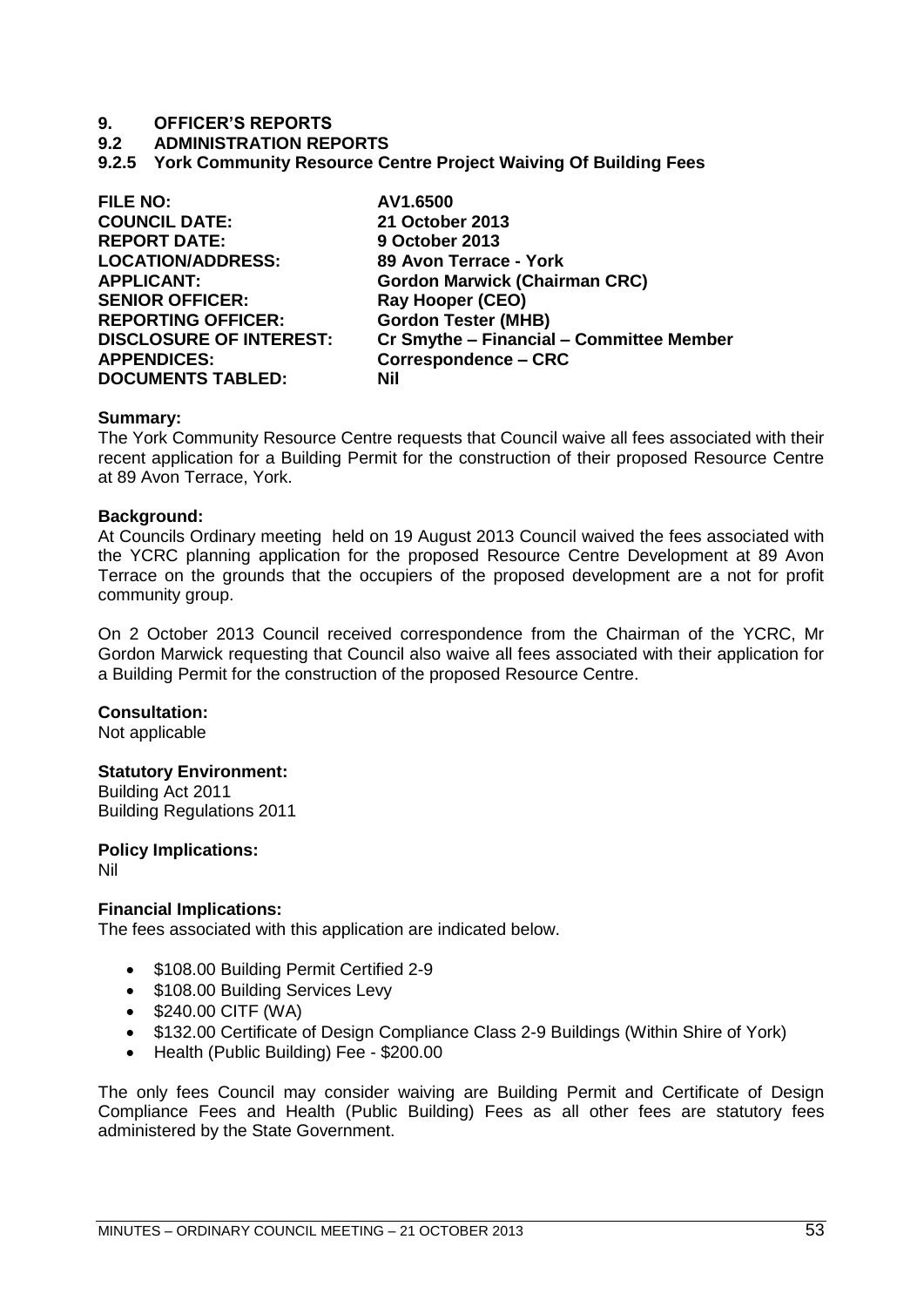## **Strategic Implications:**

It is Councils objective to develop quality capable services to manage community demand with a priority being to facilitate improved regional education services.

| <b>Voting Requirements:</b><br><b>Absolute Majority Required:</b> | No |
|-------------------------------------------------------------------|----|
| <b>Site Inspection:</b><br><b>Site Inspection Undertaken:</b>     | No |

**Triple bottom Line Assessment: Economic Implications:** Not applicable.

**Social Implications:** Not applicable.

**Environmental Implications:**

Not applicable.

## **Officers Comment:**

It is recommended that Council waive the fees associated with the Building Permit and Certificate of Design Compliance fees on Application No. 2002493 and reimburse the York Recreation and Community Centre \$240.00.

Also waive the Health (Public Building) Fee of \$200.00.

*Cr Smythe declared a Financial Interest to this item and left the room at 3.59pm.*

**RESOLUTION 091013**

**Moved Cr Hooper Seconded: Cr Duperouzel** 

*"That Council:*

*Waive the fees associated with the Building Permit and Certificate of Design Compliance fees on Application No. 2002493 and reimburse the York Community Resource Centre \$440.00."*

*CARRIED: 5/0*

*Cr Smythe returned to the room at 4.01pm*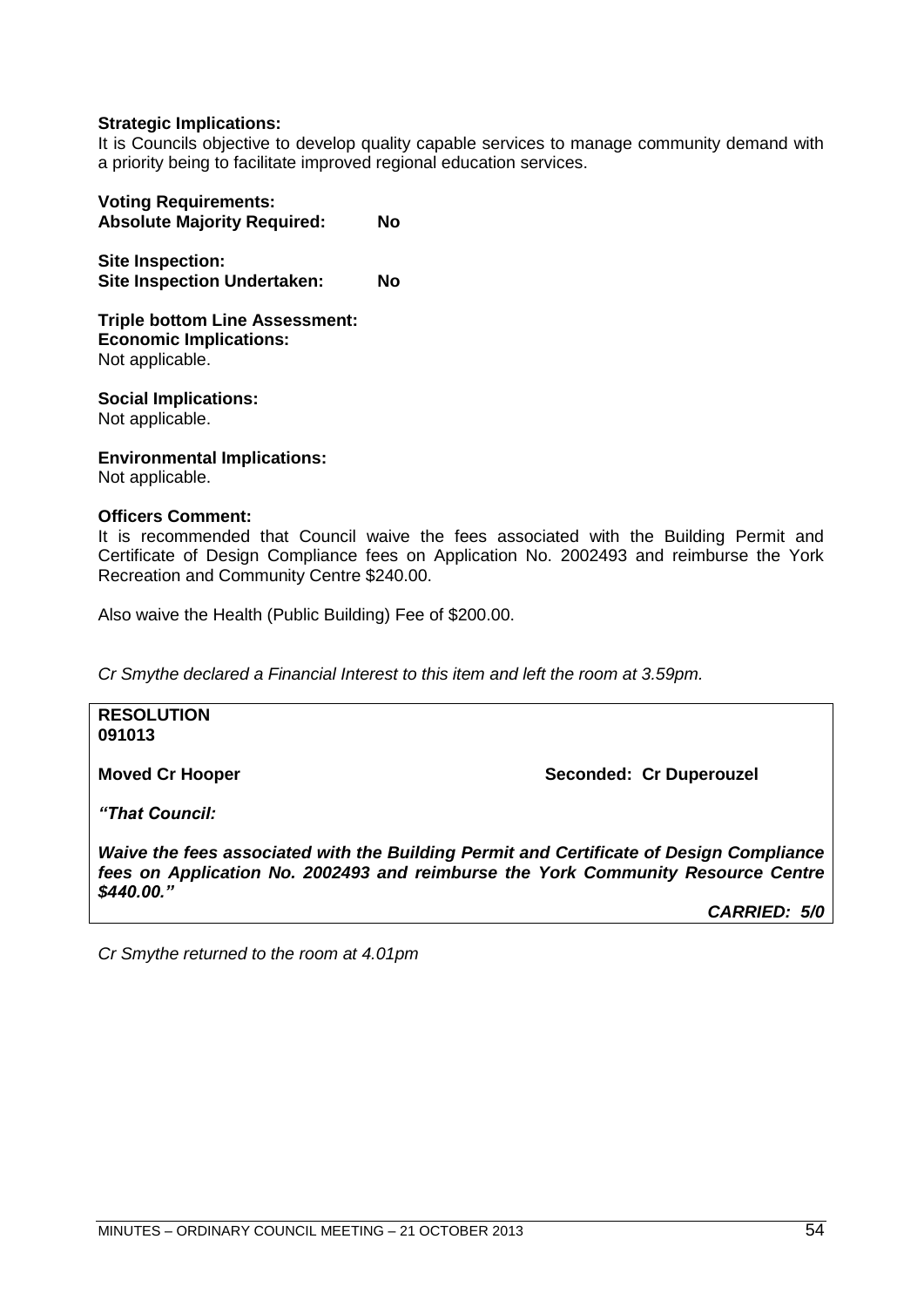# **Item 9.2.5 – Appendices**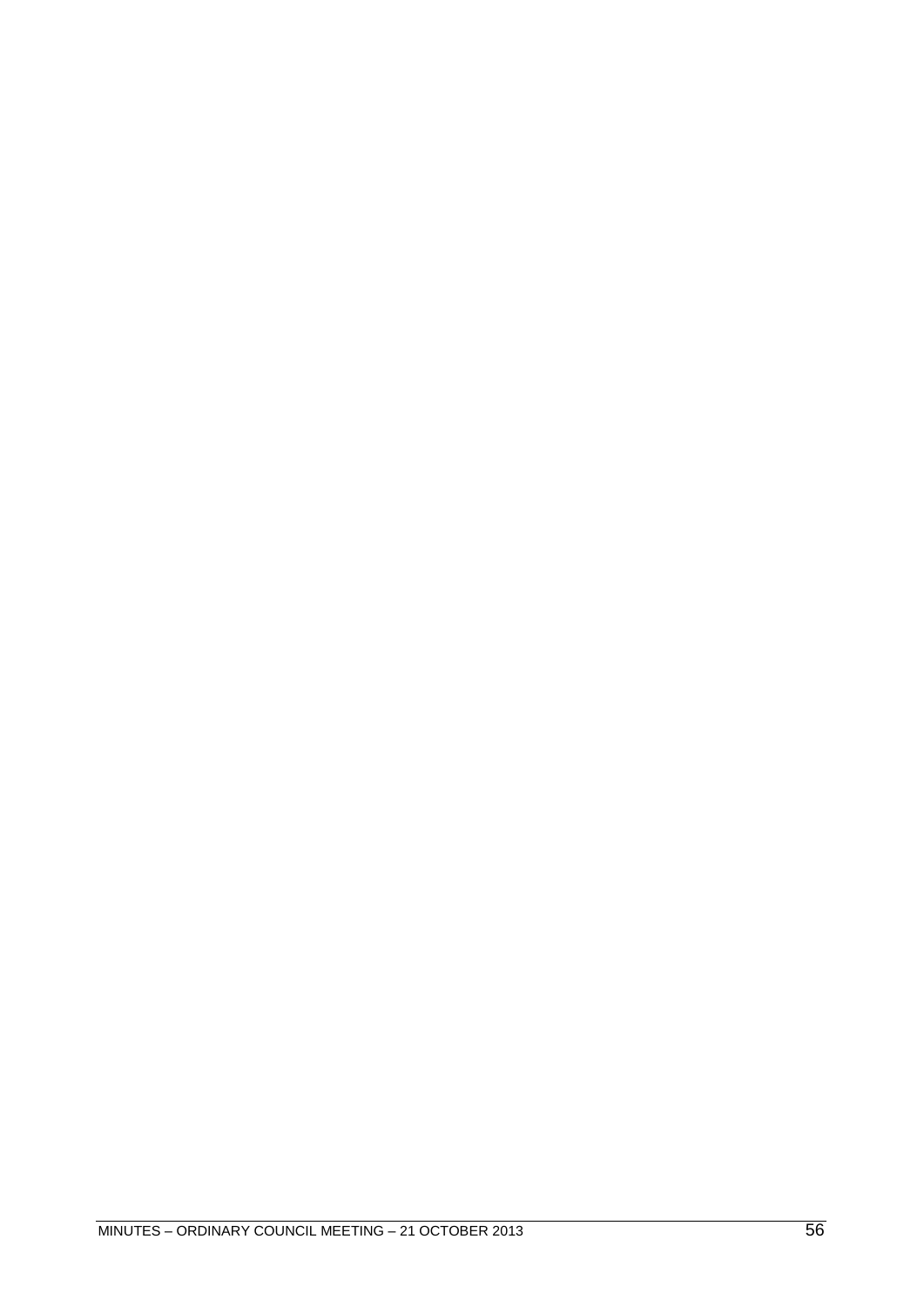#### **9.2 ADMINISTRATION REPORTS**

**9.2.6 Unbudgeted Item – York Hockey Club – Sewer Pump**

| <b>FILE NO:</b>                | 11340                                |
|--------------------------------|--------------------------------------|
| <b>COUNCIL DATE:</b>           | 21 October 2013                      |
| <b>REPORT DATE:</b>            | <b>11 October 2013</b>               |
| <b>LOCATION/ADDRESS:</b>       | Lot 292 South Street, York           |
| <b>APPLICANT:</b>              | <b>Not Applicable</b>                |
| <b>SENIOR OFFICER:</b>         | <b>Ray Hooper (CEO)</b>              |
| <b>REPORTING OFFICER:</b>      | <b>Gordon Tester (MHB)</b>           |
| <b>DISCLOSURE OF INTEREST:</b> | Cr Wallace - Impartial - Life Member |
| <b>APPENDICES:</b>             | Nil                                  |
| <b>DOCUMENTS TABLED:</b>       | <b>Nil</b>                           |

#### **Summary:**

It is requested that Council consider the decommissioning of the septic tanks and leach drains servicing the Hockey Club Ablution Building due to their recent failure and replace them with a sewage macerator pump discharging to sewer as an unbudgeted item.

#### **Background:**

During the month of September it was reported to Council staff that the leach drains serving the hockey building had failed and were allowing effluent to escape to the surface of the ground eventually discharging into Henrietta Street.

Ingress of stormwater from the newly constructed hockey field and leaking fixtures in the ablution block contributed to the eventual failure of the onsite effluent disposal system.

During the initial construction of the Hockey Clubrooms in 2010 pumping of effluent to sewer was preferred but at this time considered to be cost prohibitive.

This resulted in the installation of septic tanks, pump pit and leach drains to serve the Hockey Club Rooms and Ablution Block.

Quotes were obtained in September from two plumbing companies to decommission the septic tanks and leach drains and install a pump pit fitted with a macerator pump to pump to the sewer outlet situated at the rear of the pavilion.

### **Consultation:**

Not applicable.

#### **Statutory Environment:**

Health Act 1911 Health (Treatment of Sewage and Disposal of Effluent and Liquid Waste) Regulations 1974

#### **Policy Implications:**

Nil

#### **Financial Implications:**

Two quotes have been obtained for the sewer pump installation as indicated below.

- \$42,768 inc GST
- \$11,836 inc GST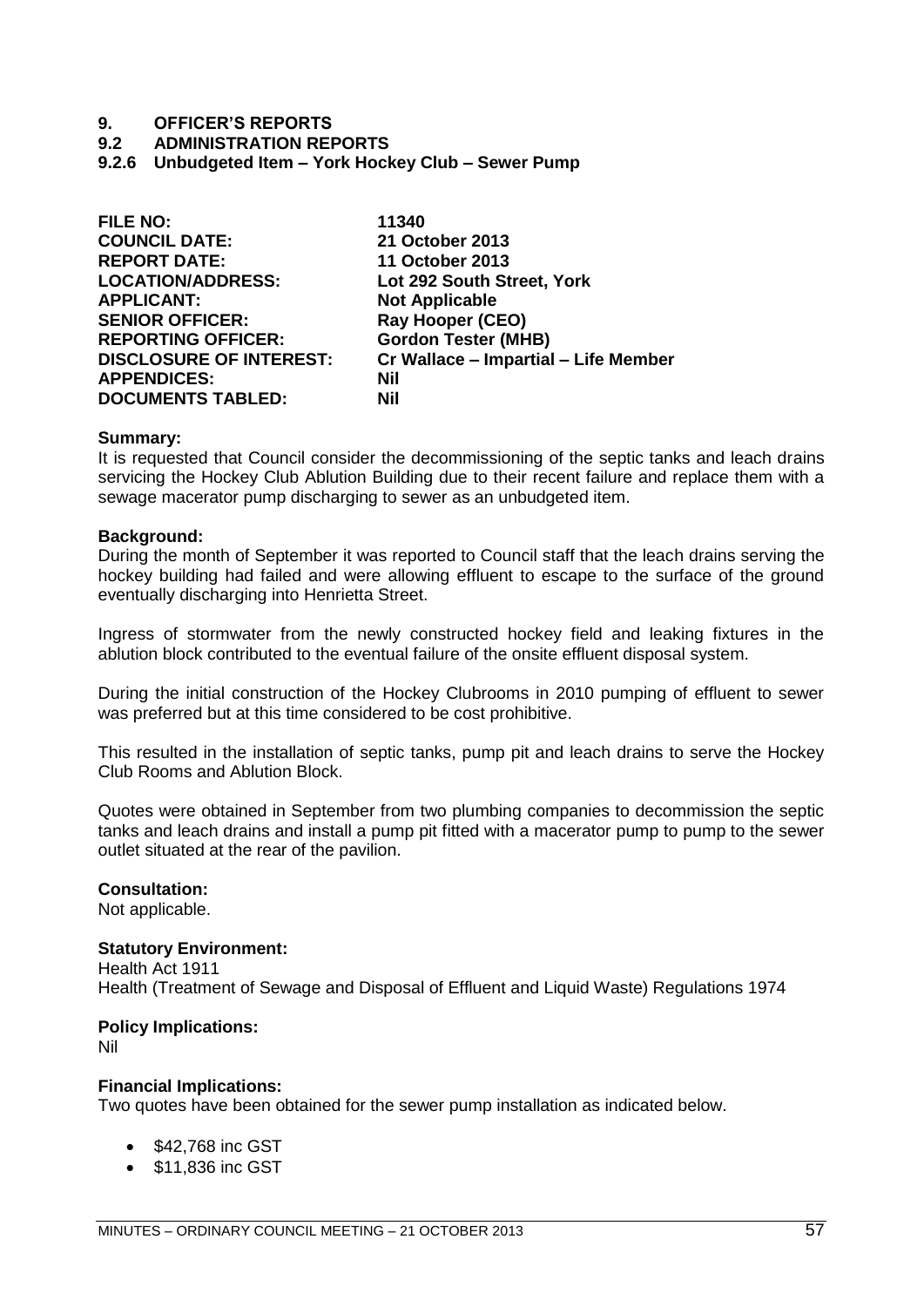### **Strategic Implications:**

It is a priority that Council explore options and improvements in the towns water use.

# **Voting Requirements:**

**Absolute Majority Required: Yes**

**Site Inspection: Site Inspection Undertaken: Yes**

# **Triple bottom Line Assessment: Economic Implications:**

Cost savings of approximately \$11,000 have recently been made with modifications to the repairs to the swing bridge.

It is therefore considered that there will be minimum impact on the budget with the approval of the sewage pumping system at \$11,836.00 inc GST.

#### **Social Implications:**

Effluent to the surface of the ground in a recreational area is extremely undesirable to recreational users.

## **Environmental Implications:**

Pumping sewage direct to sewer will eliminate the discharge of effluent to the environment avoiding hazards to health and the environment.

#### **Officers Comment:**

It is recommended that Council contract Darrys Plumbing and Gas to decommission the existing septic tanks and leach drains currently serving the Hockey Club and undertake the installation of a sewage pump to service the existing hockey club at a cost of \$11,836.00 Inc GST.

**RESOLUTION 101013**

**Moved: Cr Hooper Seconded: Cr Duperouzel** 

*"That Council:*

*Approve unbudgeted expenditure of \$11,836.00 Inc GST to contract Darrys Plumbing and Gas to decommission the existing septic tanks and leach drains currently serving the York Hockey Club and to install a sewage pump system to service the York Hockey Club."*

*CARRIED: 6/0*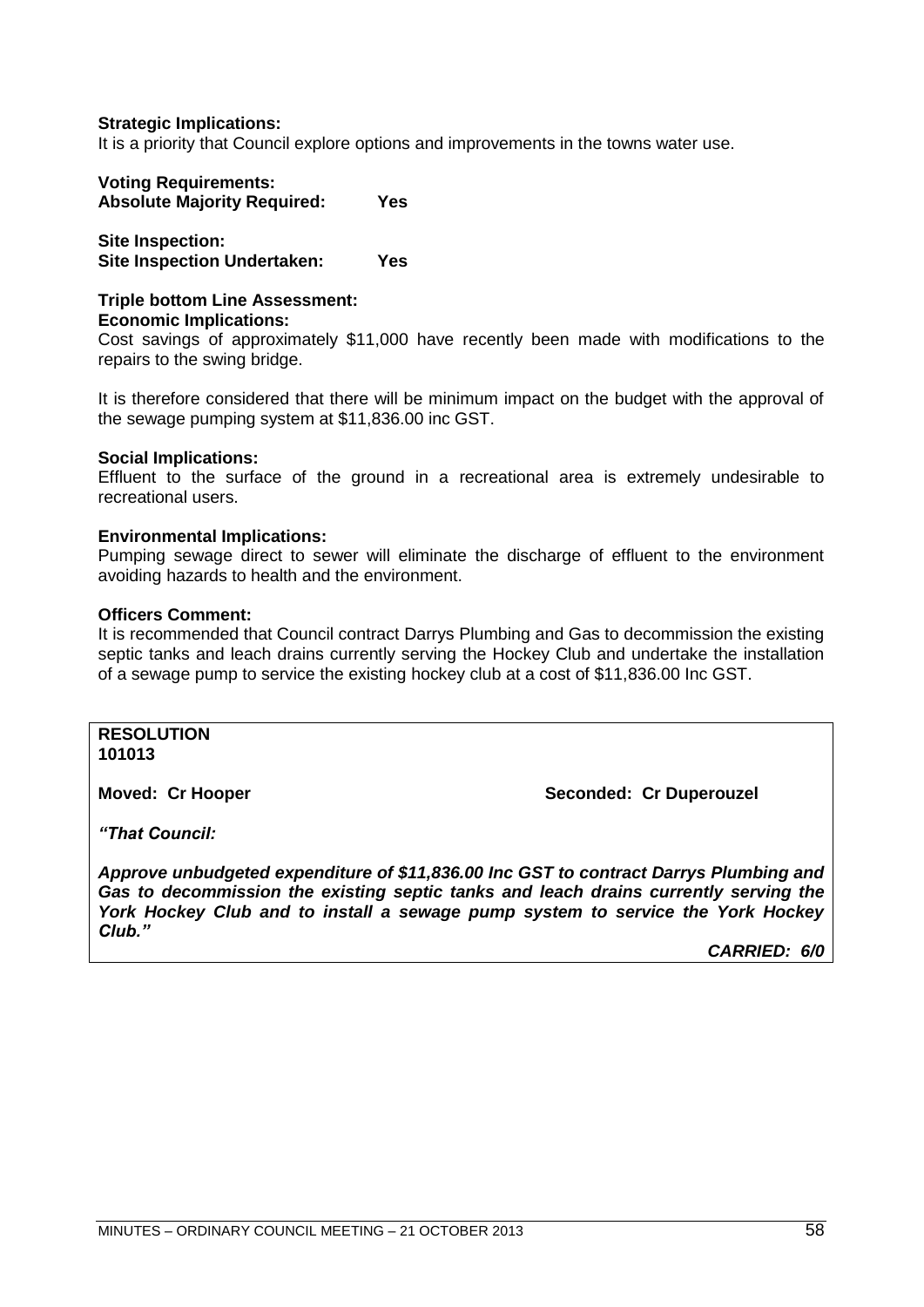## **9.2 ADMINISTRATION REPORTS**

**9.2.7 York Recreation & Convention Centre (YRCC)** 

| <b>FILE NO:</b>                | CCP.7                       |
|--------------------------------|-----------------------------|
| <b>COUNCIL DATE:</b>           | 21 October 2013             |
| <b>REPORT DATE:</b>            | <b>11 October 2013</b>      |
| <b>LOCATION/ADDRESS:</b>       | N/A                         |
| <b>APPLICANT:</b>              | <b>Shire of York</b>        |
| <b>SENIOR OFFICER:</b>         | R Hooper, CEO               |
| <b>REPORTING OFFICER:</b>      | Kathryn Brown, YRCC Manager |
| <b>DISCLOSURE OF INTEREST:</b> | <b>Nil</b>                  |
| <b>APPENDICES:</b>             | Nil                         |
| <b>DOCUMENTS TABLED:</b>       | Nil                         |

## **Summary:**

The following is a summary of items for York Recreation and Convention Centre for the month of **September 2013**.

- **Additional Opening Hours –** Limited success with Sunday afternoon trading in September, unless a sporting fixture coincided. From October until Christmas, there is an event booked on every Sunday afternoon so will re-assess viability in 2014. New scheduled opening hours, including Thursdays and Saturdays available next month, with the commencement of summer sporting programs
- **Catering Numbers on Fridays-** Monthly averages were calculated from the number of meals served each Friday night. Marginal increase in total meals sold, with the largest percentage increase being in Adult main meals (35% increase on average number of mains per month, from August 2013).

## **• Sporting Event Catering**

Good turnover figures from football events with the successes of the Reserves team.

## **EFTPOS Facilities**

The hard wired EFTPOS system is now functioning well, after a series of troubles with scheduled settlements were abated

## **Diversity of Private Functions**

During September YRCC hosted a Grain Industry seminar, the Agricultural Show, multiple sports wind ups and opening day events, a Tidy Towns luncheon, a child restraints course and an AFL Grand Final day, in addition to the regular football and lawn bowls fixtures

## **Feedback:**

- Positive comments received on our extended range of beverages available over the bar and the new menu concepts
- Agricultural Show fireworks a big success, attendance-wise despite the bad weather and everyone seemed to enjoy the addition of the band and availability of beverages and meals after most Show day vendors had departed.
- The car park suffered badly in the wet weather on Show day and subsequently questions were raised regarding the improvement of its surface and drainage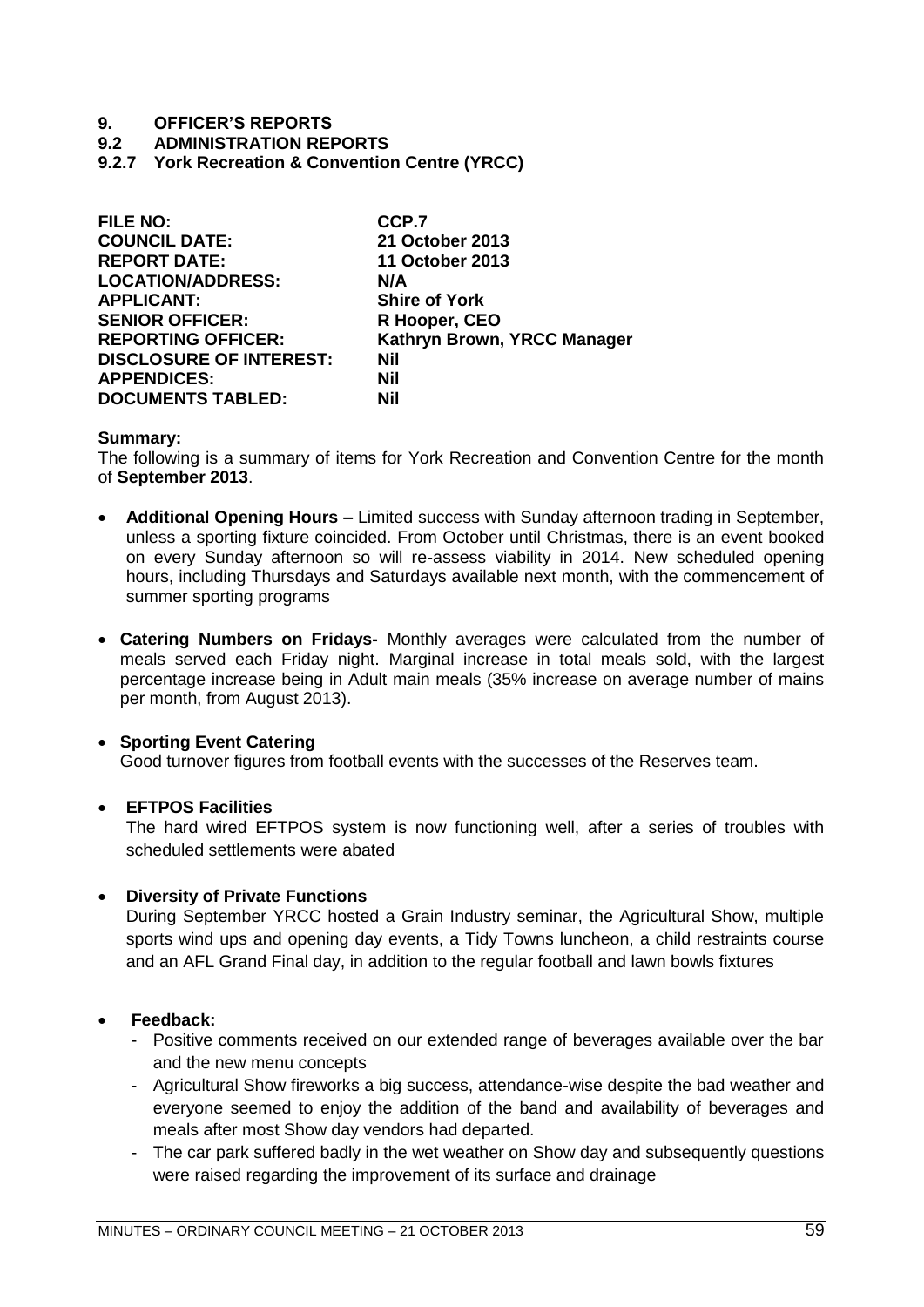- Several groups of visitors enjoyed the hospitality of the locals and the venue whilst attending the Grand Final day celebrations

### **Background:**

York Recreation and Convention centre is a hospitality venue within a sporting complex and is aimed at bringing together local sporting clubs and the wider York community. Through quality of customer service and excellent facilities and catering, we also wish to attract corporate clients with potential knock-on effects for other local businesses.

## **Consultation:**

Shire of York Affiliated Sporting clubs Corporate and local clients for functions

**Statutory Environment:** Nil

## **Policy Implications:**

Not Applicable

#### **Financial Implications:**

September saw substantially increased turn over from August (approx 80% increase in cash and EFTPOS) due to hosting a couple of large events (ie Agricultural Show). However, this will be somewhat offset by sizeable purchasing for these events, much of which remains in stock due to the bad weather at Show day.

#### **Strategic Implications:**

#### **Social: Building a Sense of Community Vision**

- Our community will be inclusive and interactive, where people feel safe and are welcomed.
- Our community will value each other, building relationships and networks to interact, socialise and recreate.
- Our community will have access to service requirements.

#### **Objectives**

Outcomes – Connected community

Objectives – Strengthen community cohesiveness and participation

Priorities - Develop and participate in a regional social plan to capture and strengthen community development opportunities, such as recreation, social groups, communication and activities

#### **Voting Requirements: Absolute Majority Required: No**

## **Site Inspection: Site Inspection Undertaken: Not Applicable**

## **Triple bottom Line Assessment:**

## **Economic Implications:**

The YRCC has the capacity to enhance the local economy through the attraction of conferences, seminars and events.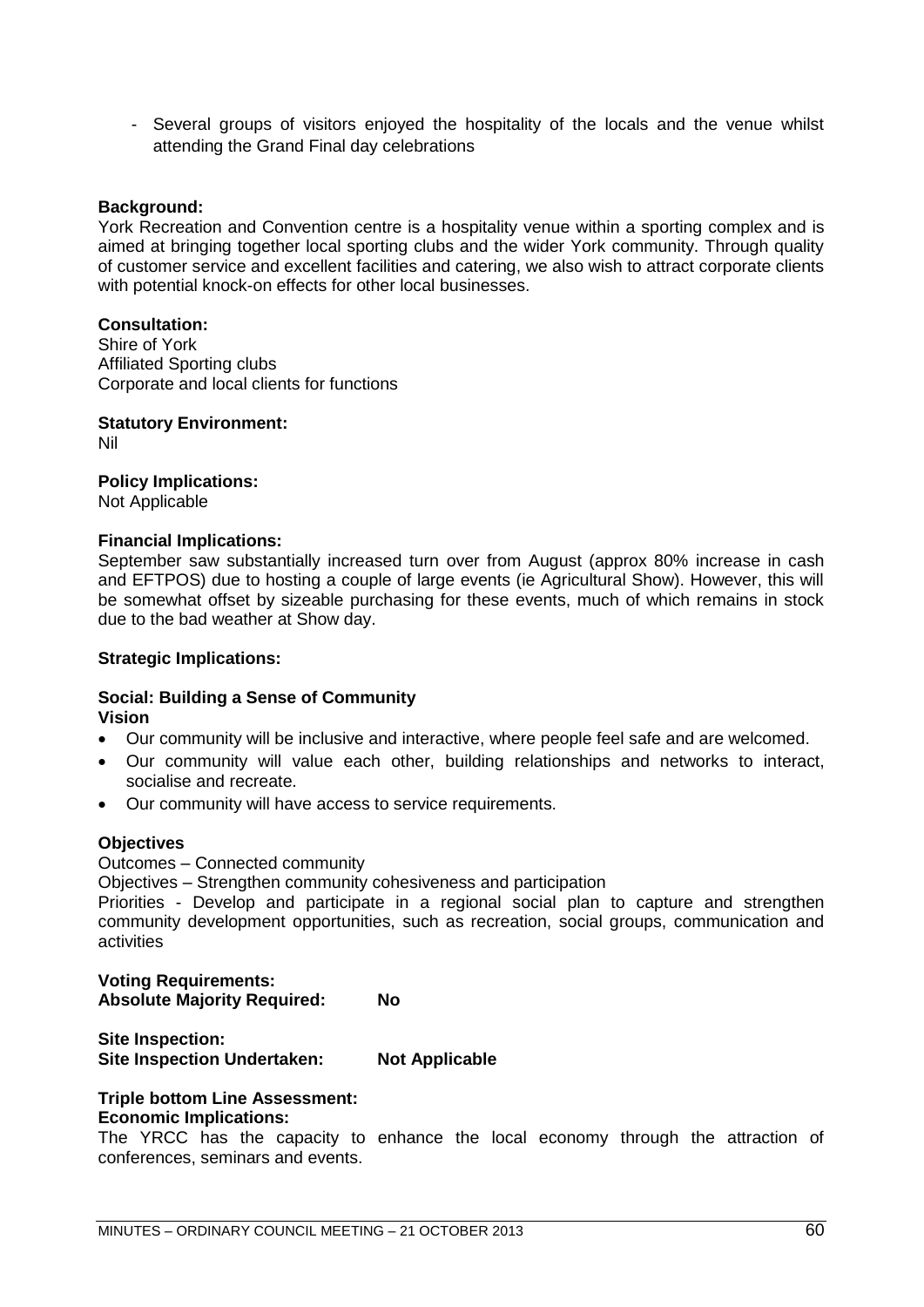## **Social Implications:**

Recreation and community hub facilities are integral to community wellbeing and social interaction.

**Environmental Implications:** 

Nil

## **Officers Comment:**

The report serves to keep the community informed of the activities at the YRCC.

**RESOLUTION 111013**

**Moved: Cr Wallace Moved: Cr Hooper** 

*"That Council:*

*Receive the September 2013 report prepared by York Recreation and Convention Centre." CARRIED: 6/0*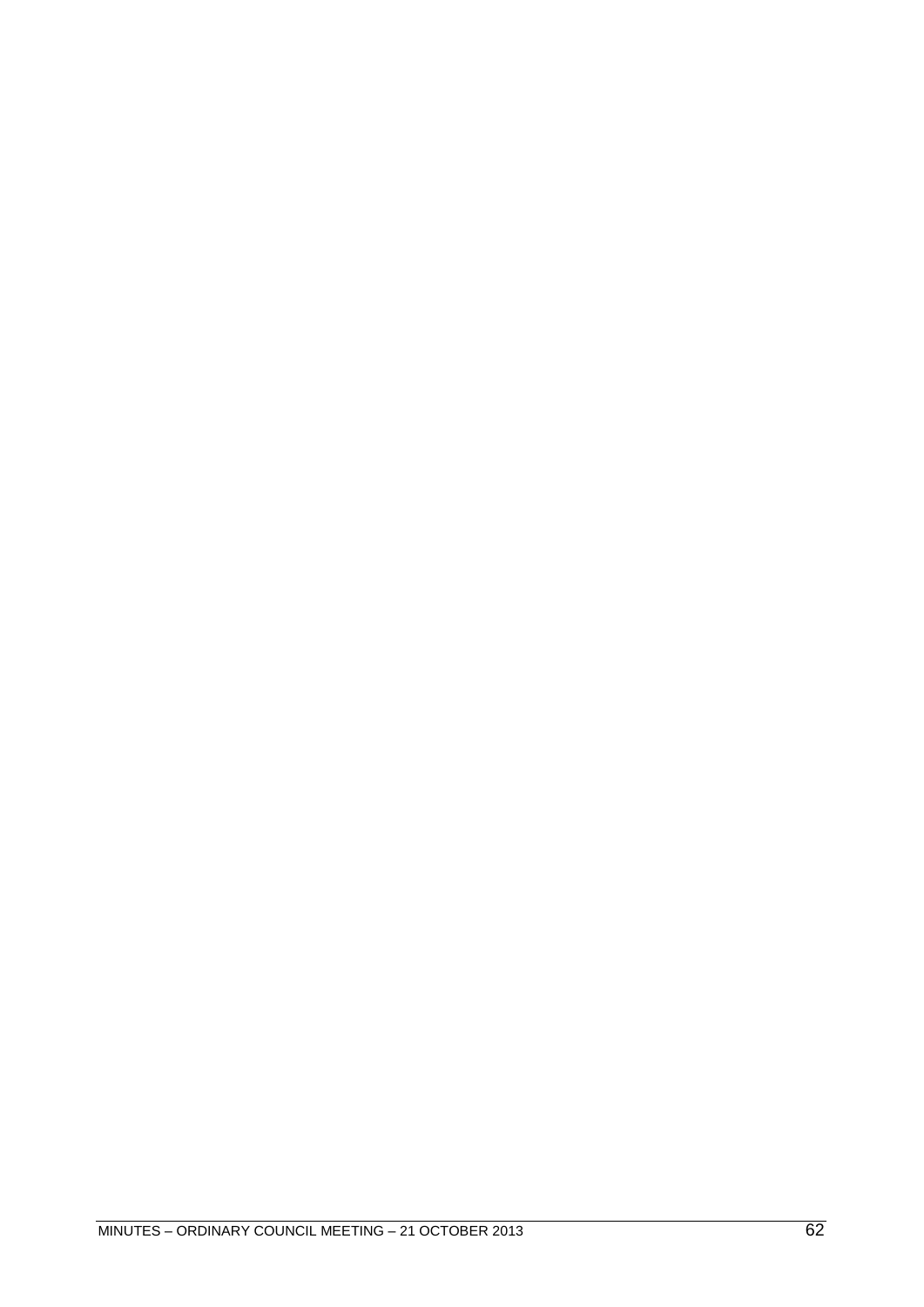#### **9.2 ADMINISTRATION REPORTS**

**9.2.8 Rescind Tender 01 – 1314, Administration Office Energy Efficiency Upgrade**

**FILE NO: AS1037 COUNCIL DATE: 21 October 2013 REPORT DATE: 14 October 2013 LOCATION/ADDRESS: 1 Joaquina Street, York SENIOR OFFICER: Ray Hooper (CEO) REPORTING OFFICER: Gordon Tester (MHB) DISCLOSURE OF INTEREST: Nil APPENDICES: Tender Report DOCUMENTS TABLED: Nil**

**Not Applicable** 

#### **Summary:**

Council is requested to rescind the resolution made at Council's Ordinary Meeting held on 19 August 2013 regarding Tender 01 – 1314 (Administration Office Energy Efficiency Upgrade) due to the efficiency level of the proposed Air Conditioning Installation being deemed to be inadequate being Option 2 Tendered by CDA Air Conditioning and Refrigeration.

Council is further requested to revise its original approval to approve Option 1 that was previously tendered by CDA Air Conditioning.

#### **Background:**

Council was successful in obtaining a grant under the Federal Governments Community Energy Efficiency Program.

An amount of \$132,000 was granted to Council with Council allocating a matching amount of \$132,000 in the 2013 / 2014 budget.

The grant is to fund the replacement of the inefficient air conditioning and lighting currently in use within Councils Administration Office.

Tenders for this project concluded on Friday 9 August 2013.

Seven companies submitted tenders for Councils consideration

At Councils Ordinary meeting held on 19 August 2013, Council considered all tenders received in relation to Tender No. 01 – 1314 Administration Office Energy Efficiency Upgrade.

After due consideration of this matter Council resolved as follows:

#### *That Council:*

*Award Part A of Tender Number 01-1314 Shire of York to CDA Air Conditioning and Refrigeration Option 2 at a cost of \$126,289.09 and;*

*That Council award Part B of Tender Number 01- 1314 to Enigin Pty Ltd at a cost of \$38,732.38."*

**Consultation:**

Not applicable.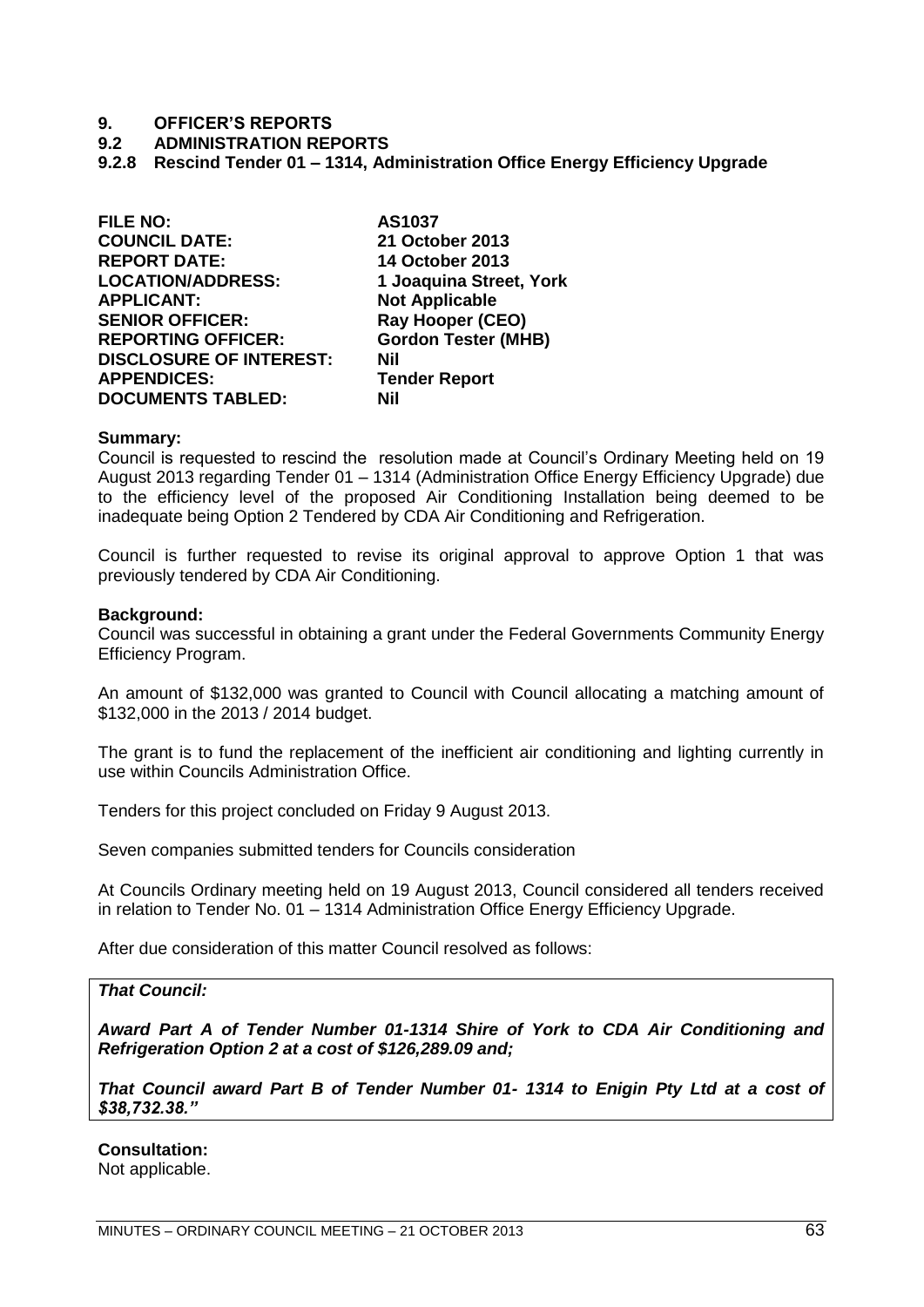## **Statutory Environment:**

Local Government (Functions and General) Regulations 1996

#### **Policy Implications:**

Not applicable.

#### **Financial Implications:**

Local Company CDA had offered a tender amount of \$126,289.09 being 0ption 2 for the Air Conditioning upgrade and Energin had offered a tender amount of \$23,210.00 for the installation of LED lighting within Council's administration office.

Energin also offered an additional tender for Council to consider in addition to the simple replacement of existing fluorescent lighting within the office they have indicated an amount of \$11,298.00 to upgrade the lighting switchboard and to supply LED Exit Signs and Down Lights.

Option 1 offered by CDA in the original tender for \$152,355.62 is considered to be within budget and in compliance with energy efficiency measures.

A further expense will be incurred by Council in constructing an enclosure for the proposed air conditioning units of approximately \$10,000.00.

#### **Strategic Implications:**

Council's strategic plan has a vision statement that indicates Council will support sustainable energy and seek solutions for innovative use of water, energy and other resources.

It is a priority to explore options and improvements in the towns energy and water use.

#### **Voting Requirements: Absolute Majority Required: Yes**

**Site Inspection: Site Inspection Undertaken: Not applicable.**

#### **Triple bottom Line Assessment: Economic Implications:**

The estimated amount allocated for this project is well within budget parameters and when the project is completed a saving of approximately \$20,000.00 per year is envisioned in office energy costs at current prices

#### **Social Implications:**

Not applicable

#### **Environmental Implications:**

Council's carbon footprint will be substantially smaller when the office energy efficiency upgrade is completed.

#### **Officers Comment:**

The Local company CDA is still being recommended as the preferred tenderer even with a substantial increase in price required for greater operating efficiency for the air conditioning upgrade. This company still intends installing a reputable brand of air conditioner, has demonstrated experience in installing commercial air conditioning and also will be enhancing the energy efficiency of the inverter type air conditioners by installing extra insulation where required in the office roof space.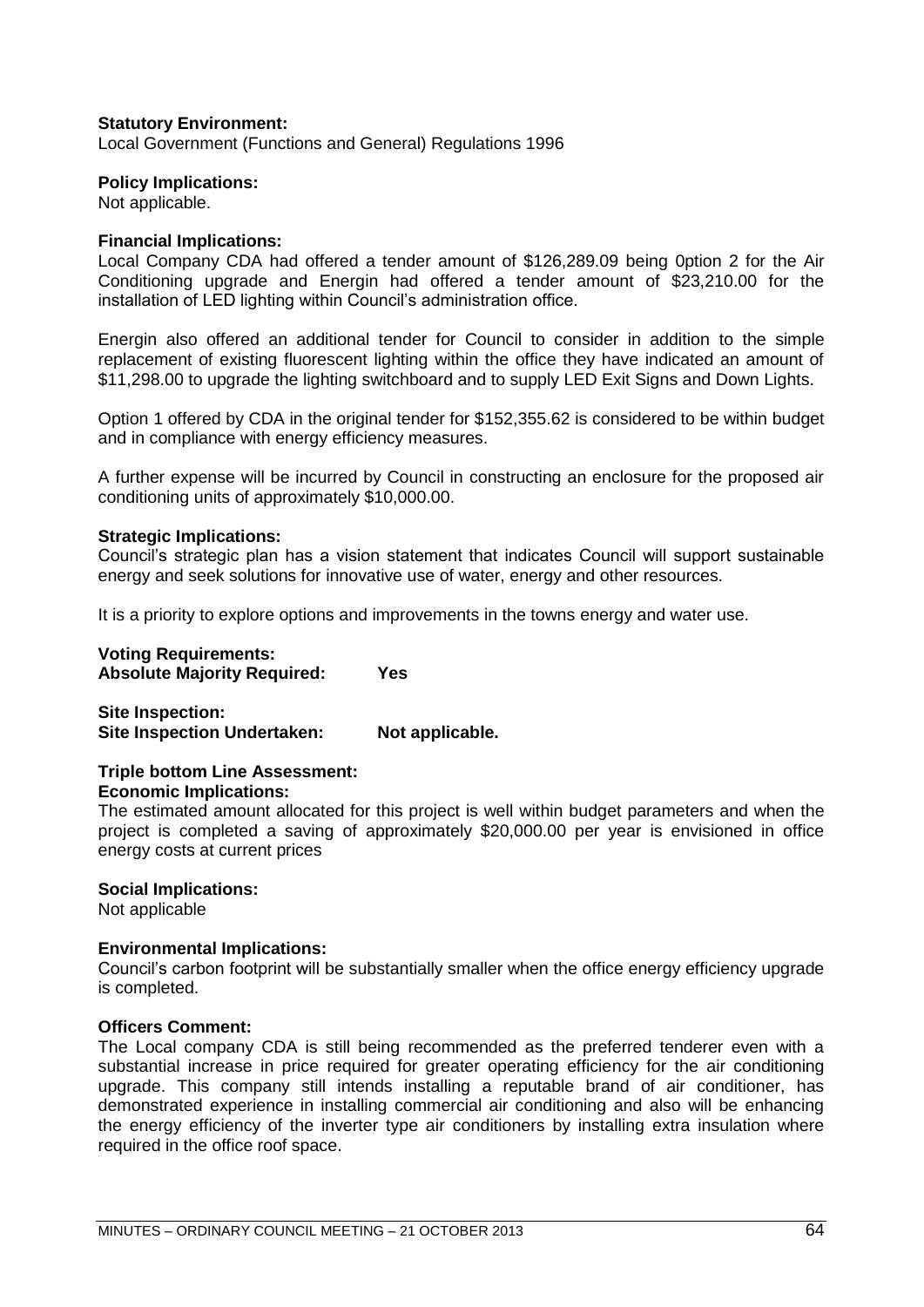There is still also the advantage of being able to enter into a long term maintenance agreement with a local contractor.

The LED Lighting upgrade is still recommended to be awarded to Enigin who have demonstrated experience in energy efficiency upgrades and as an addition to their tender are willing to attend to an upgrade of the lighting switchboard to incorporate residual current safety devices on the office lighting circuit.

Enigin will still also be contracted to replace all safety lighting and external verandah lighting with LED Lighting as an addition to their original tender.

**RESOLUTION 121013**

**Moved: Cr Duperouzel Seconded: Cr Boyle Seconded: Cr Boyle** 

*"That Council:*

*Rescind Council Resolution No 150813,*

*Award Part A of Tender Number 01-1314 Shire of York to CDA Air Conditioning and Refrigeration Option 2 at a cost of \$126,289.09 and;*

*That Council award part B of Tender Number 01 – 1314 to Enigin Pty Ltd at a cost of \$38,732.38."*

*CARRIED: 6/0*

#### **RESOLUTION 131013**

**Moved: Cr Duperouzel Seconded: Cr Boyle**

*"That Council:*

*Award Part A of Tender Number 01 – 1314 Shire of York to CDA Air Conditioning and Refrigeration Option 1 at a cost of \$152,355.62 and;*

*That Council award Part B of Tender Number 01-1314 to Enigin Pty Ltd at a cost of \$38,732.38"*

*CARRIED: 6/0*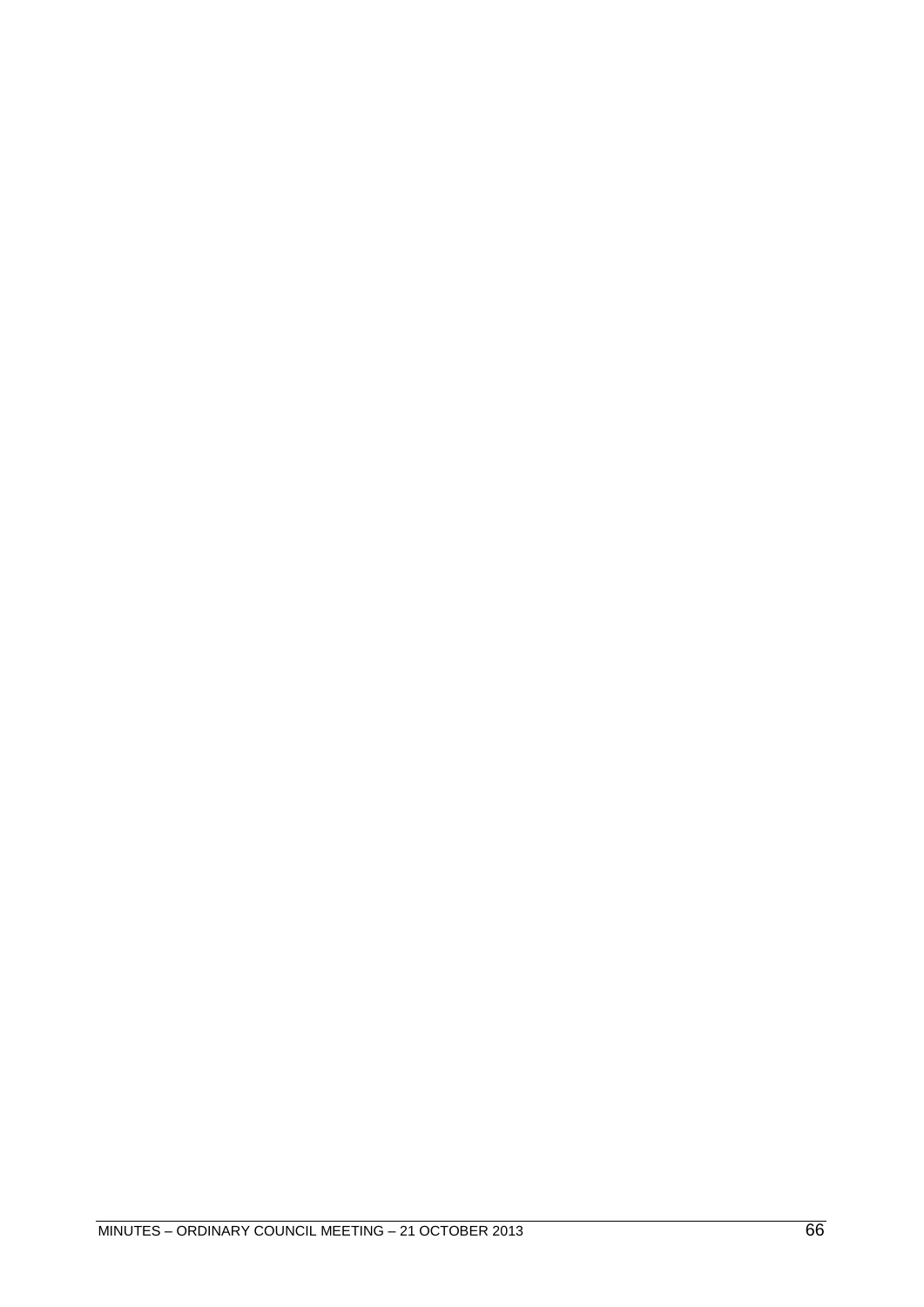# **Item 9.2.8 – Appendices**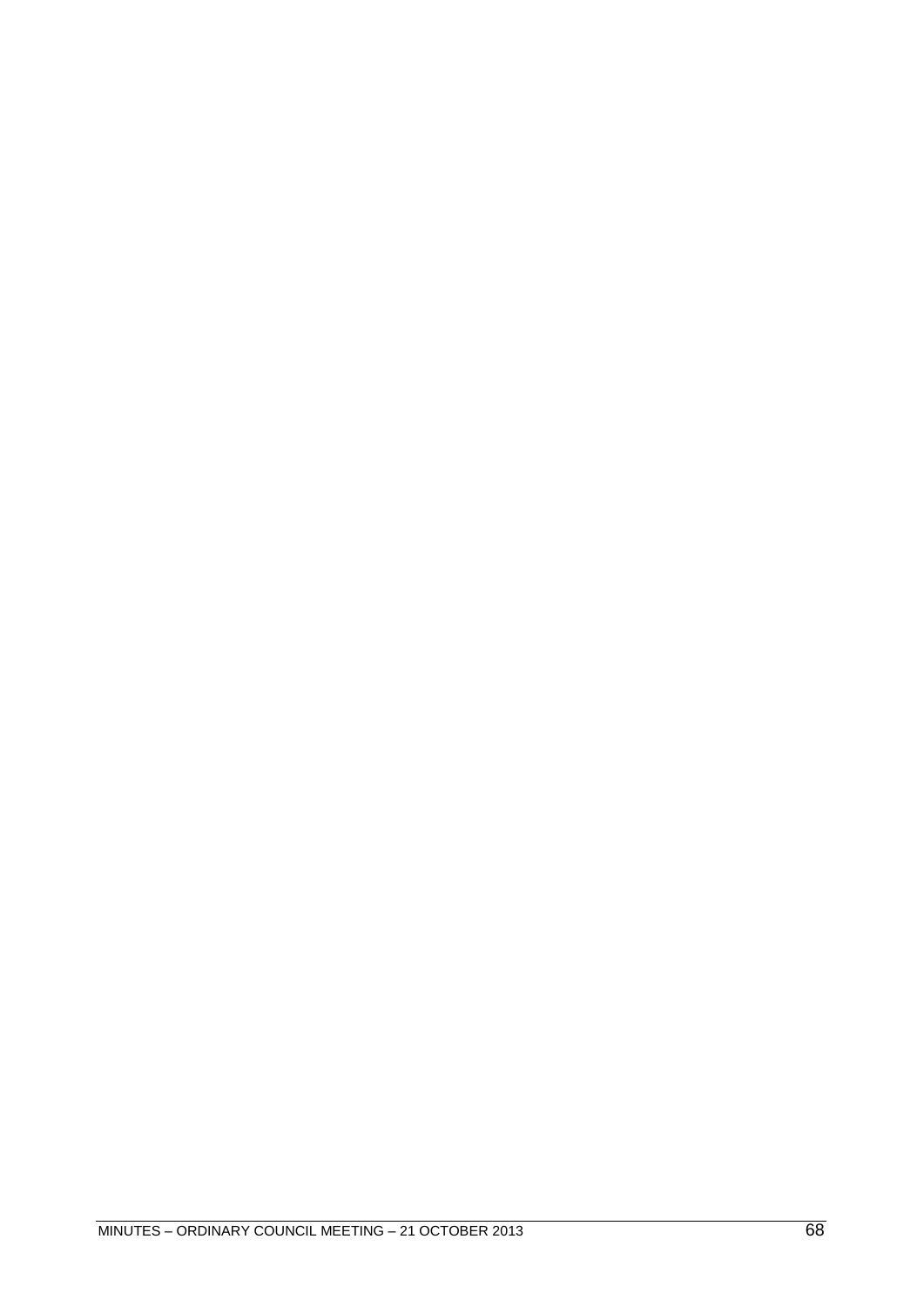**9.2 ADMINISTRATION REPORTS**

**9.2.9 Talbot Brook – Observatory – Lease**

| <b>FILE NO:</b>                | Ta 1.30560                    |
|--------------------------------|-------------------------------|
| <b>COUNCIL DATE:</b>           | 21 October 2013               |
| <b>REPORT DATE:</b>            | <b>14 October 2013</b>        |
| <b>LOCATION/ADDRESS:</b>       | Reserve 12190                 |
| <b>APPLICANT:</b>              | Mr J Papas                    |
| <b>SENIOR OFFICER:</b>         | R Hooper, CEO                 |
| <b>REPORTING OFFICER:</b>      | <b>T Cochrane, DCEO</b>       |
| <b>DISCLOSURE OF INTEREST:</b> | <b>Nil</b>                    |
| <b>APPENDICES:</b>             | Appendix A - Management Order |
| <b>DOCUMENTS TABLED:</b>       | Nil                           |
|                                |                               |

#### **Summary:**

Mr John Papas who currently has the lease of the observatory in the Talbot Brook area wishes to relinquish his rights to the lease and transfer the observatory to the WA Astronomical Society. Mr Larry Lockyear has provided written advice that there is still interest in proceeding with the lease.

#### **Background:**

Council at its September 2012 Council meeting agreed to a 21 year lease of the Talbot Hall, which provides the Talbot Community Group Inc the needed security of tenure to support grant applications. Contact was made with a member of the Group and it was considered appropriate to incorporate the lease of the Observatory into the Talbot Hall lease. However advice received from the President of the Talbot Community Group Inc was that the group did not wish to proceed down this track.

#### **Consultation:**

Mr L Fairclough – Talbot Community Group Inc. Mr J Papas. Mr L Lockyear

Mr Papas wrote to Council on the  $24<sup>th</sup>$  January 2013 the following:

*―As per our telephone conversation on 20th January 2013, I wish to confirm that I would like to donate the observatory building on the Talbot Hall Reserve to the Talbot Youth Group and relinquish our rights to the lease for the land on which the building is constructed.* 

*Attached is a letter which states this request and explains the reason for this decision. Please let me know if and how you wish to proceed with the handover.‖*

As the letter contained other issues Council has extracted pieces of the correspondence relevant to this matter, as follows:

*―This letter is to confirm our telephone conversation on 20th January 2013 and the events which occurred recently that lead us to decide to donate the observatory building on the Talbot Hall Reserve to the local community and to relinquish our rights to the lease for the land on which the building is constructed.*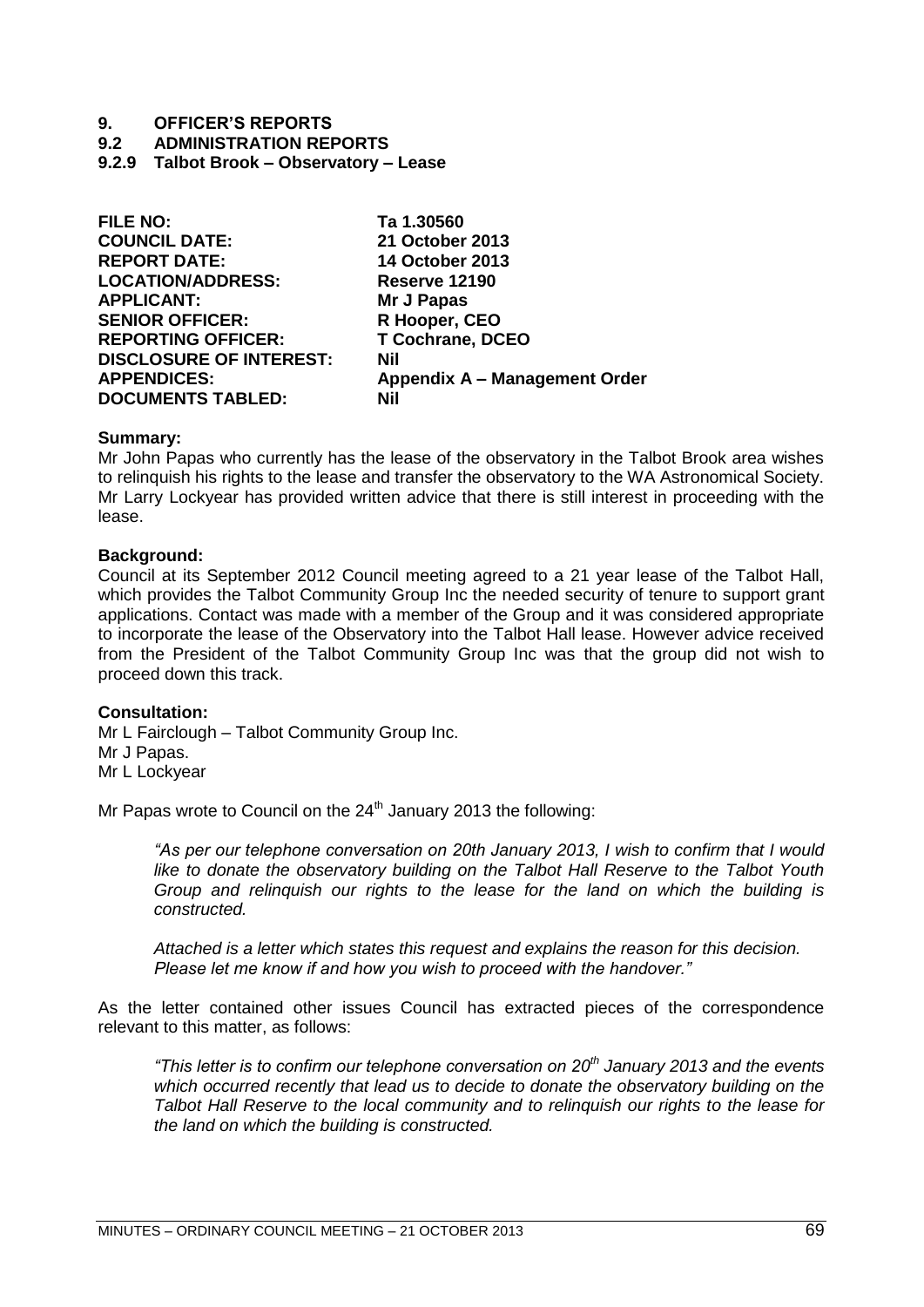*…The building was erected on this site in about 1987 after been granted a long term*  lease by the York Shire. The building was been used by us for astronomical *observations and astrophotography until it was first broken into in November 2011. The break-in was reported to the police back then. The contents, which included electronic and optical equipment, were extensively damaged and a large quantity of equipment that was stored in the building stolen. The police never recovered any of the stolen items and have been unable to find the culprits. We secured the premises after break-in and removed all the valuable equipment not damaged during the break-in*

*including the main telescope. The building has not been used by us since the break-in.*

*… I also discussed with Roger the possibility of donating the building to the Talbot Youth group at no cost to use for any purpose they deemed suitable, as it was no longer possible for us to continue using as an observatory given the on-going vandalism, failure of any security measures undertaken by us to deter these vandals from breaking-in…. Roger said he would raise this matter at their next committee meeting and suggested that I should also contact yourself to advise of our intension to donate the building and discuss how best to proceed with this.*

*…Can you please advise on how you wish to proceed with the handover of the lease and the building to the York Shire and Talbot Youth Group.‖*

The following correspondence was provided and signed by the three Lessees on the  $1<sup>st</sup>$  May 2013:

*―This letter is to confirm that we the undersigned, agree to relinquish the rights to Reserve 12190 at the Talbot Brook Reserve on which our observatory building is erected.*

*Furthermore, we agreed to donate the premises including the perimeter fencing, in the present condition, to the Talbot Brook Community Group Inc and grant then the freedom to use the premises for any purpose, make modifications, donate or sell to any person, group or organisation, or to demolish without notice.*

*We will accept no responsibility for any damages to the building resulting from natural deterioration, vandalism or acts of god effective from the date of acceptance of this offer.‖*

The Talbot Community Group Inc provided advice that they did not wish to incorporate the observatory into their lease that is currently being organised.

#### **Statutory Environment:**

Land Administration Act 1997.

The Vesting Order grants Council the power to lease all or part of the land for periods not exceeding 21 years.

#### **Policy Implications:**

Not Applicable.

# **Financial Implications:**

No costs to Council.

## **Strategic Implications:**

Social: Building a Sense of Community.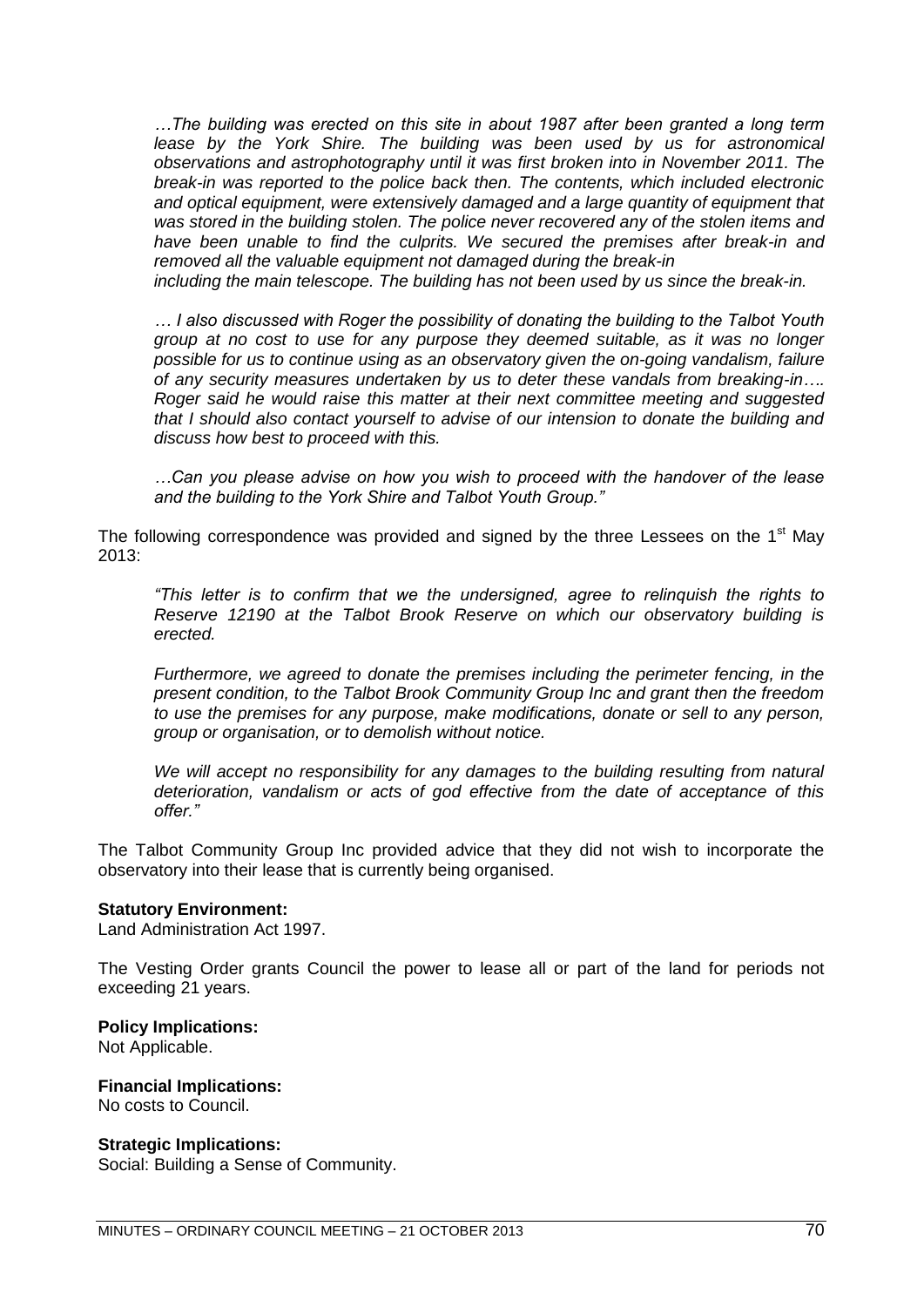| <b>Voting Requirements:</b>        |            |
|------------------------------------|------------|
| <b>Absolute Majority Required:</b> | <b>Yes</b> |

**Site Inspection: Site Inspection Undertaken: No**

**Triple bottom Line Assessment: Economic Implications:** Nil.

## **Social Implications:**

Opportunities to encourage visitors to York.

## **Environmental Implications:**

The development or upgrade of facilities will need to meet environmental requirements.

## **Comment:**

The reserve has been utilised for a significant period.

The Department of Land Administration has given Council the powers to sub-lease for a period of 21 years. Due to the current Lessees wishing to relinquish their rights to the lease the officer is unsure if the Minister for Lands would accept a new lease for 21 years or alternatively finish the current term of the lease which is expected to be approximately 10 years. If Council supports the proposal this will be fleshed out with the Department and the new Lessees.

The use of the land for this purpose is considered to be compatible.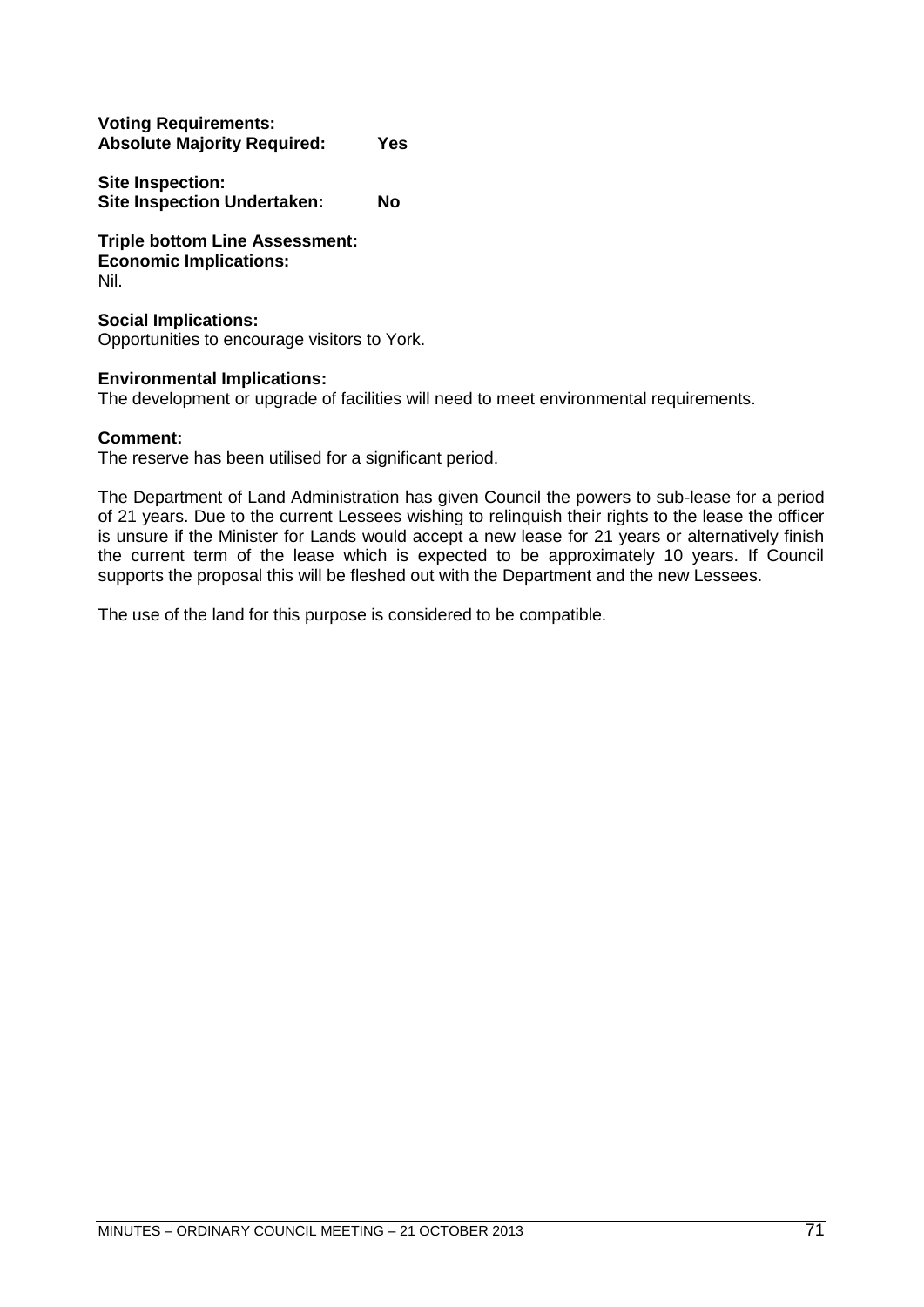**RESOLUTION 141013**

**Moved: Cr Wallace Seconded: Cr Smythe**

*"That Council:*

- *1. notes that Mr John Papas, Mr George Conto and Spiro Nanos relinquish rights to the Lease of Reserve 12190 and request another agreement being signed by each of the parties;*
- *2. grants a lease being issued to the WA Astronomical Society for a period determined subject to the following conditions:*
	- *(a) The Shire of York to be advised of all improvements.*
	- *(b) Appropriate approvals and licences being in place prior to works.*
	- *(c) The Shire of York not being responsible for any service connections or operating expenses for water, power or telecommunications.*
	- *(d) In the event that the WA Astronomical Society cease to exist any infrastructure in place on the land to become the property of a similar organisation or to become the property of the local government.*
	- *(e) The lease agreement does not commit the Shire of York to financial contributions for capital or operating expenditure by the WA Astronomical Society.*
	- *(f) Appropriate insurances being held by the WA Astronomical Society.*
	- *(g) The Shire of York retaining the right to enter into and use part of the land for community benefit purposes e.g. access roads, storage of storm debris.*
	- *(h) WA Astronomical Society being responsible for the management of the land including fire breaks and fire hazards.*
	- *(i) A rental fee of \$100.00 per year is applicable.*
- *3. Provide a standard Lease Agreement for Reserve 12190 incorporating the above conditions to the Minister for Lands for consent to lease.*

#### *Advice Note:*

*Staff to liaise with the WA Astronomical Society and Regional Development and Lands regarding length of lease."* 

*CARRIED: 6/0*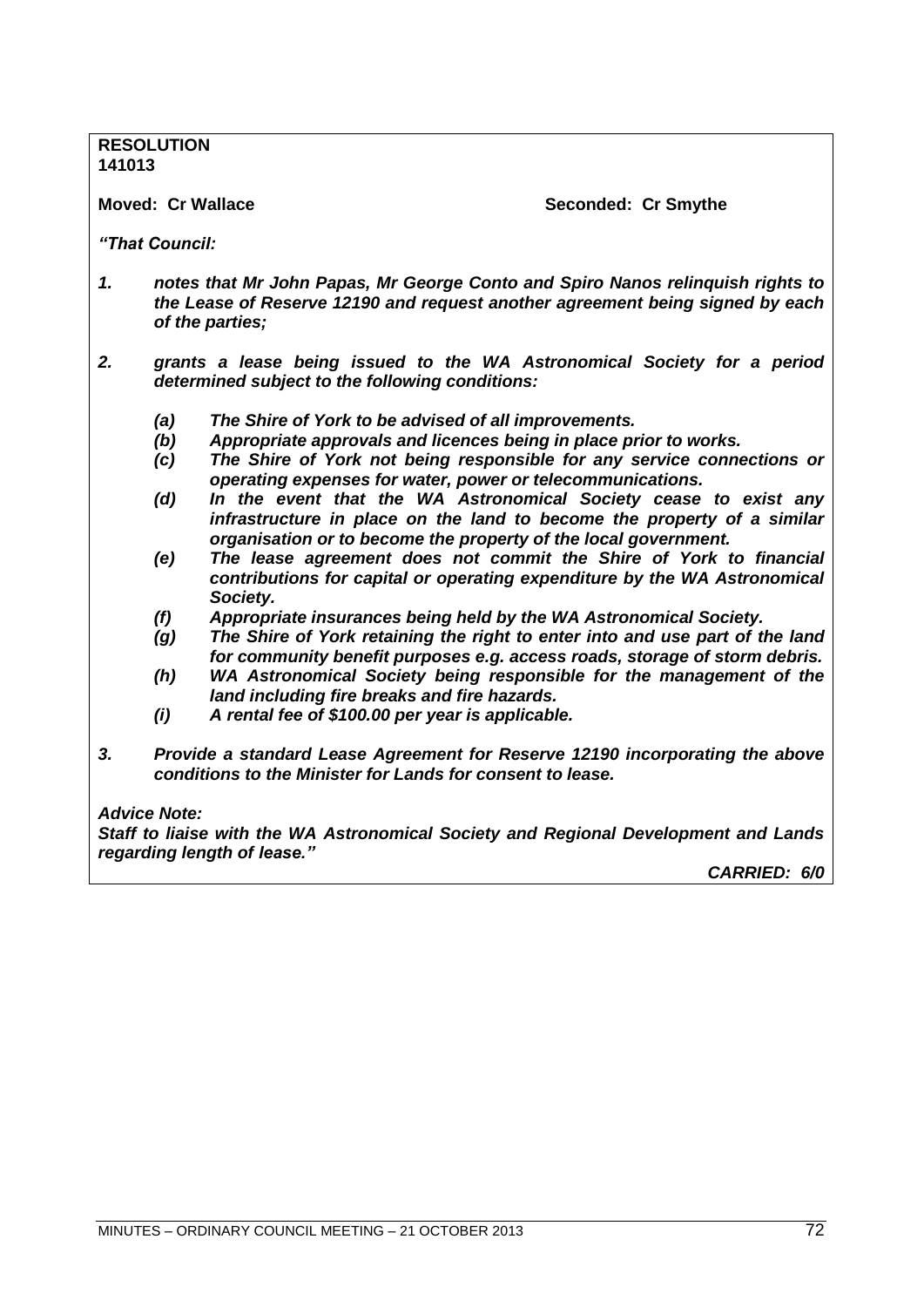### Item 9.2.9 - Appendices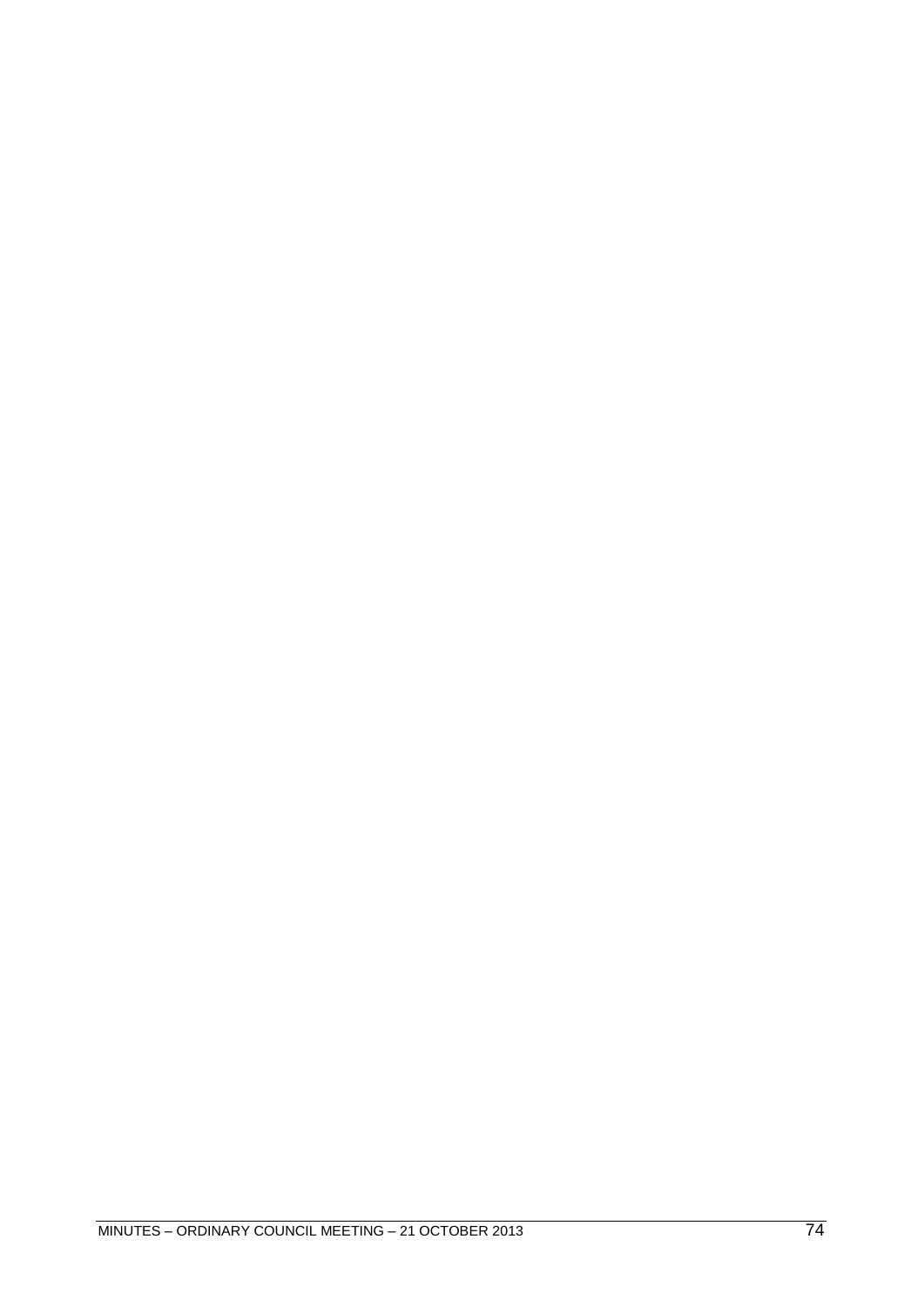**9.2 ADMINISTRATION REPORTS**

**9.2.10 Council Meeting Disclaimer**

| <b>FILE NO:</b>                | <b>OR.MTG</b>                     |
|--------------------------------|-----------------------------------|
| <b>COUNCIL DATE:</b>           | 22 October 2013                   |
| <b>REPORT DATE:</b>            | <b>15 October 2013</b>            |
| <b>LOCATION/ADDRESS:</b>       | <b>Shire of York</b>              |
| <b>APPLICANT:</b>              | N/A                               |
| <b>SENIOR OFFICER:</b>         | R Hooper, CEO                     |
| <b>REPORTING OFFICER:</b>      | R Hooper, CEO                     |
| <b>DISCLOSURE OF INTEREST:</b> | Nil                               |
| <b>APPENDICES:</b>             | <b>City of Belmont Disclaimer</b> |
| <b>DOCUMENTS TABLED:</b>       | Nil                               |
|                                |                                   |

### **Summary:**

A review of the York and other Local Government disclaimers has resulted in the attached draft modelled on the City of Belmont is presented for consideration.

### **Background:**

The current disclaimer has been in use for a number of years and while it has served its purpose it may be appropriate to consider other best practice models.

**Consultation:**

Not Applicable

**Statutory Environment:** Not Applicable **Policy Implications:** Nil **Financial Implications:** Nil

**Strategic Implications:** Nil

**Voting Requirements: Absolute Majority Required: No**

**Site Inspection: Site Inspection Undertaken: Not Applicable**

#### **Triple bottom Line Assessment: Economic Implications:**

Nil

### **Social Implications:**

The disclaimer provides clear advise to the community to follow due process rather than acting on unconfirmed Minutes or statements by elected members or staff at Council meetings and official written notice which can be acted on.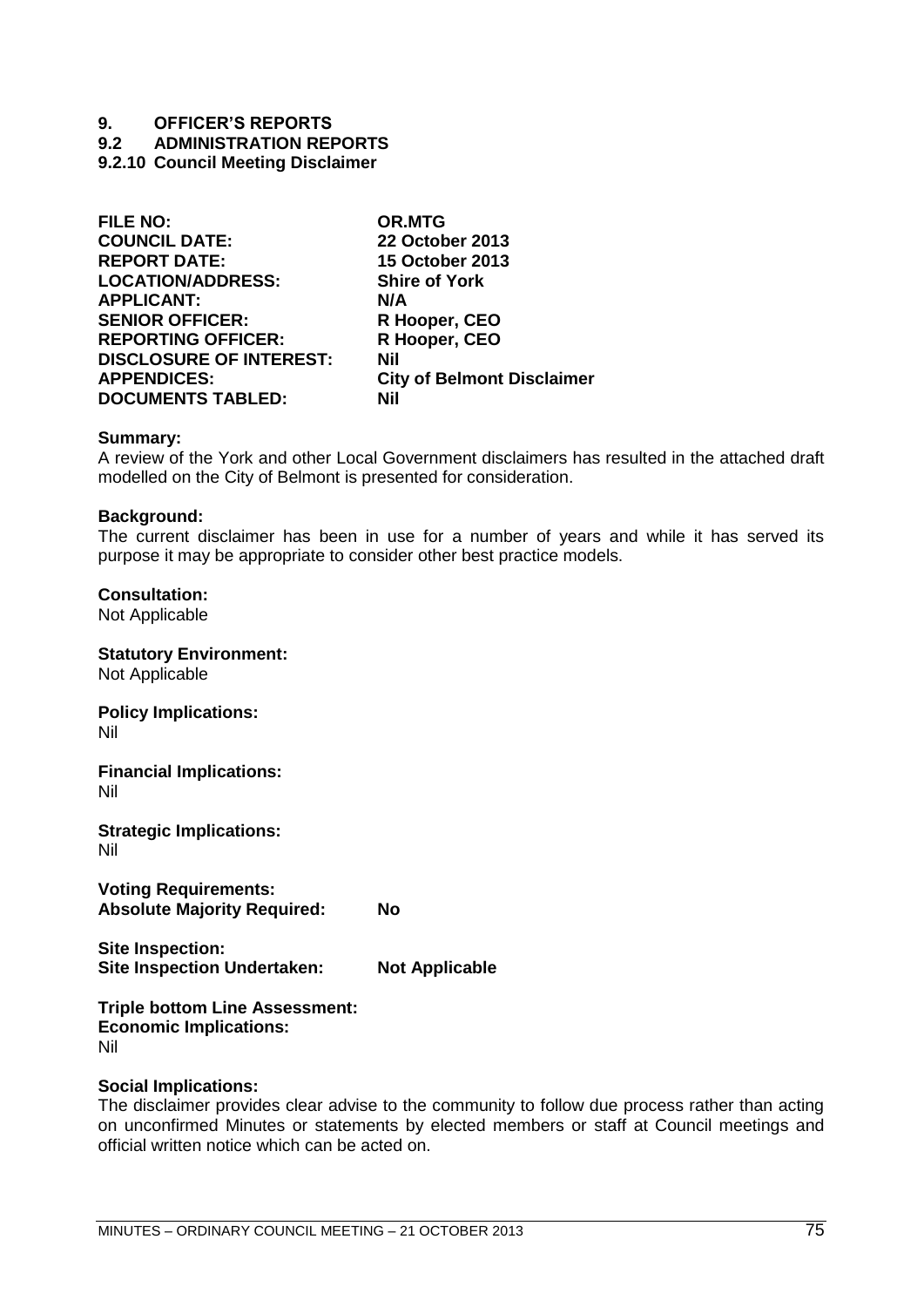### **Environmental Implications:**

Nil

### **Officers Comment:**

The City of Belmont Disclaimer is considered to be a clear and concise statement in relation to Council meetings and its use as a model is recommended to Council.

**RESOLUTION 151013**

**Moved: Cr Hooper Seconded: Cr Boyle Seconded: Cr Boyle** 

*"That Council:*

*Adopt the following disclaimer for use on all York Shire Council Meeting Agendas:*

*PLEASE READ THE FOLLOWING IMPORTANT DISCLAIMER BEFORE PROCEEDING* **-**

*Any plans or documents in agendas and minutes may be subject to copyright. The express permission of the copyright owner must be obtained before copying any copyright material.*

*Any statement, comment or decision made at a Council meeting regarding any application for an approval, consent or licence, including a resolution of approval, is not effective as an approval of any application and must not be relied upon as such.*

*Any person or entity who has an application before the Shire of York must obtain, and should only rely on, written notice of the Shire of York's decision and any conditions attaching to the decision, and cannot treat as an approval anything said or done at a Council meeting.*

*Any advice provided by an employee of the Shire of York on the operation of a written*  law, or the performance of a function by the Shire of York, is provided in the capacity of an employee, and to the best of that person's knowledge and ability. It does not *constitute, and should not be relied upon, as a legal advice or representation by the Shire of York. Any advice on a matter of law, or anything sought to be relied upon as a representation by the Shire of York should be sought in writing and should make clear the purpose of the request. Any plans or documents in Agendas and Minutes may be subject to copyright."*

*CARRIED: 6/0*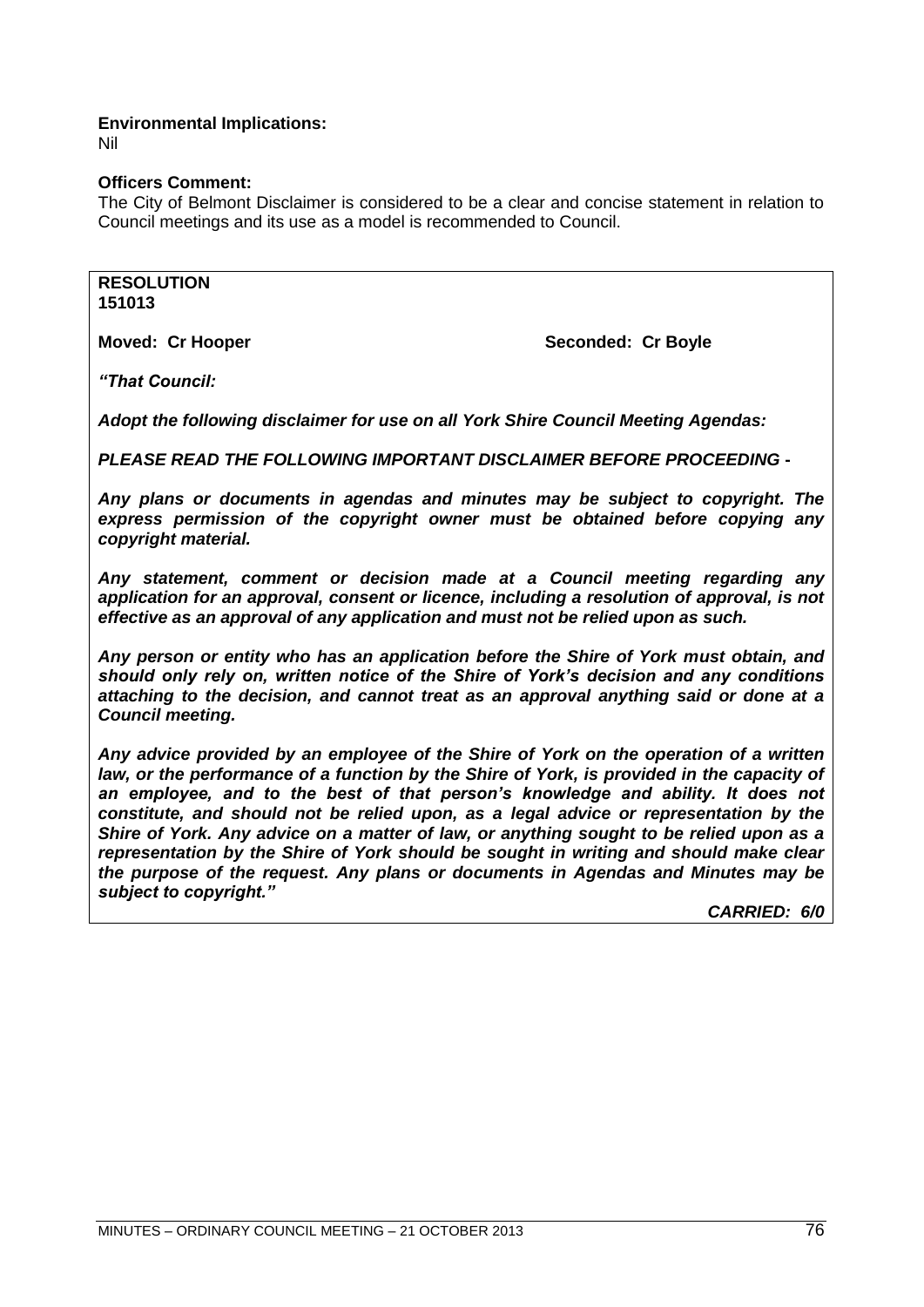Item 9.2.10 - Appendices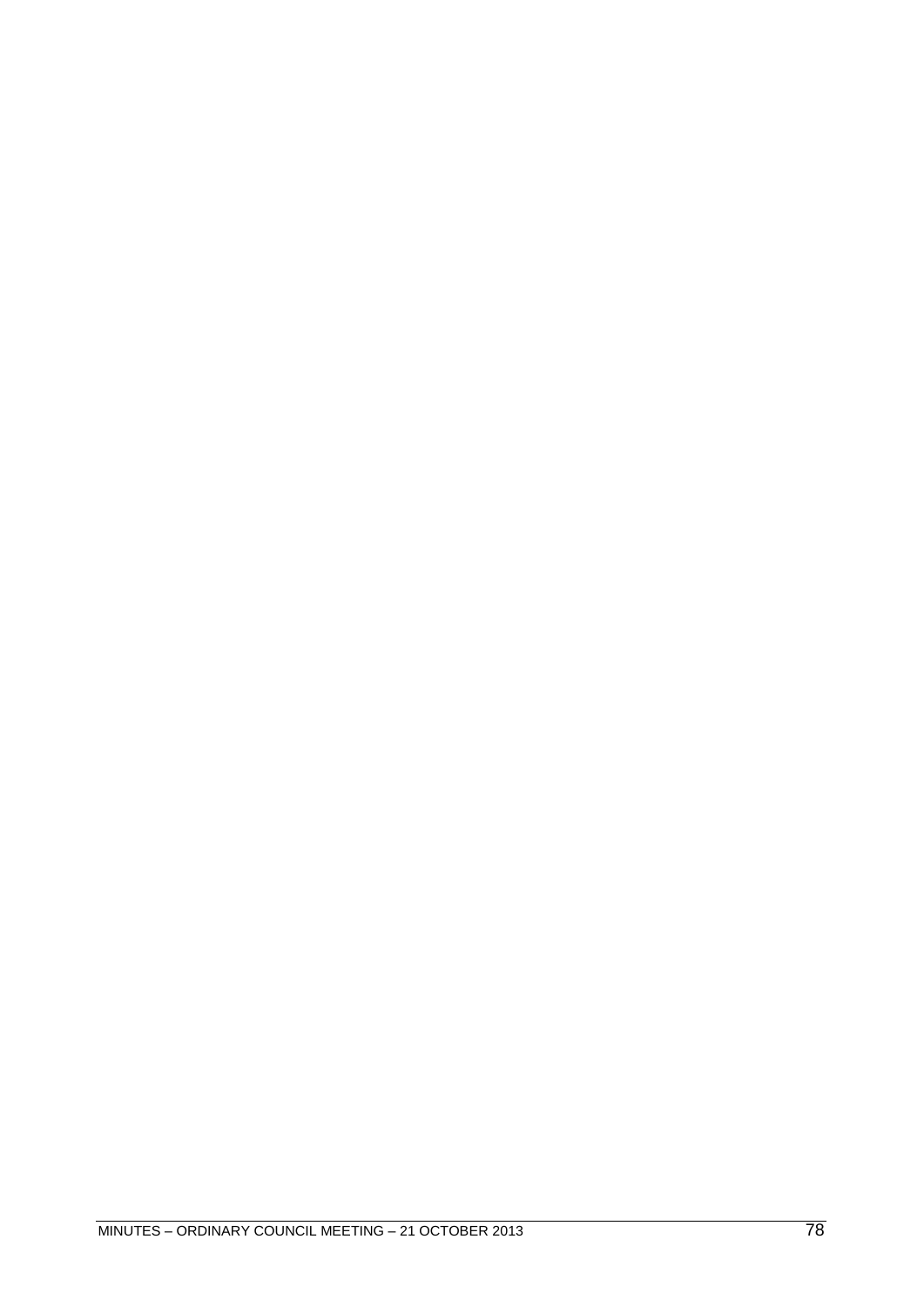# **9.3 Works Reports**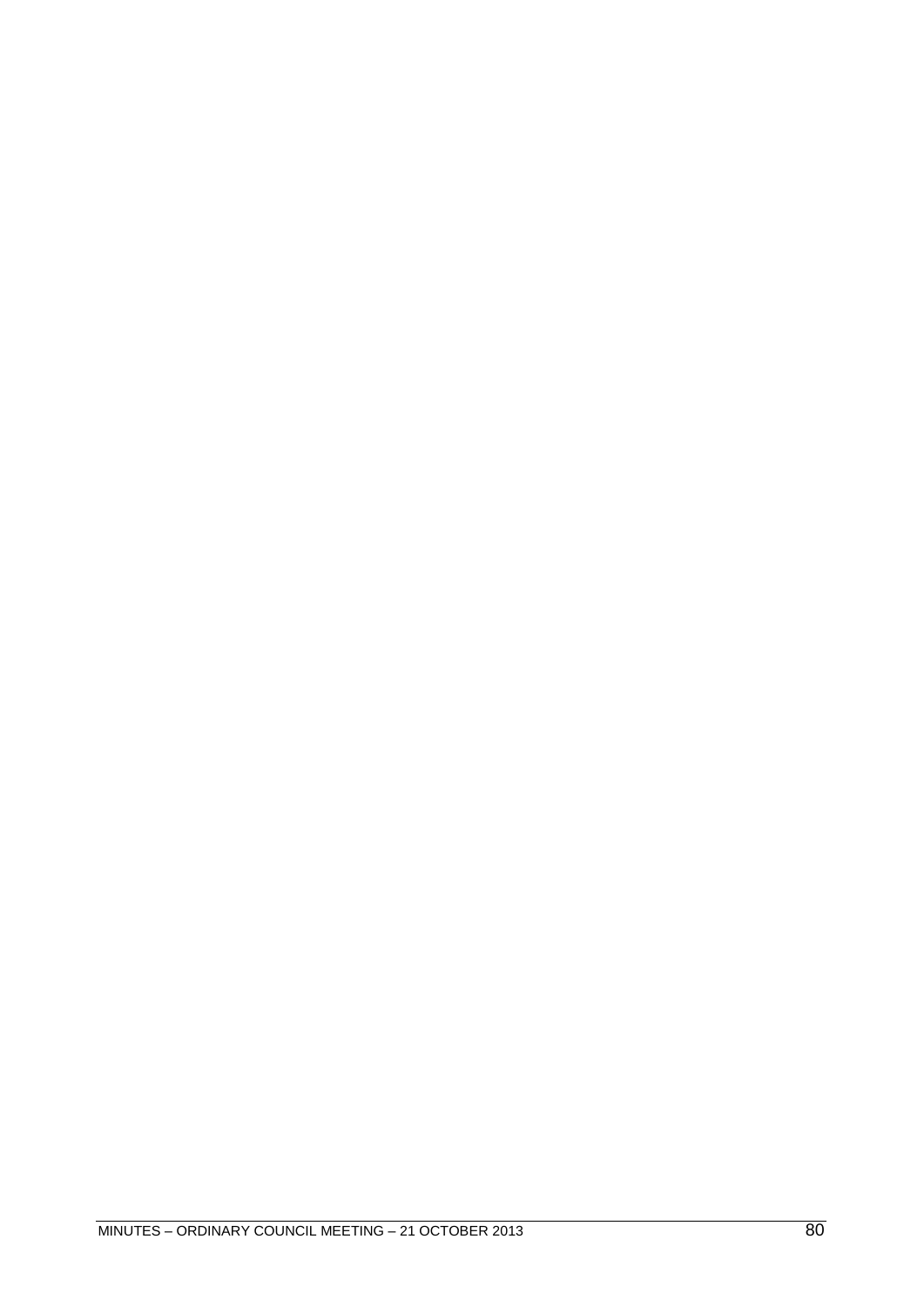# **9.4 Financial Reports**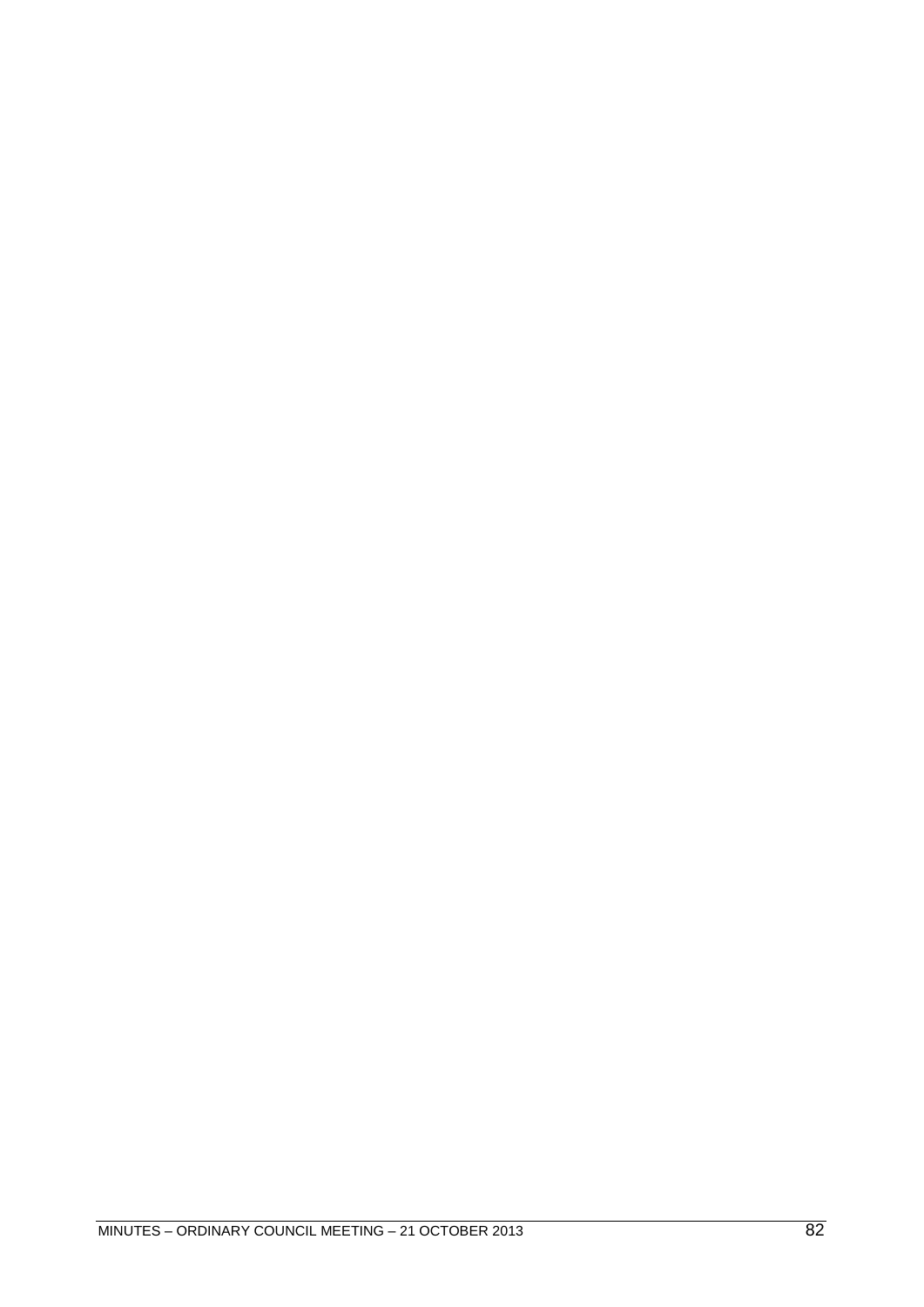**9.4 FINANCE REPORTS**

**9.4.1 Revaluation of Road Infrastructure Assets**

| <b>FILE NO:</b>                | FI.FRP                                             |
|--------------------------------|----------------------------------------------------|
| <b>COUNCIL DATE:</b>           | <b>22 October 2013</b>                             |
| <b>REPORT DATE:</b>            | 1 October 2013                                     |
| <b>LOCATION/ADDRESS:</b>       | <b>Not Applicable</b>                              |
| <b>APPLICANT:</b>              | <b>Not Applicable</b>                              |
| <b>SENIOR OFFICER:</b>         | Ray Hooper, CEO                                    |
| <b>REPORTING OFFICER:</b>      | <b>Tabitha Bateman, FO</b>                         |
| <b>DISCLOSURE OF INTEREST:</b> | <b>Nil</b>                                         |
| <b>APPENDICES:</b>             | Yes - Appendix A 2013 Road Network Asset Valuation |
| <b>DOCUMENTS TABLED:</b>       | Nil                                                |

### **Summary:**

Talis Consultants have undertaken a road network valuation as at 30 June 2013 on behalf of the Shire.

Council is requested to give consideration to the report and the Shire's asset register be updated accordingly.

### **Background:**

Talis have prepared the Road Network valuation by updating the RAMM Pavement Management System with costings and condition data which now represents the current state and value of the Road Network asset.

### **Consultation:**

Talis Consultants

### **Statutory Environment:**

Local Government Act 1995 (As Amended). Local Government (Financial Management) Regulations 1996 (As Amended). Australian Accounting Standards.

### **Policy Implications:**

Nil.

### **Financial Implications:**

The information provided in the report to be utilised to update the value of the Shire's road infrastructure assets in its financial records.

**Strategic Implications:**  Nil **Voting Requirements: Absolute Majority Required: No**

**Site Inspection: Site Inspection Undertaken: Not applicable**

**Triple bottom Line Assessment: Economic Implications:** Nil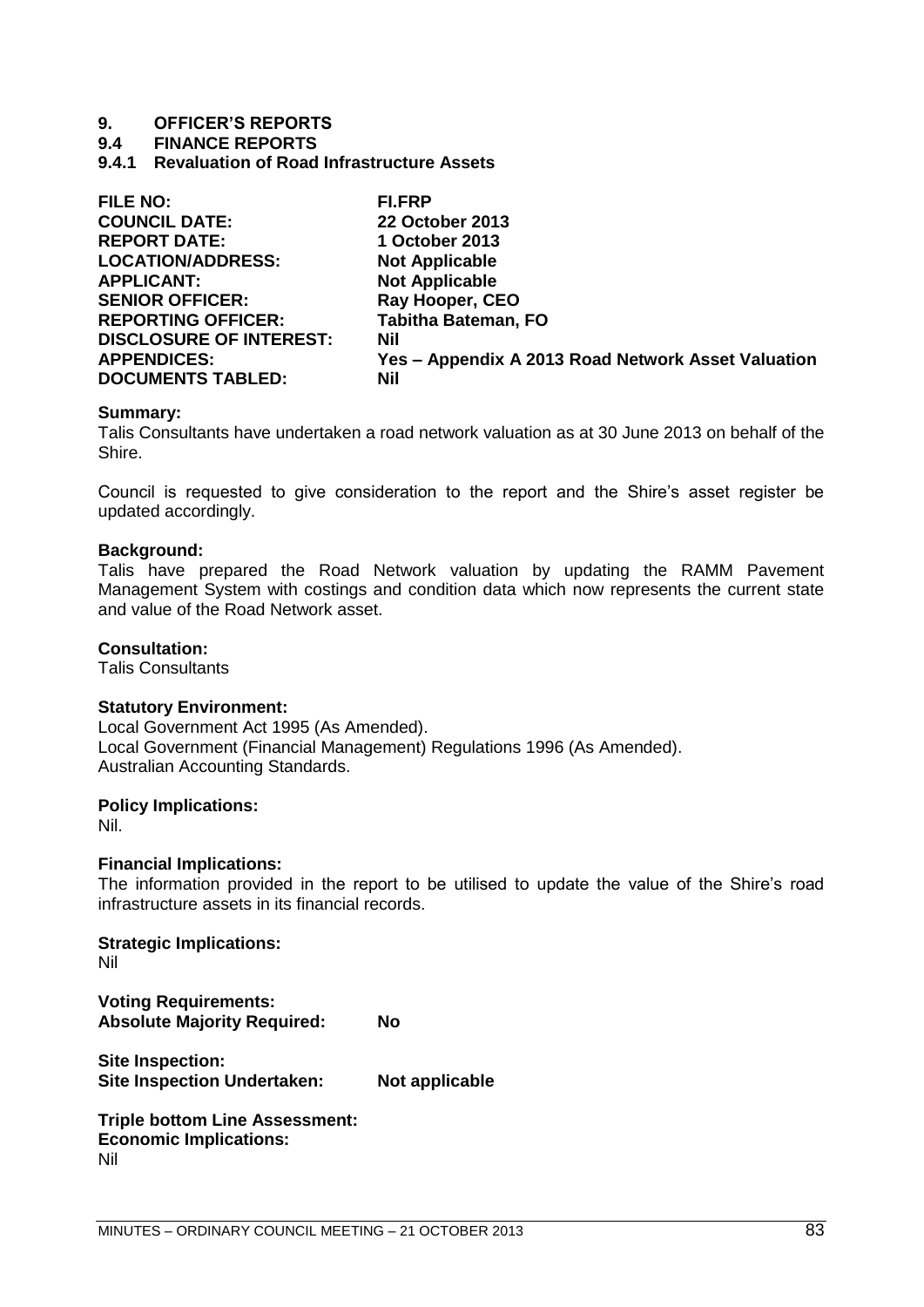### **Social Implications:**

Not applicable.

### **Environmental Implications:**

Not applicable.

### **Comment:**

The information provided by Talis is summarised as follows:

| <b>Asset</b><br><b>Type</b> | <b>Componen</b>              | <b>Replacement</b><br>Cost | <b>Depreciated</b><br><b>Replacement</b><br>Cost | <b>Annual</b><br><b>Depreciation</b> | <b>Accumulated</b><br><b>Depreciation</b> |
|-----------------------------|------------------------------|----------------------------|--------------------------------------------------|--------------------------------------|-------------------------------------------|
| <b>SW</b><br>Channel        | <b>SW</b><br>Channel         | \$4,423,005.00             | \$2,800,230.00                                   | \$57,956.25                          | \$1,622,775.00                            |
| Treatmen<br>t Length        | Pavement<br><b>Structure</b> | \$23,084,798.0             | \$6,240,497.84                                   | \$1,247,726.8                        | \$16,844,300.2<br>3                       |
|                             | Subgrade<br><b>Structure</b> | \$63,741,025.7<br>0        | \$63,741,025.7<br>O                              | \$0.00                               | \$0.00                                    |
|                             | Surface<br><b>Structure</b>  | \$498,043.91               | \$246,939.30                                     | \$21,262.08                          | \$251,104.61                              |
| Total                       |                              | \$91,746,872.6<br>8        | \$73,028,692.8                                   | \$1,326,945.2                        | \$18,718,179.8<br>4                       |

Council's financial records and asset register disclosed the following values as at the 30 June 2013

| <b>Asset</b><br><b>Type</b> | <b>Component Cost</b> | <b>Replacement</b> | <b>Depreciated</b><br><b>Replacement</b><br><b>Cost</b> | Annual<br><b>Depreciation</b> | <b>Accumulated</b><br><b>Depreciation</b> |
|-----------------------------|-----------------------|--------------------|---------------------------------------------------------|-------------------------------|-------------------------------------------|
| Total                       |                       | \$75,846,234       | \$67,553,911                                            | \$750,896                     | \$8,292,323                               |

Adjustments will result in an increase in the value of assets as at 30 June 2013 of \$5,474,782.

| Asset<br><b>Type</b> | <b>Component Cost</b> | <b>Replacement</b> | <b>Depreciated</b><br><b>Replacement</b><br>Cost | Annual<br><b>Depreciation</b> | <b>Accumulated</b><br><b>Depreciation</b> |
|----------------------|-----------------------|--------------------|--------------------------------------------------|-------------------------------|-------------------------------------------|
| Total                |                       | \$15,900,639       | \$5,474,782                                      |                               | \$10,425,857                              |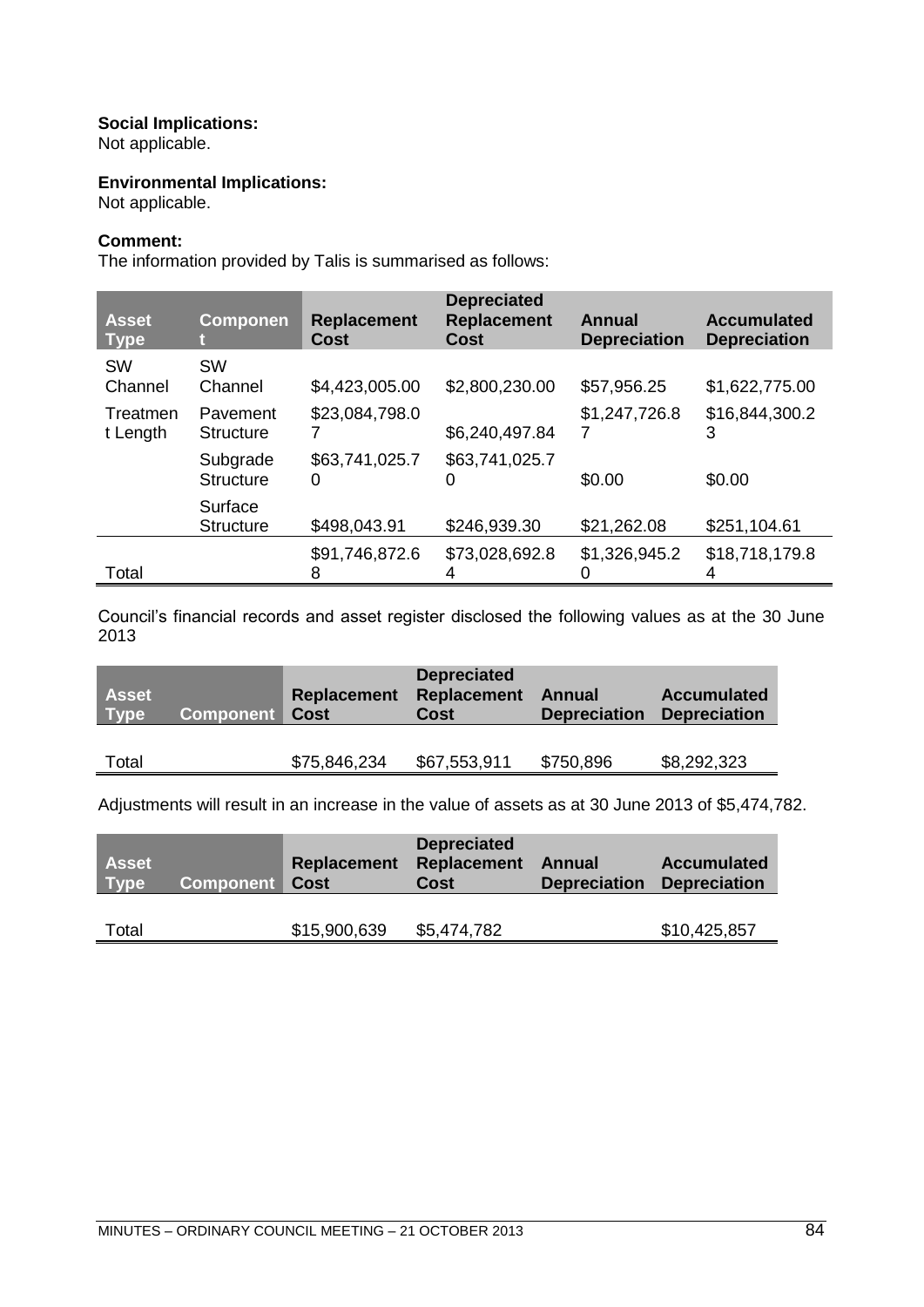### **RESOLUTION 161013**

### **Moved: Cr Duperouzel Seconded: Cr Wallace**

*"That Council:*

- *1. That the Council adopts the 2013 Road Network Asset Valuation report prepared by Talis Consultants .*
- *2. Subject to 1. above Council's financial records and asset register be updated accordingly." CARRIED: 6/0*

MINUTES – ORDINARY COUNCIL MEETING – 21 OCTOBER 2013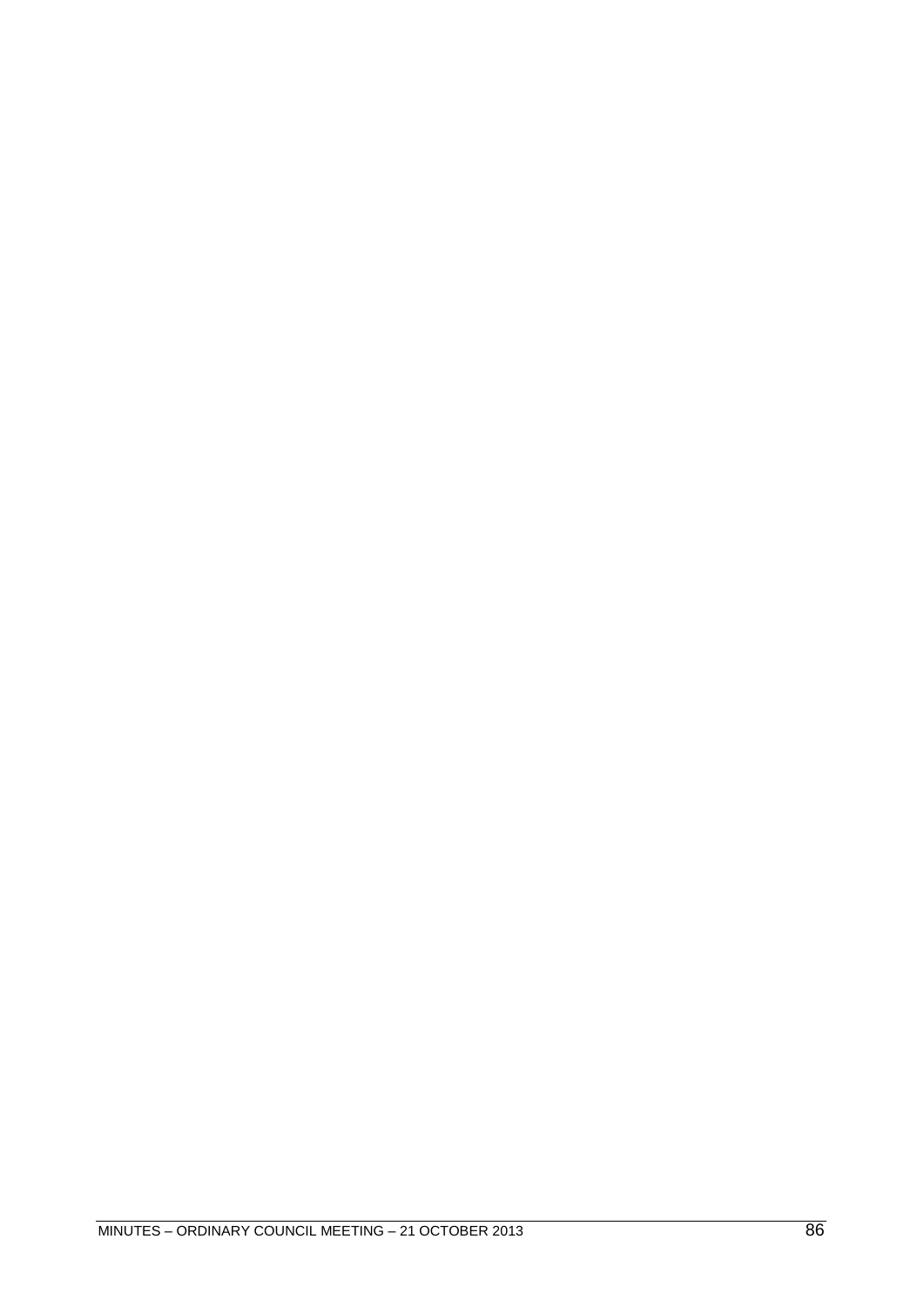Item 9.4.1 - Appendices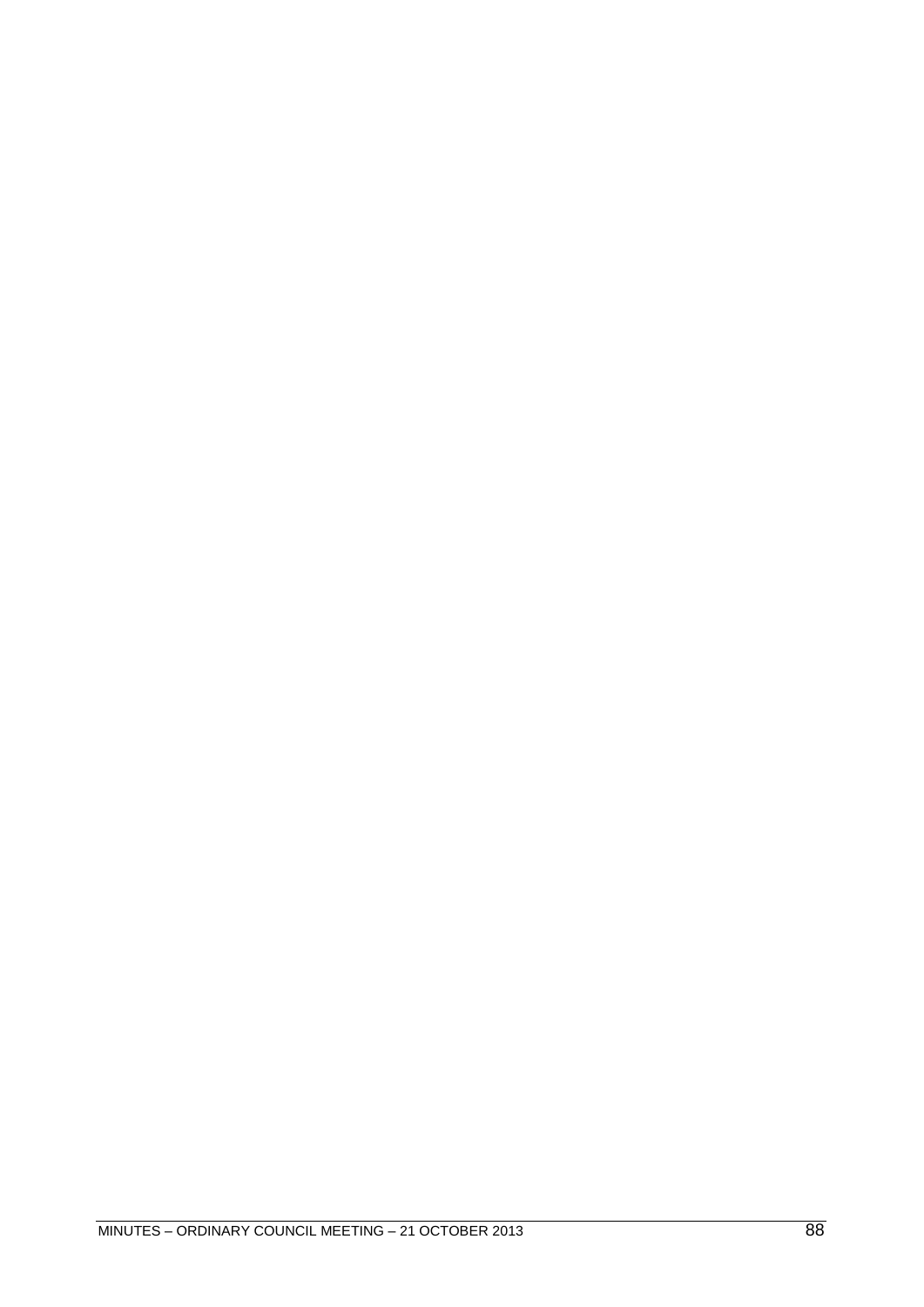**9.4 FINANCE REPORTS**

**9.4.2 Monthly Financial Reports – September 2013**

| <b>FILE NO:</b>                | <b>FI.FRP</b>                           |
|--------------------------------|-----------------------------------------|
| <b>COUNCIL DATE:</b>           | 21 October 2013                         |
| <b>REPORT DATE:</b>            | <b>14 October 2013</b>                  |
| <b>LOCATION/ADDRESS:</b>       | <b>Not Applicable</b>                   |
| <b>APPLICANT:</b>              | <b>Not Applicable</b>                   |
| <b>SENIOR OFFICER:</b>         | Ray Hooper, CEO                         |
| <b>REPORTING OFFICER:</b>      | <b>Tabitha Bateman, FO</b>              |
| <b>DISCLOSURE OF INTEREST:</b> | <b>Nil</b>                              |
| <b>APPENDICES:</b>             | Yes - Appendix A as detailed in Summary |
| <b>DOCUMENTS TABLED:</b>       | Nil                                     |

### **Summary:**

The Financial Report for the period ending 30 September 2013 is hereby presented for the consideration of the Council.

Appendix A includes the following:

- Monthly Statements for the period ended 30 September 2013
- Bank Account Reconciliations
- List of Creditors Payments
- Payroll Direct Debits Summary
- Corporate Credit Card Summary
- Fuel Card Summary

### **Consultation:**

Dominic Carbone

### **Statutory Environment:**

Local Government Act 1995 (As Amended). Local Government (Financial Management) Regulations 1996 (As Amended).

### **Policy Implications:**

Nil.

### **Financial Implications:**

The following information provides balances for key financial areas for the Shire of York's financial position as at 30 September 2013;

| Sundry Creditors as per General Ledger              | \$30.00        |
|-----------------------------------------------------|----------------|
| Sundry Debtors as per General Ledger                | \$906,564.29   |
| Unpaid rates and services current year (inc. ESL)   | \$2,040,430.54 |
| Unpaid rates and services previous years (inc. ESL) | \$789,902.57   |

### **Strategic Implications:**

Nil

**Voting Requirements: Absolute Majority Required: No**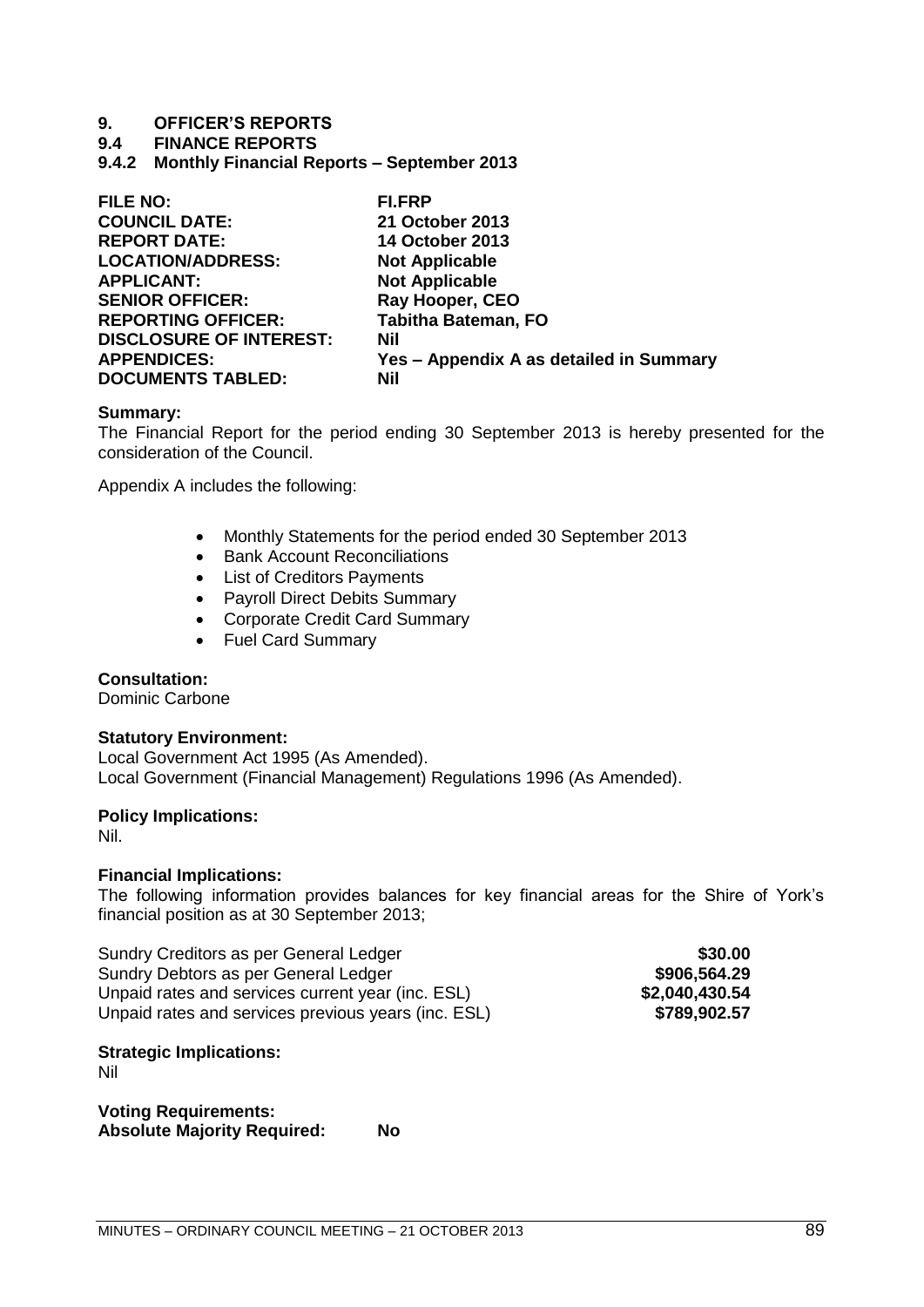### **Site Inspection: Site Inspection Undertaken: Not applicable**

### **Triple bottom Line Assessment: Economic Implications:**

A zero balance or surplus end of year financial position will increase community confidence and cohesion and provide an opportunity for improved community benefits in future years.

### **Social Implications:**

Not applicable.

### **Environmental Implications:**

Not applicable.

### **Comment:**

Not applicable.

### **RESOLUTION 171013**

**Moved: Cr Smythe Seconded: Cr Hooper** 

### *"That Council:*

*Receive the Monthly Financial Report for September and ratify payments drawn from the Municipal and Trust accounts for the period ending 30 September 2013:*

|                                  | <b>VOUCHER</b> | <b>AMOUNT</b>       |
|----------------------------------|----------------|---------------------|
| <b>MUNICIPAL FUND</b>            |                |                     |
| <b>Cheque Payments</b>           | 30843 - 30881  | \$<br>95,480.67     |
| <b>Electronic Funds Payments</b> | 11288 - 11420  | \$<br>848,728.15    |
| <b>Direct Debits Payroll</b>     |                | \$<br>172,203.67    |
| <b>Bank Fees</b>                 |                | \$<br>1,443.03      |
| <b>Corporate Cards</b>           |                | \$<br>554.32        |
| <b>Shell Cards</b>               |                | 15.00               |
| <b>TOTAL</b>                     |                | \$1,118,424.84      |
|                                  |                |                     |
| <b>TRUST FUND</b>                |                |                     |
| <b>Cheque Payments</b>           | 4183 - 4204    | \$<br>6,731.81      |
| <b>Direct Debits Licensing</b>   |                | \$<br>93,711.15     |
| <b>TOTAL</b>                     |                | 100,442.96          |
|                                  |                |                     |
|                                  |                |                     |
| <b>TOTAL DISBURSEMENTS</b>       |                | \$1,218,867.80"     |
|                                  |                | <b>CARRIED: 6/0</b> |
|                                  |                |                     |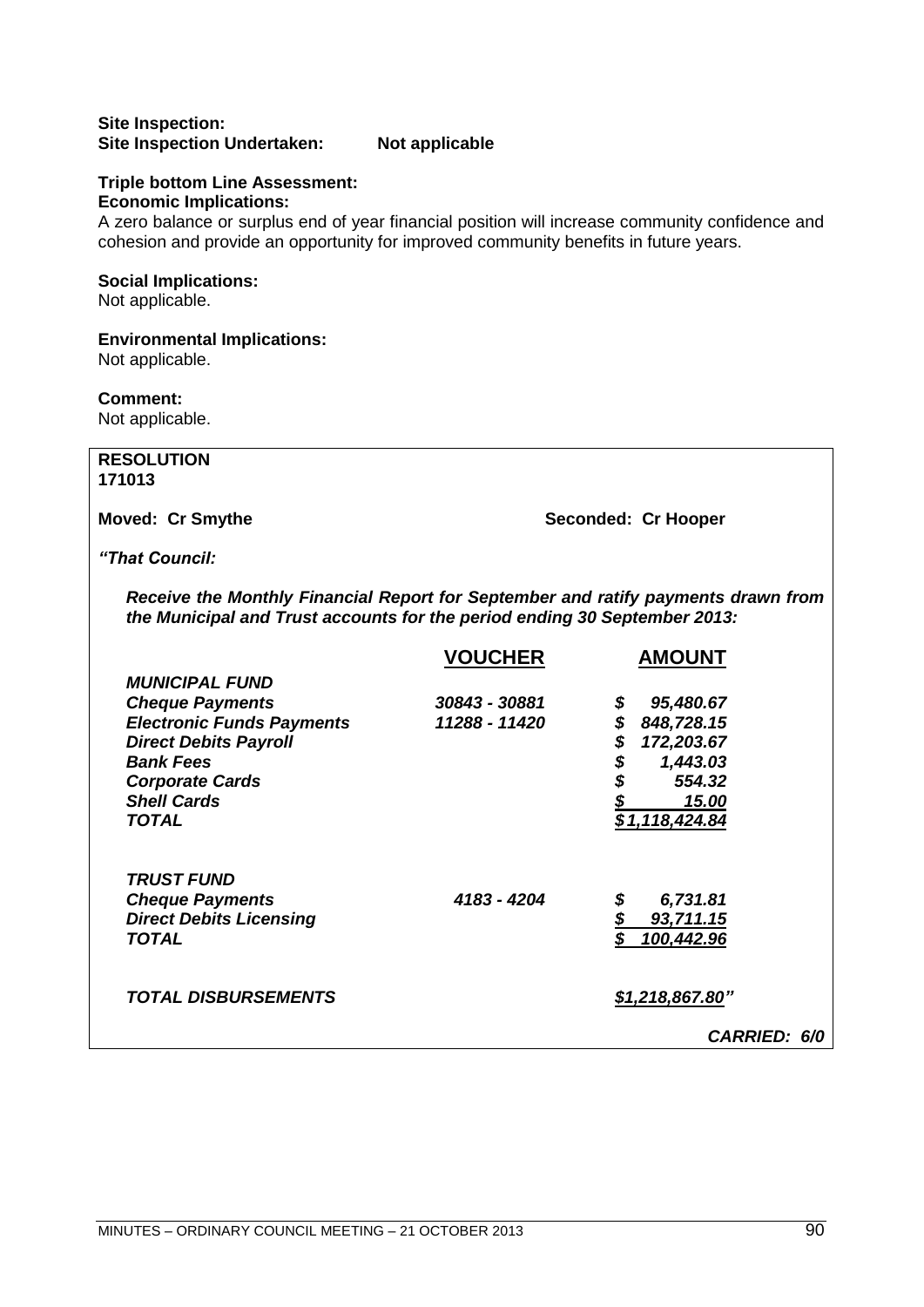### Item 9.4.2 - Appendices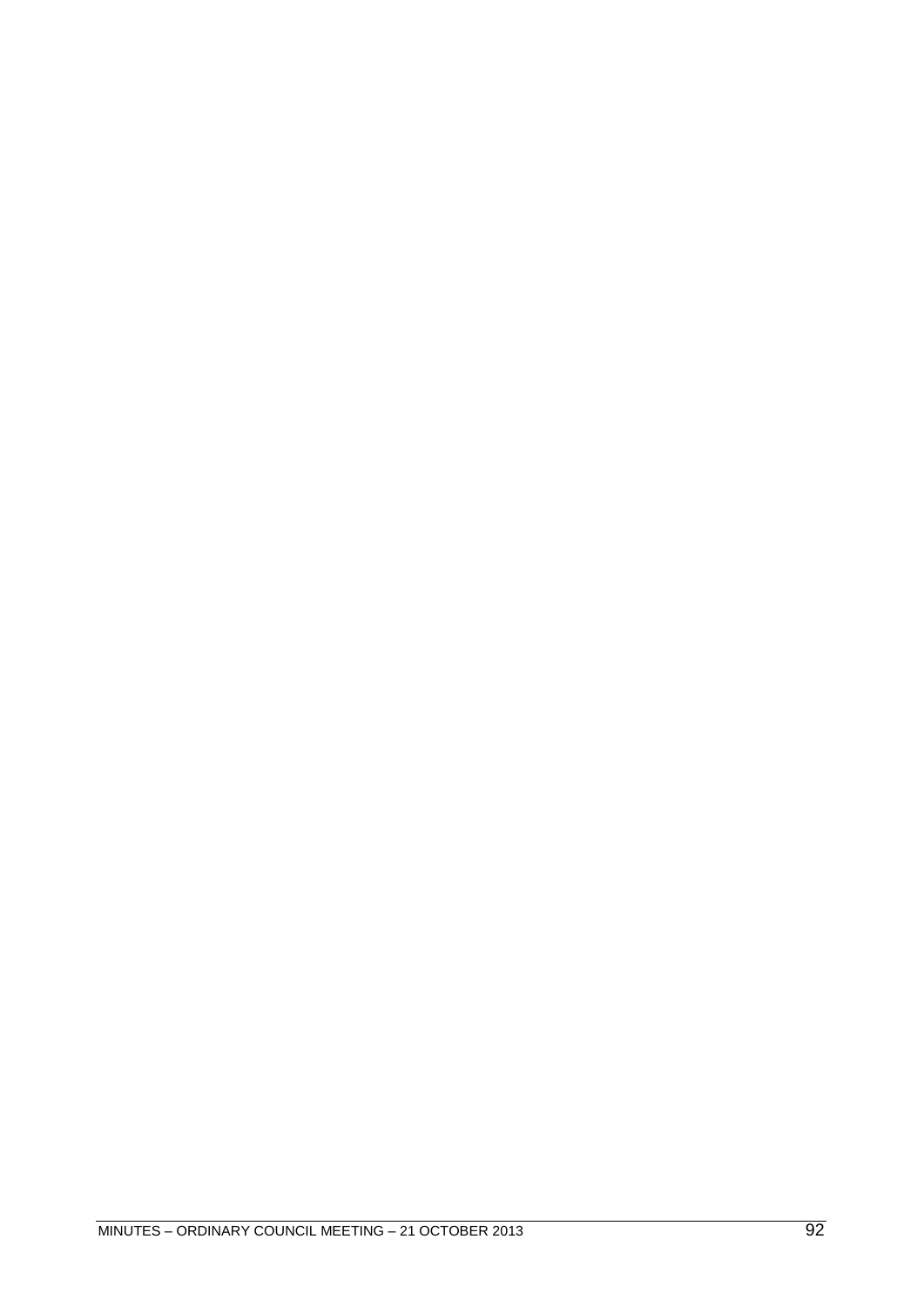**9.4 FINANCE REPORTS**

**9.4.3 Investments – September 2013**

| <b>FILE NO:</b>                | <b>FI.FRP</b>                             |
|--------------------------------|-------------------------------------------|
| <b>COUNCIL DATE:</b>           | 21 October 2013                           |
| <b>REPORT DATE:</b>            | <b>14 October 2013</b>                    |
| <b>LOCATION/ADDRESS:</b>       | <b>Shire of York</b>                      |
| <b>APPLICANT:</b>              | N/A                                       |
| <b>SENIOR OFFICER:</b>         | Ray Hooper, CEO                           |
| <b>REPORTING OFFICER:</b>      | <b>Tabitha Bateman, FO</b>                |
| <b>DISCLOSURE OF INTEREST:</b> | Nil                                       |
| <b>APPENDICES:</b>             | <b>Shire of York Investment Portfolio</b> |
| <b>DOCUMENTS TABLED:</b>       | Nil                                       |

### **Summary:**

That Council consider the investment portfolio as attached.

### **Background:**

The investment policy requires Council to review the performance of its investments on a monthly basis.

### **Consultation:**

Auditors; and Dominic Carbone.

### **Statutory Environment:**

Not Applicable.

### **Policy Implications:**

In accordance with the Financial Management Investment Policy.

### **Financial Implications:**

Credit Ratings:

## **Strategic Implications:**

Not applicable.

### **Voting Requirements: Absolute Majority Required: No**

**Site Inspection: Site Inspection Undertaken: Not applicable**

### **Triple bottom Line Assessment: Economic Implications:** Not applicable.

### **Social Implications:** Not applicable.

## **Environmental Implications:**

Not applicable.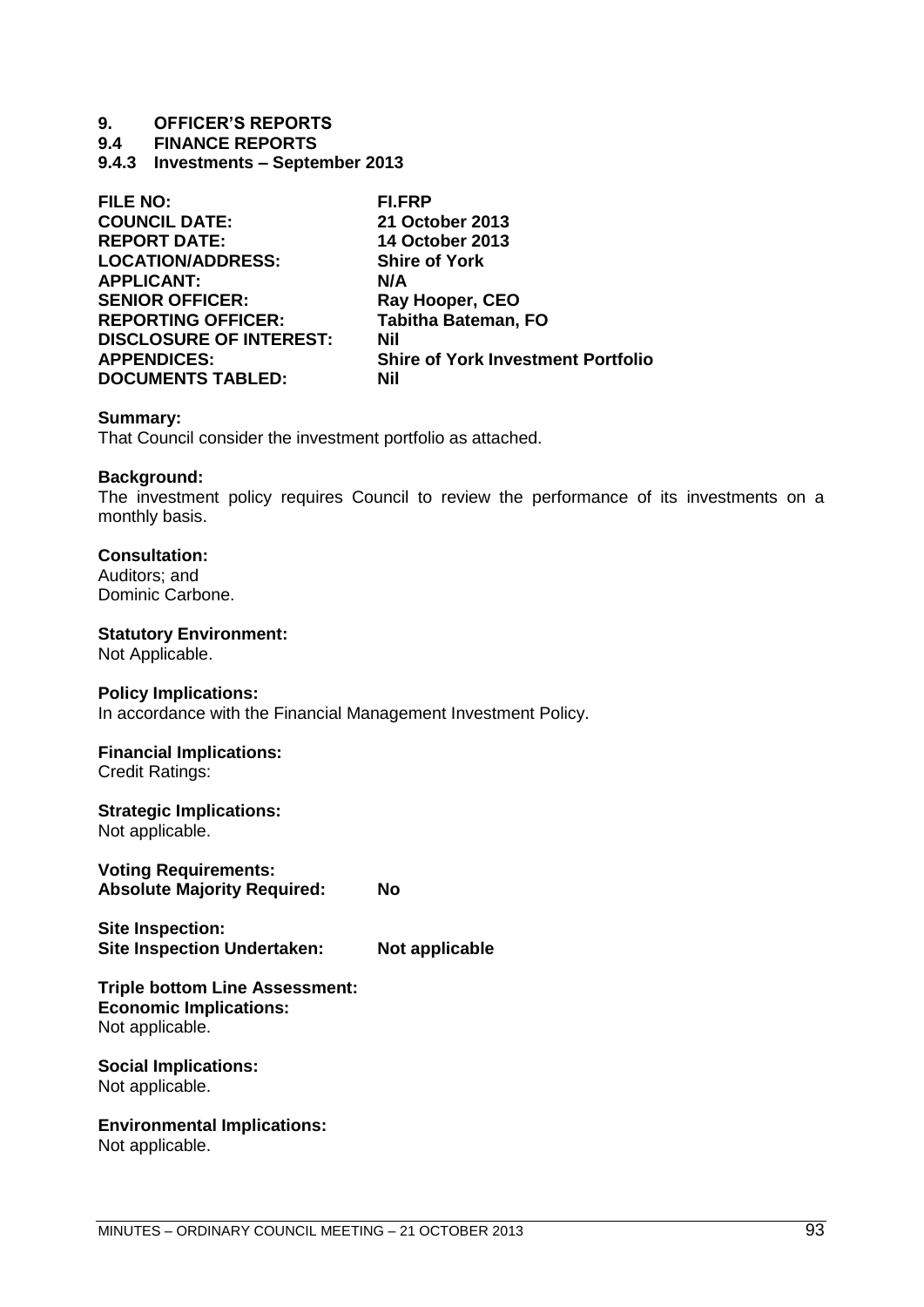### **Comment:**

In accordance with the policy, a report of investments is presented to Council to provide a summary of investments held by the Shire of York as at 30 September 2013.

The Shire of York Investment Portfolio identifies Council's investment type, term to maturity and investment value.

The reporting will be reviewed on an ongoing basis by the Auditors and staff.

**RESOLUTION 181013**

**Moved: Cr Boyle Seconded: Cr Duperouzel** 

*"That Council receive the Shire of York Investment Portfolio as attached to this report."*

*CARRIED: 6/0*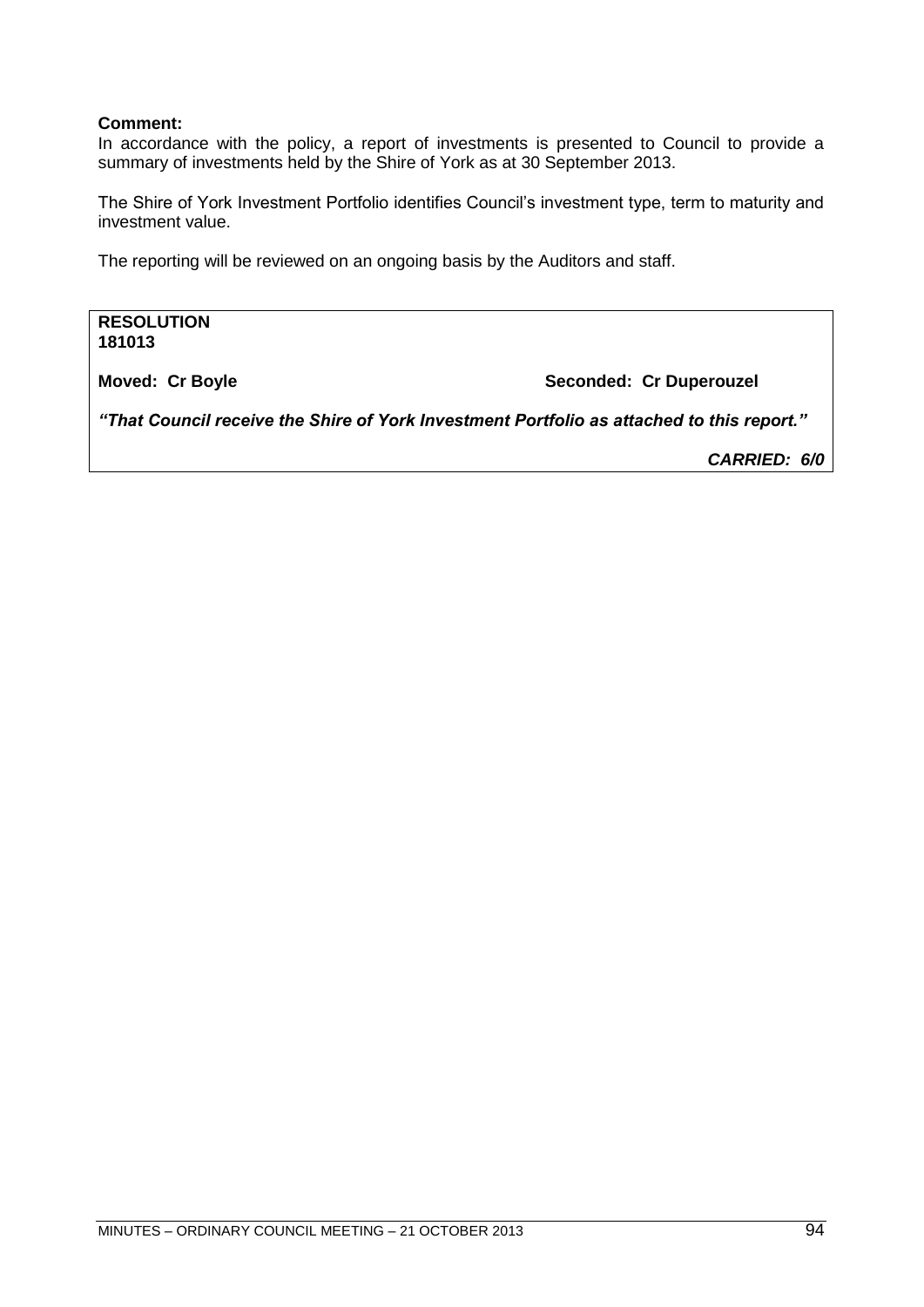### Item 9.4.3 - Appendices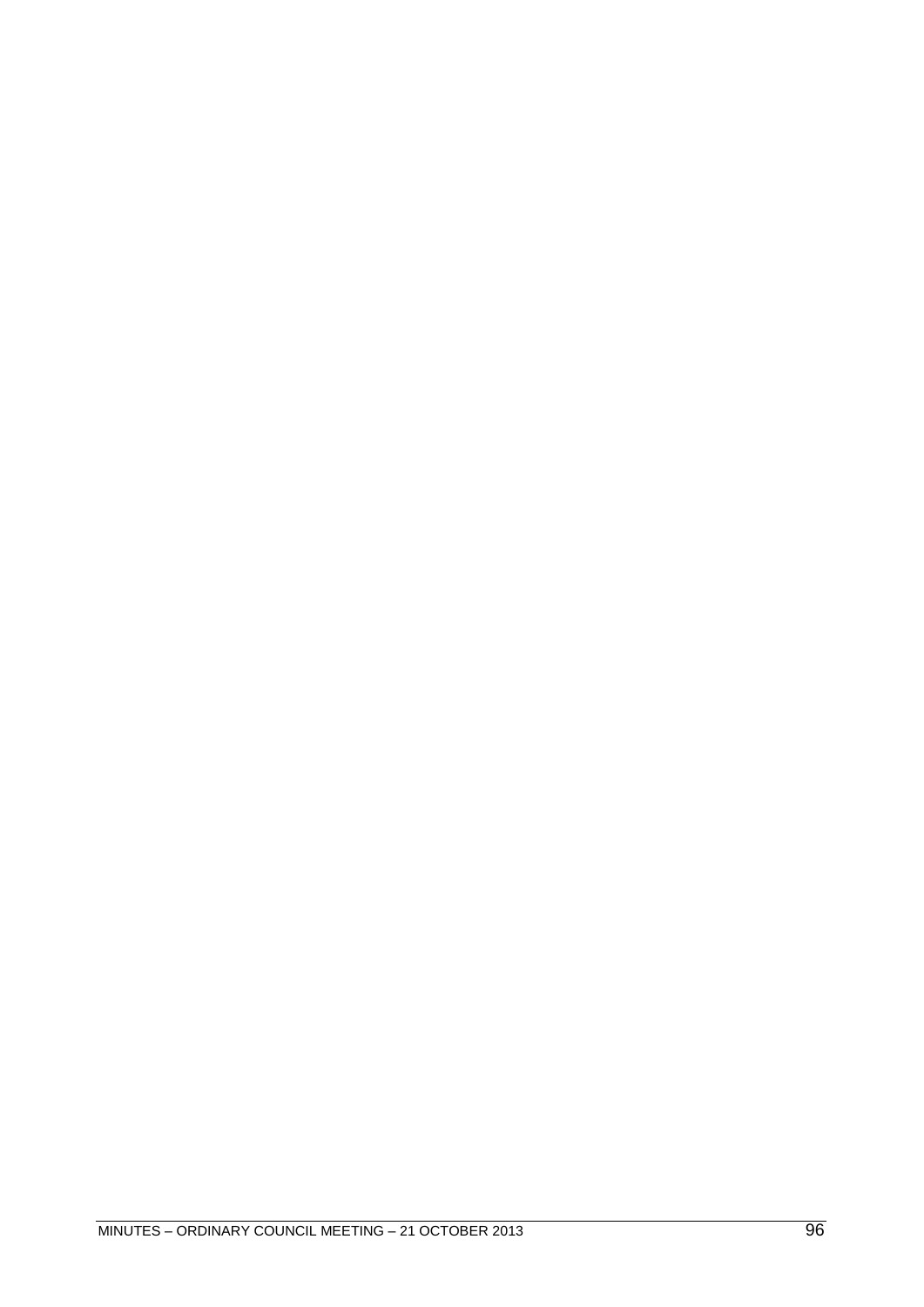# **9.5 Late Reports**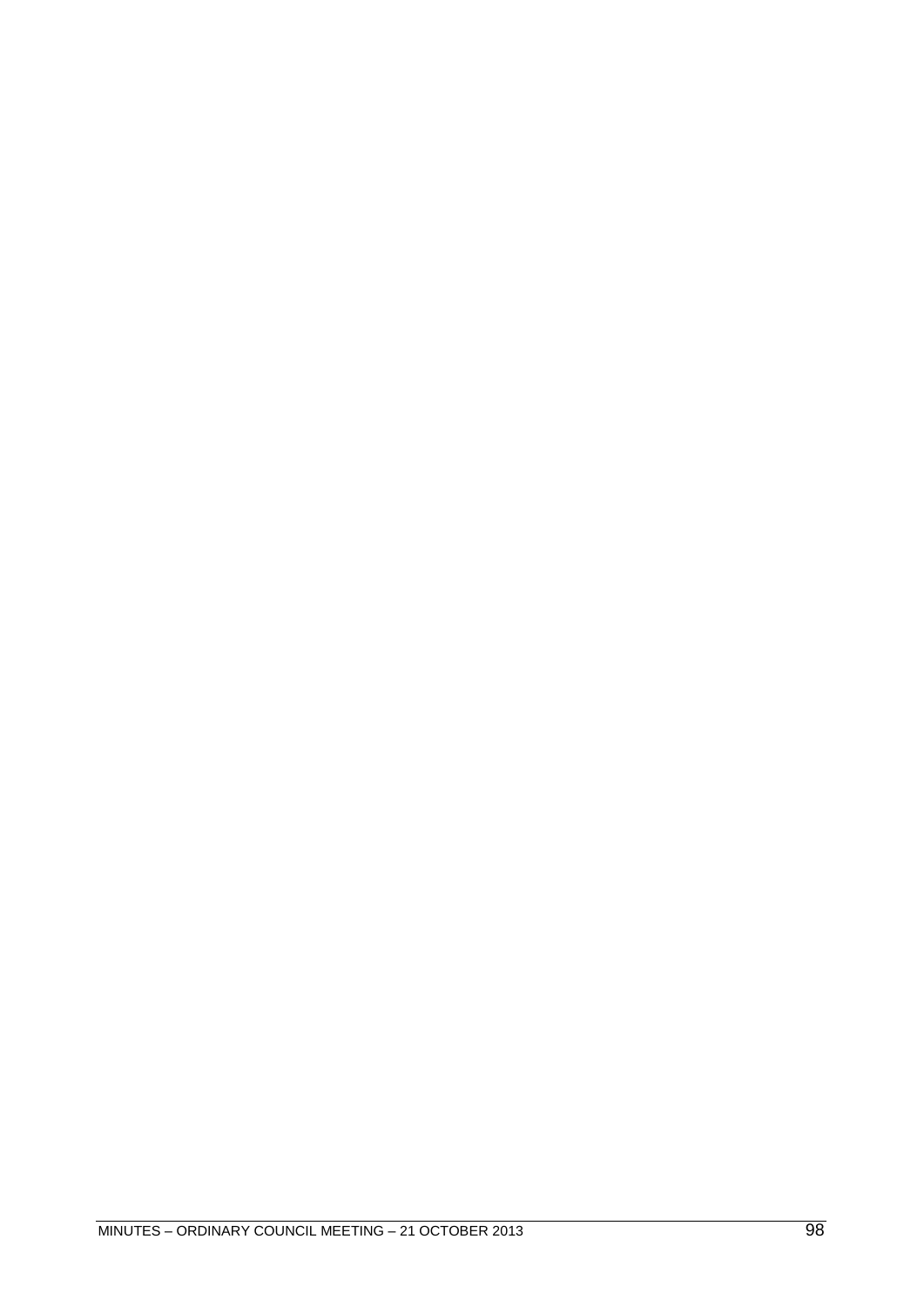### **9.5 LATE REPORTS**

**9.5.1 CWA – Application to be Recognised as a Community Group**

| <b>FILE NO:</b>                | <b>FI.DON</b>                     |
|--------------------------------|-----------------------------------|
| <b>COUNCIL DATE:</b>           | 21 <sup>st</sup> October 2013     |
| <b>REPORT DATE:</b>            | 18th October 2013                 |
| <b>LOCATION/ADDRESS:</b>       | N/A                               |
| <b>APPLICANT:</b>              | <b>Shire of York</b>              |
| <b>SENIOR OFFICER:</b>         | <b>Mr Ray Hooper CEO</b>          |
| <b>REPORTING OFFICER:</b>      | <b>Mrs Tyhscha Cochrane, DCEO</b> |
| <b>DISCLOSURE OF INTEREST:</b> | Nil                               |
| <b>APPENDICES:</b>             | Nil                               |
| <b>DOCUMENTS TABLED:</b>       | Nil                               |

### **Summary:**

The York Branch of the CWA made application in March 2013 to renew their status as a recognised community group. Unfortunately the only record that existed was in relation to the McCarthy Belles CWA and this was recognition *as a* Community Group for the purpose of waiving fees and charges related to trading in public places and thoroughfares and the use of Council facilities for fundraising activities.

The use of the Town Hall for a State Conference was not considered as part of the request. It would appear the request was overlooked and subsequently the York Branch of the CWA makes application to Council to receive the reduced hire fees for the York Town Hall from 21<sup>st</sup> to  $24<sup>th</sup>$  July 2014 as they are holding the  $90<sup>th</sup>$  Anniversary State Conference for the CWA of WA.

#### **Background:**

On the 18<sup>th</sup> March 2013, Council resolved as follows;

*―That Council recognise the CWA as a Community Group for the purpose of waiving the*  Stallholders fee for "Not for Profit" fund raising activities in public places and thoroughfares."

### **Consultation:**

Not applicable

**Statutory Environment:** Nil

**Policy Implications:** Nil

### **Financial Implications:**

Hall hire varies from \$550.00 per day to \$770.00 – dependant on hours.

A recognised community group can use the Town Hall for \$148.50 per day.

Setup, cleaning and bonds are standard and will be charged at the appropriate rates.

Council provided a donation towards the State Conference of \$750.00, however if the status of a recognised community group is achieved at Council, Council will not contribute the \$750.

### **Strategic Implications:**

This will encourage the use of the York Town Hall for community activities and aligns wit the Economic Development.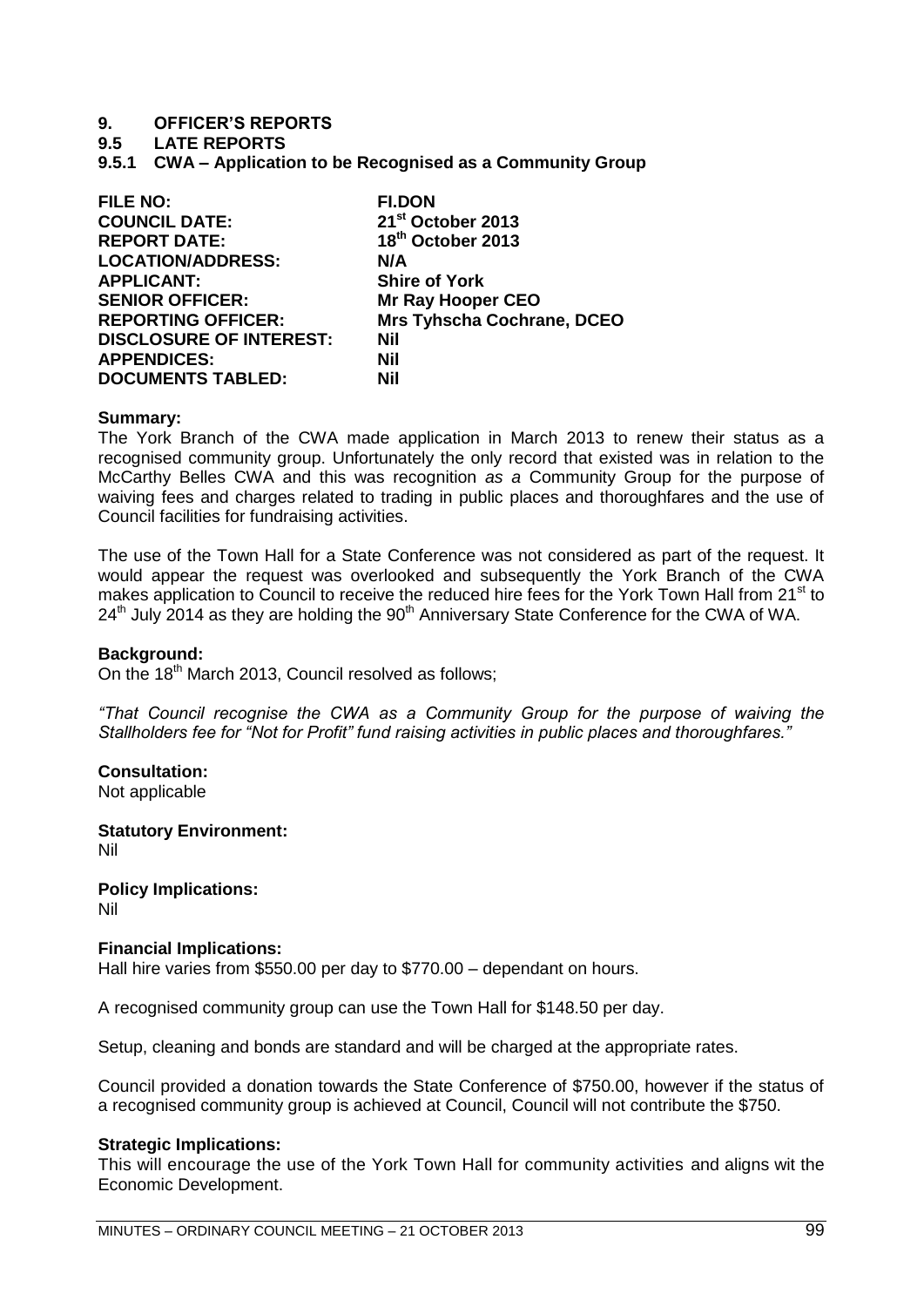### **Voting Requirements: Absolute Majority Required: No**

**Site Inspection: Site Inspection Undertaken: Not applicable**

**Triple bottom Line Assessment:** Nil

### **Economic Implications:**

The cost of running the hall is almost entirely Council's responsibility with very little revenue being raised from Hall users.

### **Social Implications:**

It is a benefit to enhance relationships between Council and Community Groups by reducing the hall hire for "Not for Profit" fundraising events.

### **Environmental Implications:**

Nil

### **Comment:**

It is planned to host the ninetieth anniversary State Conference for the CWA in York from 21<sup>st</sup> to 24<sup>th</sup> July 2014.

The Conference will be attended by more than 300 delegates and it is envisaged that their families will come to York also. This is a great opportunity for York.

The CWA has been long established in York. They are a community group that can be relied upon to volunteer their time and resources during emergencies and community events.

**RESOLUTION 191013**

**Moved: Cr Hooper Seconded: Cr Boyle** 

*"That Council:*

*Recognise the CWA as a Community Group for the purpose of reduced Hall Hire fees for the 90th Anniversary State Conference from the 21st to 24th July 2014.*

*Advice Note:*

*Certificate of Incorporation and Public Liability Insurance of \$10,000,000 is required for community groups to qualify as being recognised as a York Community Group.*

*Council's donation of \$750.00 towards the event is not required."*

*CARRIED: 6/0*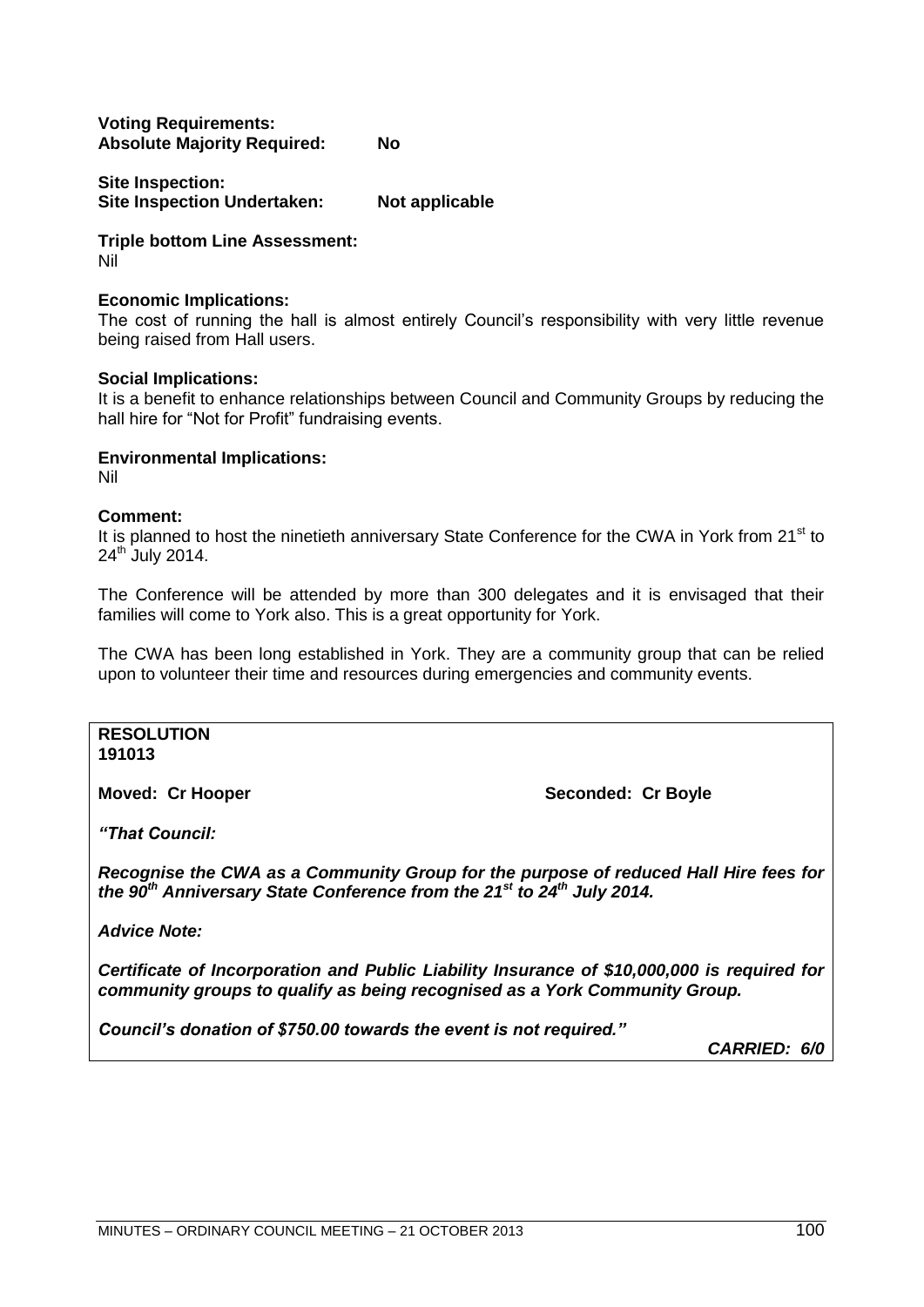# **9.6 Confidential Reports**